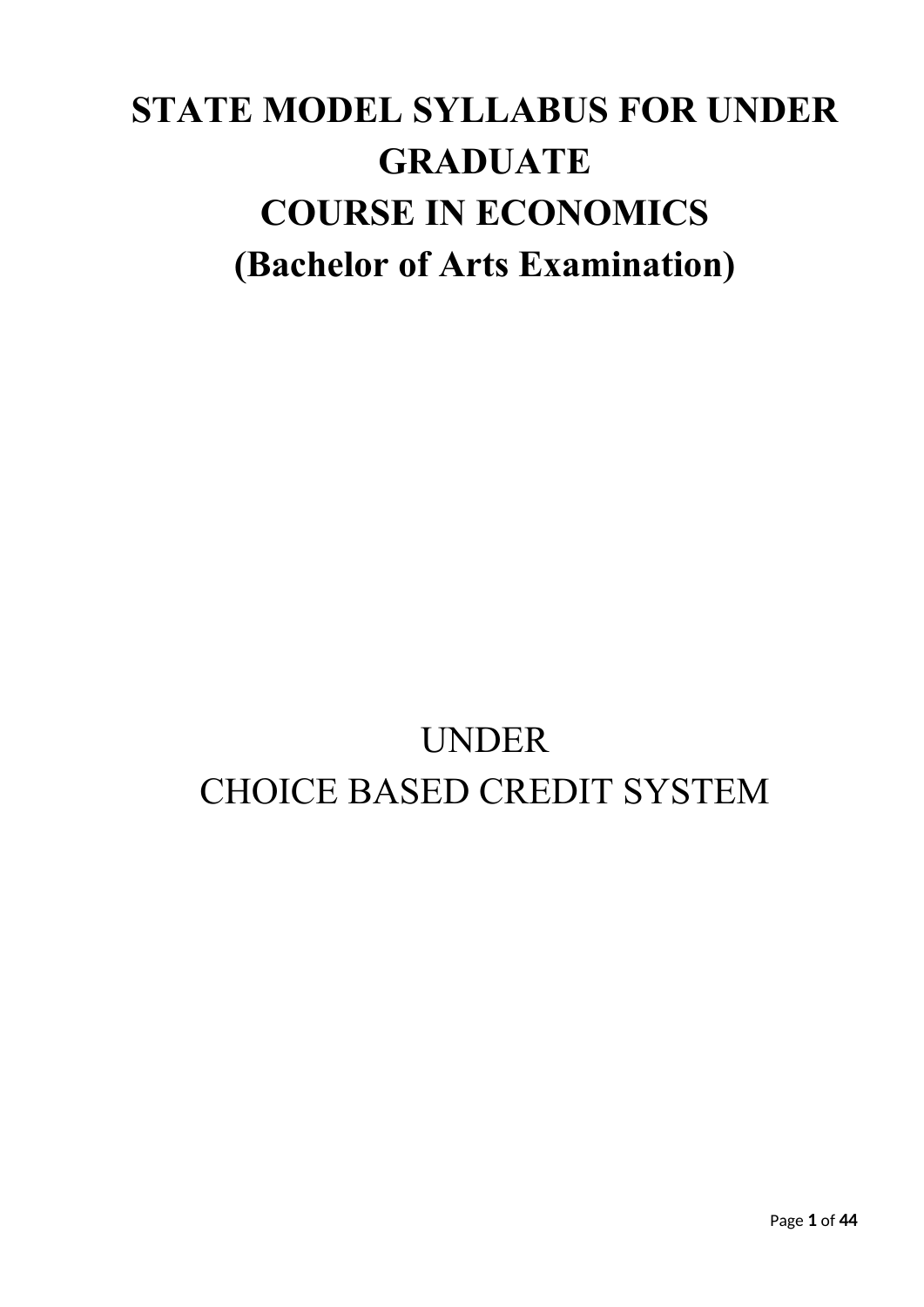| Semester     | Course         | <b>Course Name</b>                             | Credits | Total marks |
|--------------|----------------|------------------------------------------------|---------|-------------|
|              |                |                                                |         |             |
| $\mathbf I$  | AECC-I         | AECC-I                                         | 04      | 100         |
|              | $C-I$          | <b>Introductory Microeconomics</b>             | 06      | 100         |
|              | $C-II$         | Mathematical<br>Methods<br>for<br>Economics I  | 06      | 100         |
|              | GE-I           | Indian Economy                                 | 06      | 100         |
|              |                |                                                | 22      |             |
| $\mathbf{I}$ | <b>AECC-II</b> | <b>AECC-II</b>                                 | 04      | 100         |
|              | $C-III$        | <b>Introductory Macroeconomics</b>             | 06      | 100         |
|              | $C-IV$         | Mathematical<br>Methods<br>for<br>Economics II | 06      | 100         |
|              | GE-II          | Indian Economy II                              | 06      | 100         |
|              |                |                                                | 22      |             |
| III          | $C-V$          | Microeconomics I                               | 06      | 100         |
|              | C-VI           | Macroeconomics I                               | 06      | 100         |
|              | $C-VII$        | Methods<br>Statistical<br>for<br>Economics     | 06      | 100         |
|              | GE-III         | <b>Introductory Microeconomics</b>             | 06      | 100         |
|              | <b>SEC-I</b>   | SEC-I                                          | 04      | 100         |
|              |                |                                                | 28      |             |
| IV           | C-VIII         | Microeconomics II                              | 06      | 100         |
|              | $C-IX$         | Macroeconomics II                              | 06      | 100         |
|              | $C-X$          | Research Methodology                           | 06      | 100         |

# **Course structure of UG Economics Honours**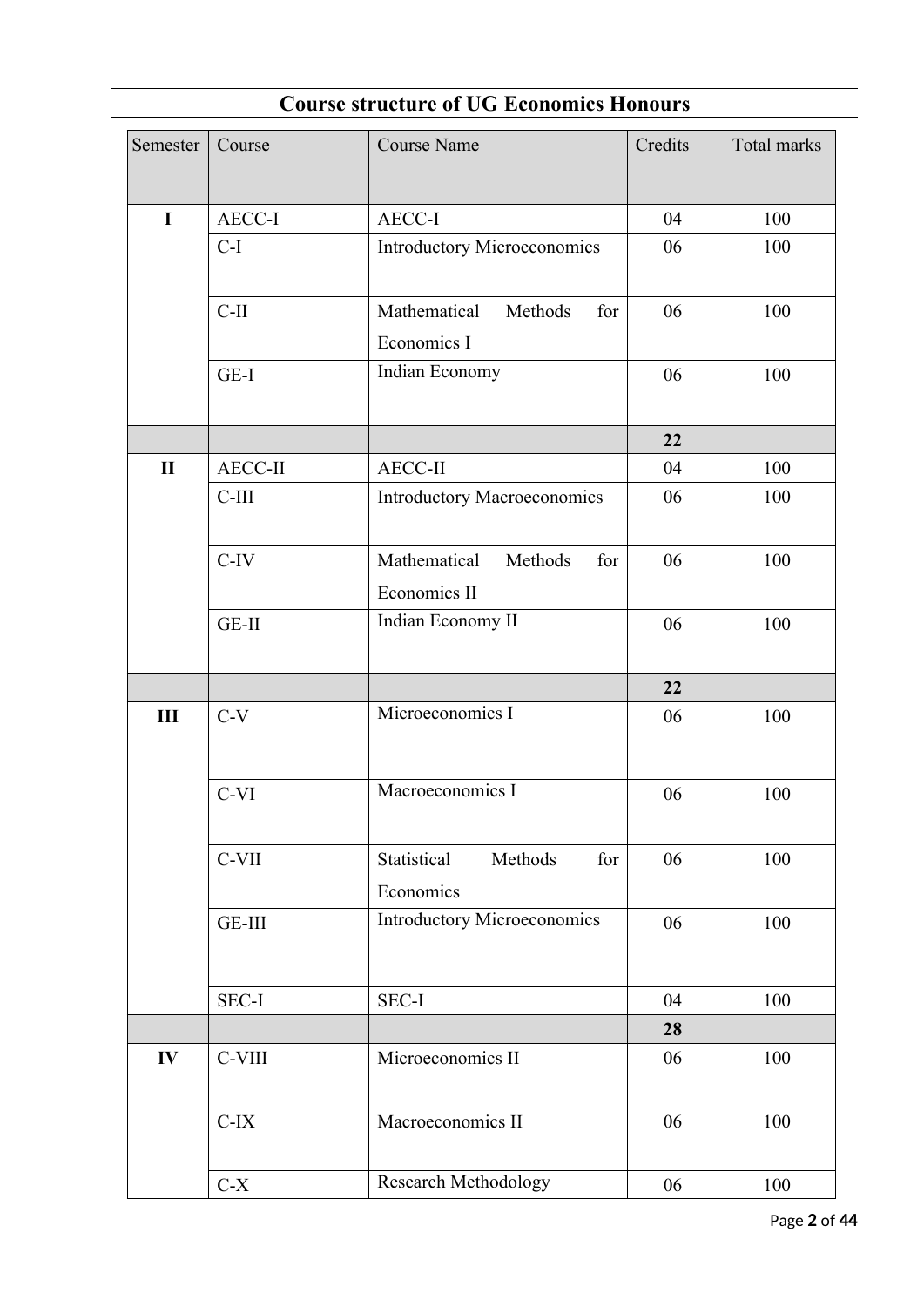|              | GE-IV          | <b>Introductory Macroeconomics</b>                                                                        | 06      | 100         |
|--------------|----------------|-----------------------------------------------------------------------------------------------------------|---------|-------------|
|              | <b>SECC-II</b> | <b>SECC-II</b>                                                                                            | 04      | 100         |
|              |                |                                                                                                           | 28      |             |
| Semester     | Course         | <b>Course Name</b>                                                                                        | Credits | Total marks |
| $\mathbf{V}$ | C-XI           | Indian Economy I                                                                                          | 06      | 100         |
|              | C-XII          | Development Economics I                                                                                   | 06      | 100         |
|              | DSE-I          | 1. Economic History of<br>India (1857-1947)<br>or<br>2. Public Economics                                  | 06      | 100         |
|              | DSE-II         | 1. Introductory<br>Econometrics<br>or<br>2. Odisha Economy<br><sub>or</sub><br>3. Money and Banking       | 06      | 100         |
|              |                |                                                                                                           | 24      |             |
| VI           | C-XIII         | Indian Economy II                                                                                         | 06      | 100         |
|              | C-XIV          | Development Economics II                                                                                  | 06      | 100         |
|              | <b>DSE-III</b> | 1. Environmental<br>Economics<br>or<br>2. History of Economic<br>Thought                                  | 06      | 100         |
|              | DSE-IV         | 1. International Economics<br><sub>or</sub><br>2. Agricultural Economics<br>or<br>3. Project/Dissertation | 06      | 100         |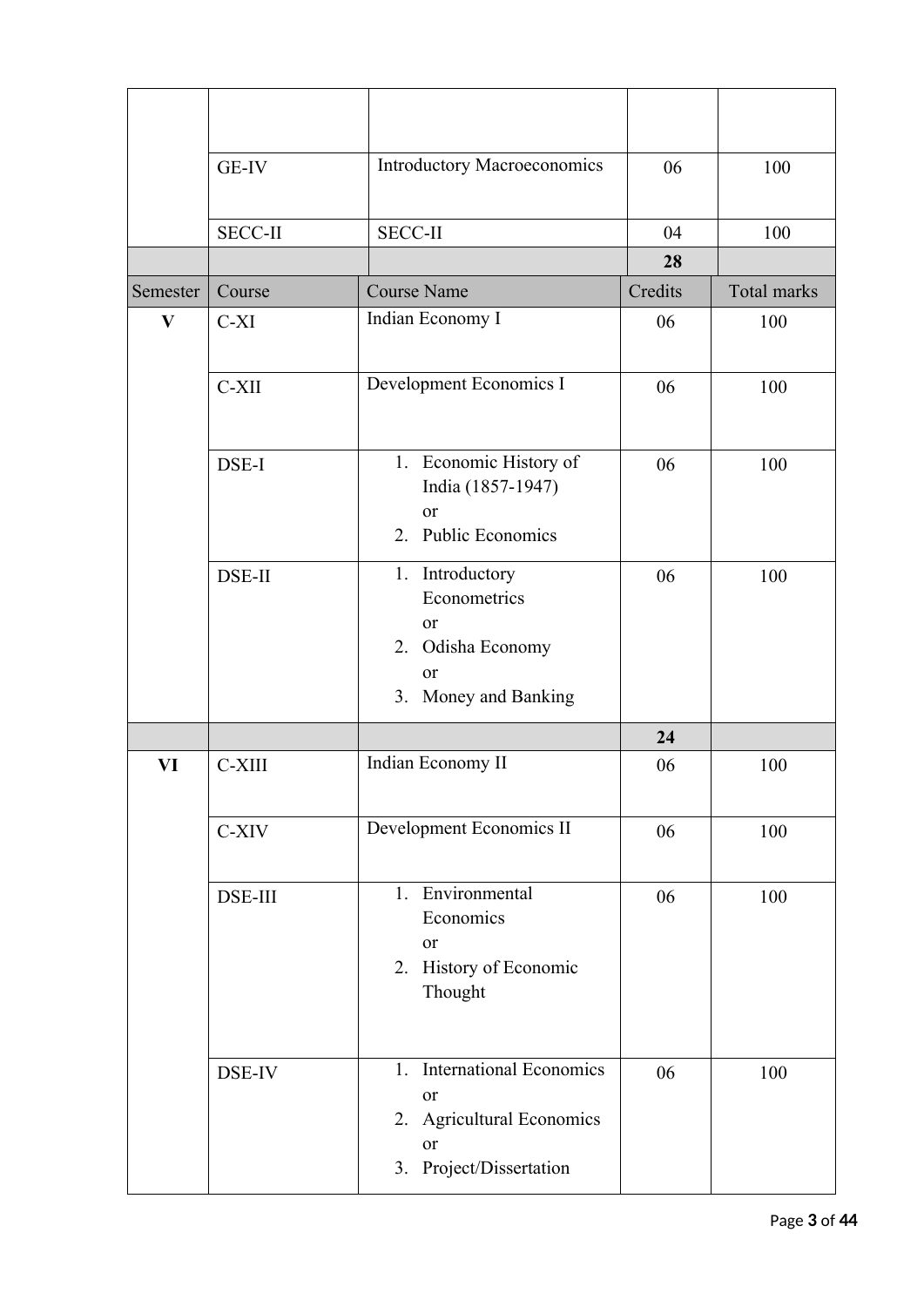#### **ECONOMICS**

#### HONOURS PAPERS:

Core course – 14 papers Discipline Specific Elective – 4 papers (out of the 9 papers suggested) Generic Elective for non Public Administration students – 4 papers. Incase University offers 2 subjects as GE, then papers 1 and 2 will be the GE paper.

Marks per paper - Midterm : 20 marks, End term : 80 marks, Total – 100 marks Credit per paper  $-6$ Teaching hours per paper  $-50$  hours  $+10$  hours tutorial Dissertation : (content : 50; Seminar : 30; Viva Voce : 20)l

#### **Core Paper I**

#### **INTRODUCTORY MICROECONOMICS**

#### **Introduction:**

This course is designed to expose the students to the basic principles of microeconomic theory. The emphasis will be on thinking like an economist and the course will illustrate how microeconomic concepts can be applied to analyze real-life situations.

#### **Unit I: Exploring the Subject Matter of Economics, Markets and Welfare**

The Ten Principles of Economics: How people make decisions; Working of the economy as a whole; Thinking Like an Economist: The economist as Scientist – The scientific method: Observation, Theory and more observation; Role of Assumptions; Economic Models; Why economists disagree; Graphs in Economics

The Market Forces; Markets and Competition; The Demand and Supply curves – Market vs Individual curves, Shifts in Demand and Supply Curves; Market Equilibrium and changes there in; Price Elasticity of Demand – determinants and computation; Income and Cross Elasticity of Demand; The Price Elasticity of Supply – determinants and computation; Consumer and Producer Surplus.

#### **Unit II: Theory of Consumer Choice**

The Budget Constraint; Preferences – representing preferences with indifference curves; Properties of Indifference Curves; Two extreme examples of indifference curves; Optimization – Equilibrium; Change in equilibrium due to changes in income, changes in price; Income and Substitution Effect; Derivation of Demand Curve; Three applications – Demand for Giffen goods, Wages and Labour Supply, Interest rate and Household saving.

#### **Unit III: The Firm and Market Structures**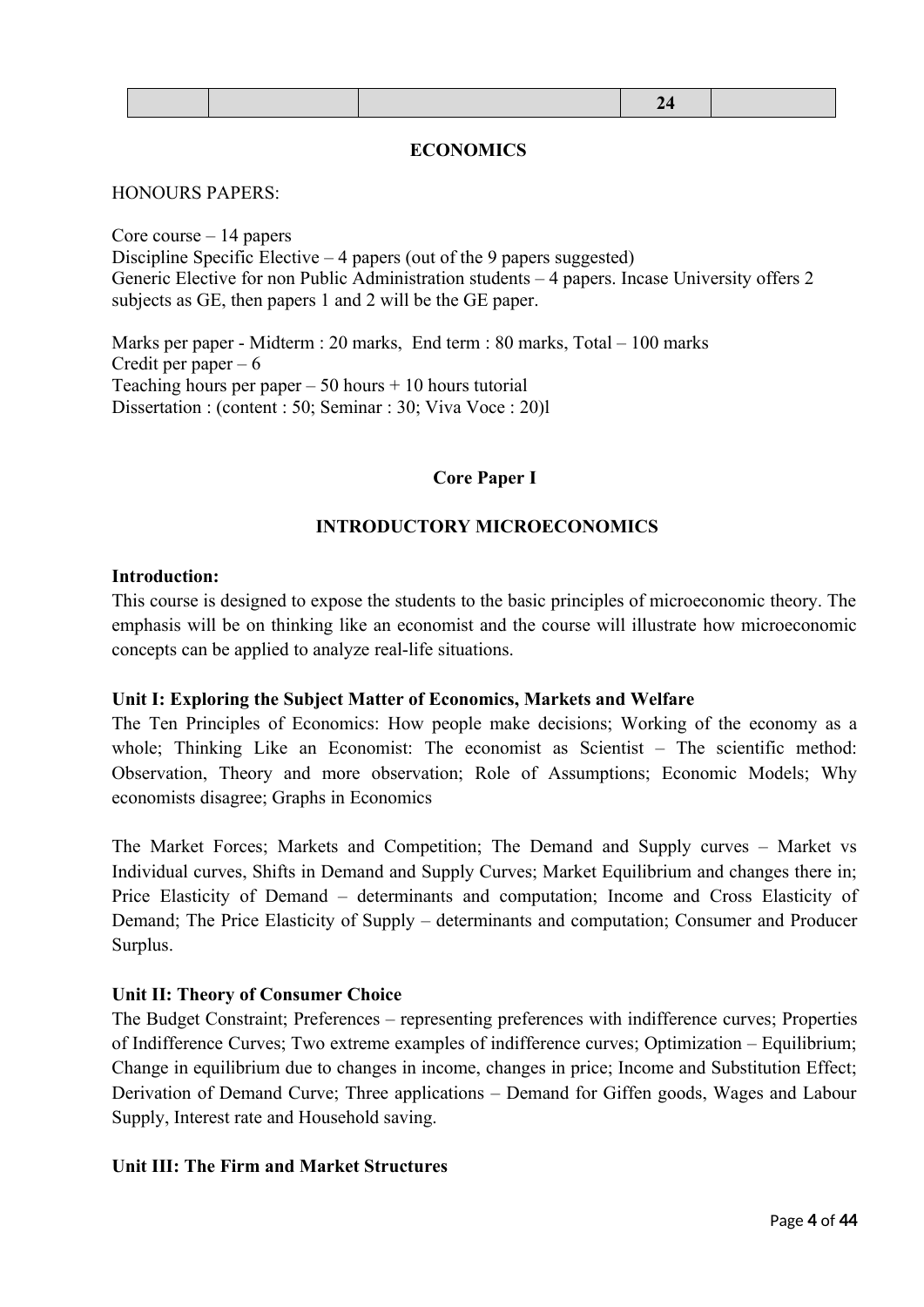Cost concepts; Production and Costs; The various measures of cost – Fixed and Variable cost, Average and Marginal cost; Cost curves and their shapes; Costs in the short run and in the long run; Economies and diseconomies of scale. Firms in Competitive Markets – What is a competitive market; Profit maximization and the competitive firm's supply curve; The marginal cost curve and the firm's supply decision; Firm's short-run decision to shut down; Firm's long-run decision to exit or enter a market; The supply curve in a competitive market – short run and long run.

## **Unit IV: The Input Markets**

The Demand for Labour – The production function and the marginal product of labour; Value of the marginal product of labour and demand for labour; Shifts in labour demand curve; The supply of labour – the trade-off between work and leisure; Shifts in the labour supply curve; Equilibrium in the Labour Market; Other factors of production: Land and Capital; Linkages among factors of production.

## **Text Book:**

 Principles of Economics, Gregory N Mankiw, 6e Cengage Learning India Private Limited, New Delhi

## **Reference Book:**

• Karl E. Case and Ray C. Fair (2007): *Principles of Economics*, 8<sup>th</sup> Edition, Pearson Education Inc. Pindyck, Robert and Daniel Rubinfeld (2018): Microeconomics, 9<sup>th</sup> Edition, Pearson Education Inc

## **Core Paper II**

## **MATHEMATICAL METHODS FOR ECONOMICS I**

## **Introduction:**

This is the first of a compulsory two-course sequence. The objective of this sequence is to transmit the body of basic mathematics that enables the study of economic theory at the undergraduate level, specifically the courses on microeconomic theory, macroeconomic theory, statistics and econometrics set out in this syllabus. In this course, particular economic models are not the ends, but the means for illustrating the method of applying mathematical techniques to economic theory in general. The level of sophistication at which the material is to be taught is indicated by the contents of the prescribed textbook.

## **Unit I**: **Preliminaries and Functions of one Real Variable**

Sets and set operations; Cartesian product; relations; functions and their properties; Number systems

Types of Functions- constant, polynomial, rational, exponential, logarithmic; Graphs and graphs of functions; Limit and Continuity of functions; Limit theorems.

## **Unit II: Derivative of a Function**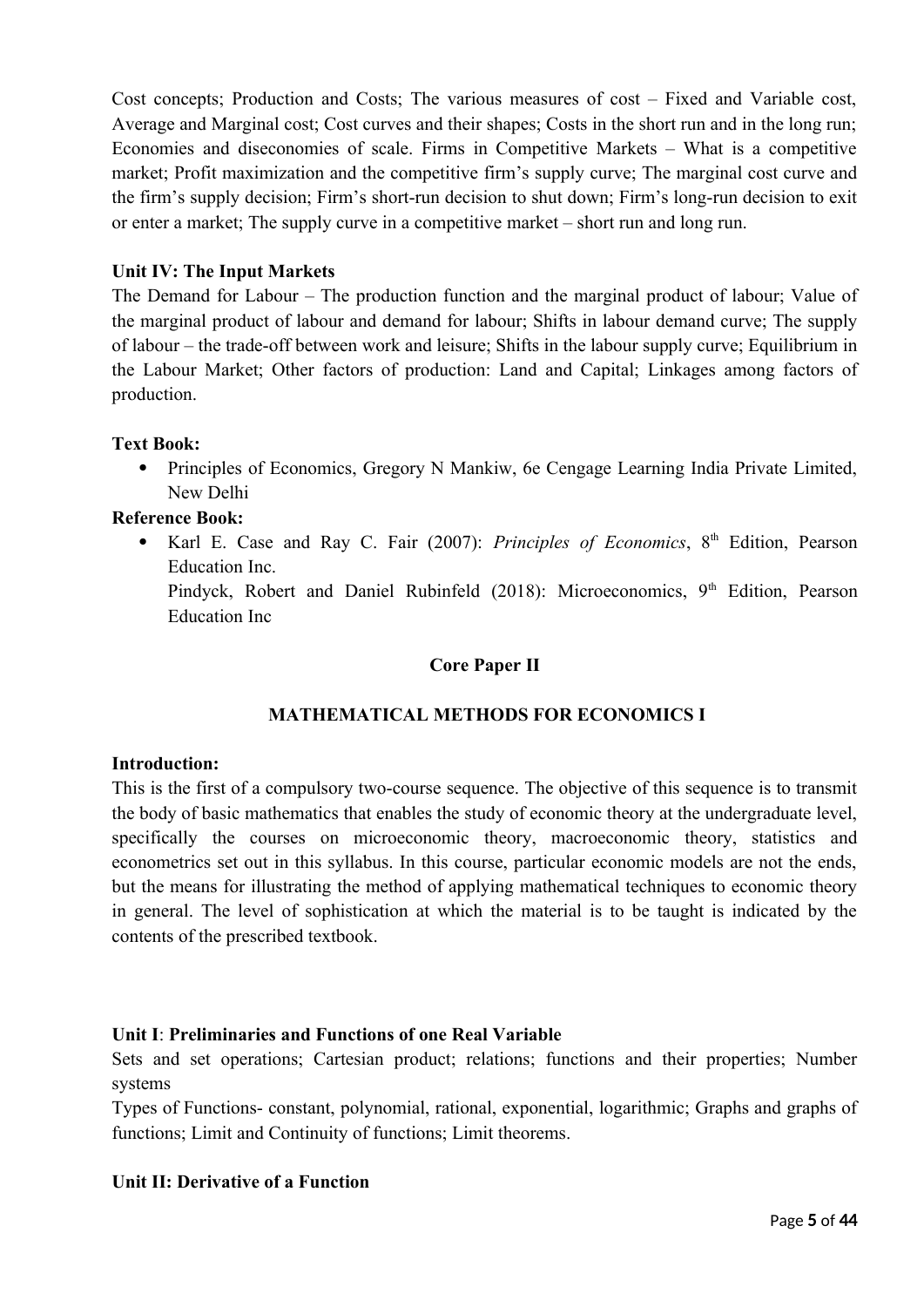Rate of change and derivative; Derivative and slope of a curve; Continuity and differentiability of a function; Rules of differentiation for a function of one variable; Application- Relationship between total, average and marginal functions.

## **Unit III: Functions of two or more Independent Variables**

Partial differentiation techniques; Geometric interpretation of partial derivatives; Partial derivatives in Economics; Elasticity of a function – demand and cost elasticity, cross and partial elasticity.

#### **Unit IV**: **Matrices and Determinants**

Matrices: concept, types, matrix algebra, transpose, inverse, rank; Determinants: concept, properties, solving problems using properties of determinants, solution to a system of equations - Crammer's rule and matrix inversion method.

## **Text Book:**

 A. C. Chiang and K. Wainwright (2005): *Fundamental Methods of Mathematical Economics*, McGraw Hill International Edition.

#### **Reference Book**:

 K. Sydsaeter and P. J. Hammond (2002): *Mathematics for Economic Analysis*. Pearson Educational Asia

## **Core Paper III**

## **INTRODUCTORY MACROECONOMICS**

#### **Introduction:**

This course aims to introduce the students to the basic concepts of Macroeconomics. Macroeconomics deals with the aggregate economy. This course discusses the preliminary concepts associated with the determination and measurement of aggregate macroeconomic variable like savings, investment, GDP, money, inflation, and the balance of payments.

#### **Unit I: Basic Concepts in Macroeconomics**

Macro vs. Micro Economics; Limitations of Macroeconomics; Stock and Flow variables, Equilibrium and Disequilibrium, Partial and General Equilibrium Statics – Comparative Statics and Dynamics: National Income Concepts – GDP, GNP, NDP and NNP at market price, factor cost, real and nominal; Disposable personal Income.

#### **Unit II: Measurement of Macroeconomic Variables**

Output, Income and Expenditure Approaches; Difficulties of Estimating National Income; National Income Identities in a simple 2-sector economy and with government and foreign trade sectors; Circular Flows of Income in 2, 3 and 4-sector economies; National Income and Economic Welfare; Green Accounting.

#### **Unit III: Money and Changes in its Value**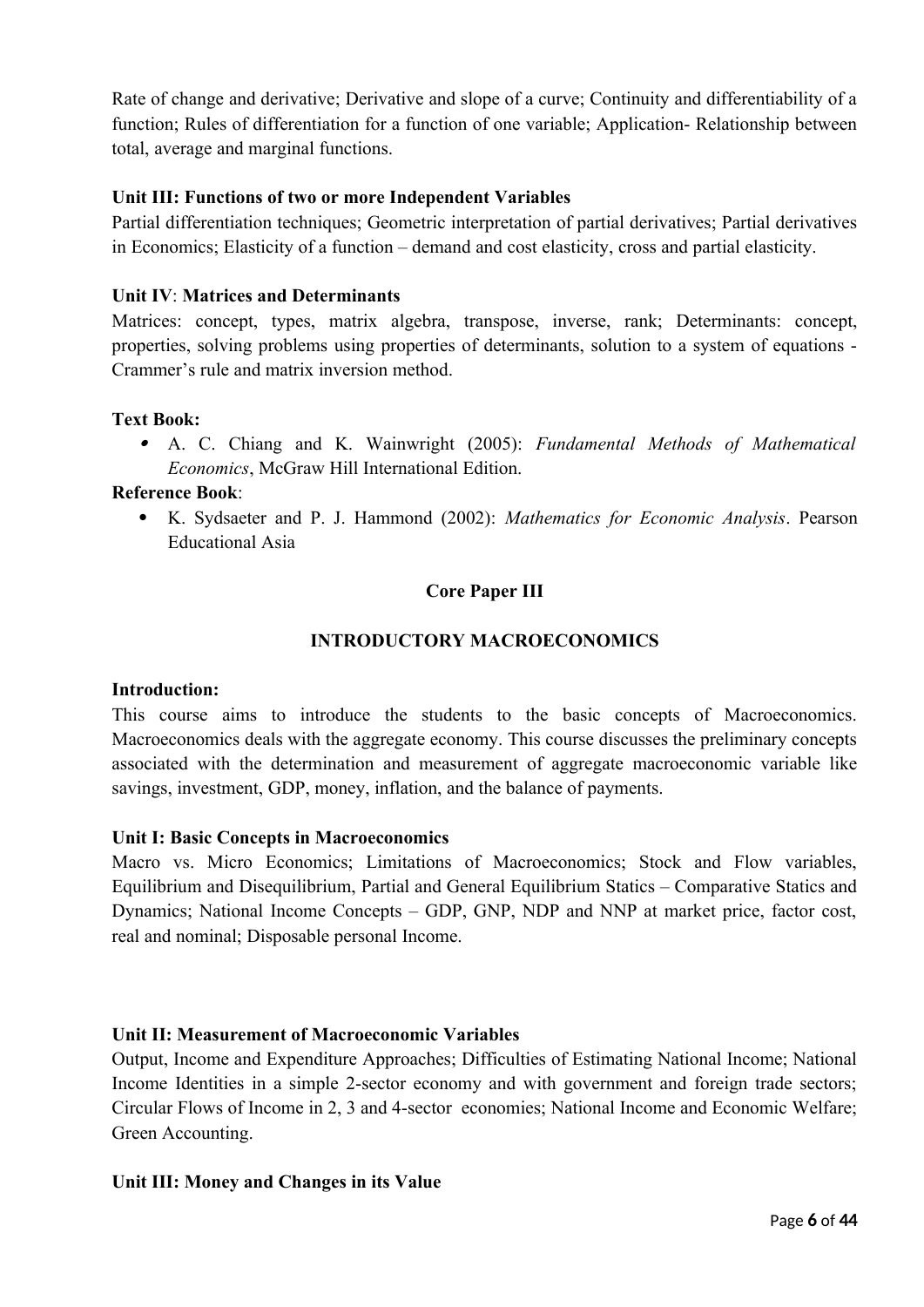Evolution and Functions of Money, Quantity Theory of Money – Cash Transactions, Cash Balances and Keynesian Approaches, Value of Money and Index Number of Prices

Inflation – Meaning, Causes, and Anti-Inflationary Measures; Classical, Keynesian, Monetarist and Modern Theories of Inflation, Inflationary Gap, Deflation- Meaning, Causes, and Anti-Deflationary Measures, Depression and Stagflation; Inflation vs. Deflation.

## **Unit IV: Determination of National Income**

The Classical Approach - Say's Law, Theory of Determination of Income and Employment with and without saving and Investment; Basics of Aggregate Demand and Aggregate Supply and Consumption-Saving– Investment Functions, The Keynesian Approach– Basics of Aggregate Demand and Aggregate Supply and Consumption, Saving, Investment Functions; The Principle of Effective Demand; Income Determination in a Simple 2-Sector Model; Changes in Aggregate Demand and Income- The Simple Investment Multiplier

## **Text Book:**

 N. Gregory Mankiw (2010): *Macroeconomics*, 7th edition, Cengage Learning India Private Limited, New Delhi

## **Reference Book**:

 Richard T. Froyen (2005): *Macroeconomics*, 2nd Edition, Pearson Education Asia, New Delhi.

## **Core Paper IV**

## **MATHEMATICAL METHODS FOR ECONOMICS II**

#### **Introduction:**

This course is the second part of a compulsory two-course sequence. This part is to be taught in Semester II following the first part in Semester I. The objective of this sequence is to transmit the body of basic mathematics that enables the study of economic theory at the undergraduate level, specifically the courses on microeconomic theory, macroeconomic theory, statistics and econometrics set out in this Syllabus. In this course, particular economic models are not the ends, but the means for illustrating the method of applying mathematical techniques to economic theory in general. The level of sophistication at which the material is to be taught is indicated by the contents of the prescribed textbook.

#### **Unit I**: **Linear models:**

Input- Output Model: Basic concepts and structure of Leontief's open and static Input-Output model; Solution for equilibrium output in a three industry model; The closed model.

#### **Unit II: Second and Higher Order Derivatives and Integration:**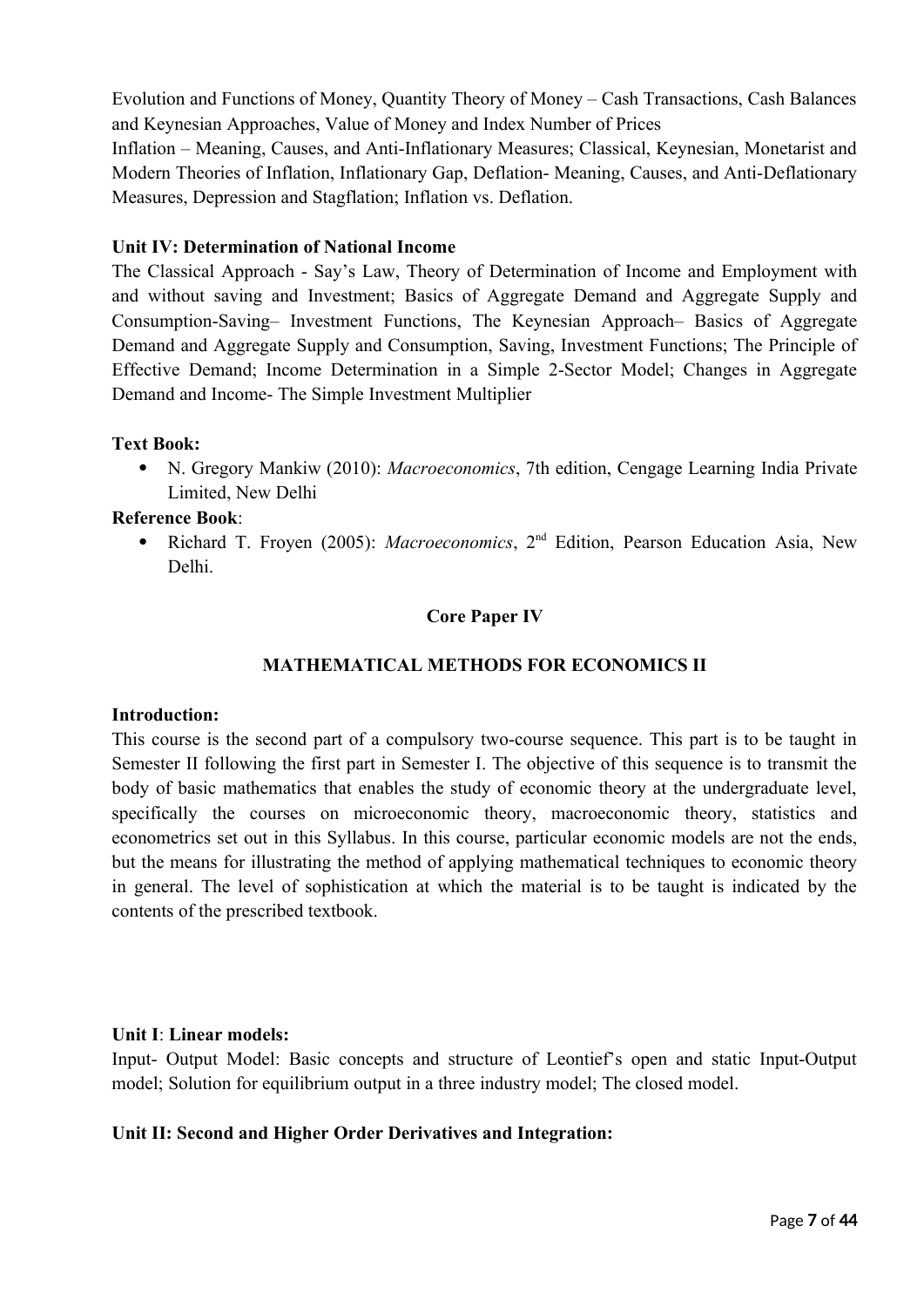Technique of higher order differentiation; Interpretation of second derivative; Second order derivative and curvature of a function; Concavity and convexity of functions; Points of inflection, Derivative of Implicit Function; Higher Order Partial Derivative.

Indefinite Integrals; Rules of Integration; Techniques of Integration: Substitution Rule, Integration by parts, and Partial Fractions; Definite Integral – Area Interpretation.

## **Unit III: Single and Multivariable Optimization:**

Optimum values and extreme values; Relative maximum and minimum; Necessary versus sufficient conditions - First and Second derivative tests (using Hessian Determinants); Economic applications thereof, First and second order condition for extrema of multivariable functions; Convex functions and convex sets.

## **Unit IV: Optimization with Equality Constraints:**

Effects of a constraint; Finding stationary value – Lagrange-Multiplier method (Two variable single constraint case only): First and second order condition; The Bordered Hessian determinant.

## **Text Book:**

 A. C. Chiang and K. Wainwright (2005): *Fundamental Methods of Mathematical Economics*, McGraw Hill International Edition.

## **Reference Book**:

 K. Sydsaeter and P. J. Hammond (2002): *Mathematics for Economic Analysis*. Pearson Educational Asia

## **Core Paper V**

## **MICROECONOMICS I**

#### **Introduction:**

The course is designed to provide a sound training in microeconomic theory to formally analyze the behavior of individual agents. Since students are already familiar with the quantitative techniques in the previous semesters, mathematical tools are used to facilitate understanding of the basic concepts; this course looks at the behavior of the consumer and the producer and also covers the behavior of a competitive firm.

#### **Unit I: Consumer Theory I**

Preferences and Utility, Axioms of Rational Choice, Utility, Trades and Substitutions, Indifference curves; Mathematics of Indifference curves, Utility functions for specific preferences, the many good case; Utility Maximization and choice: the 2-good case (graphical analysis), the n-good case,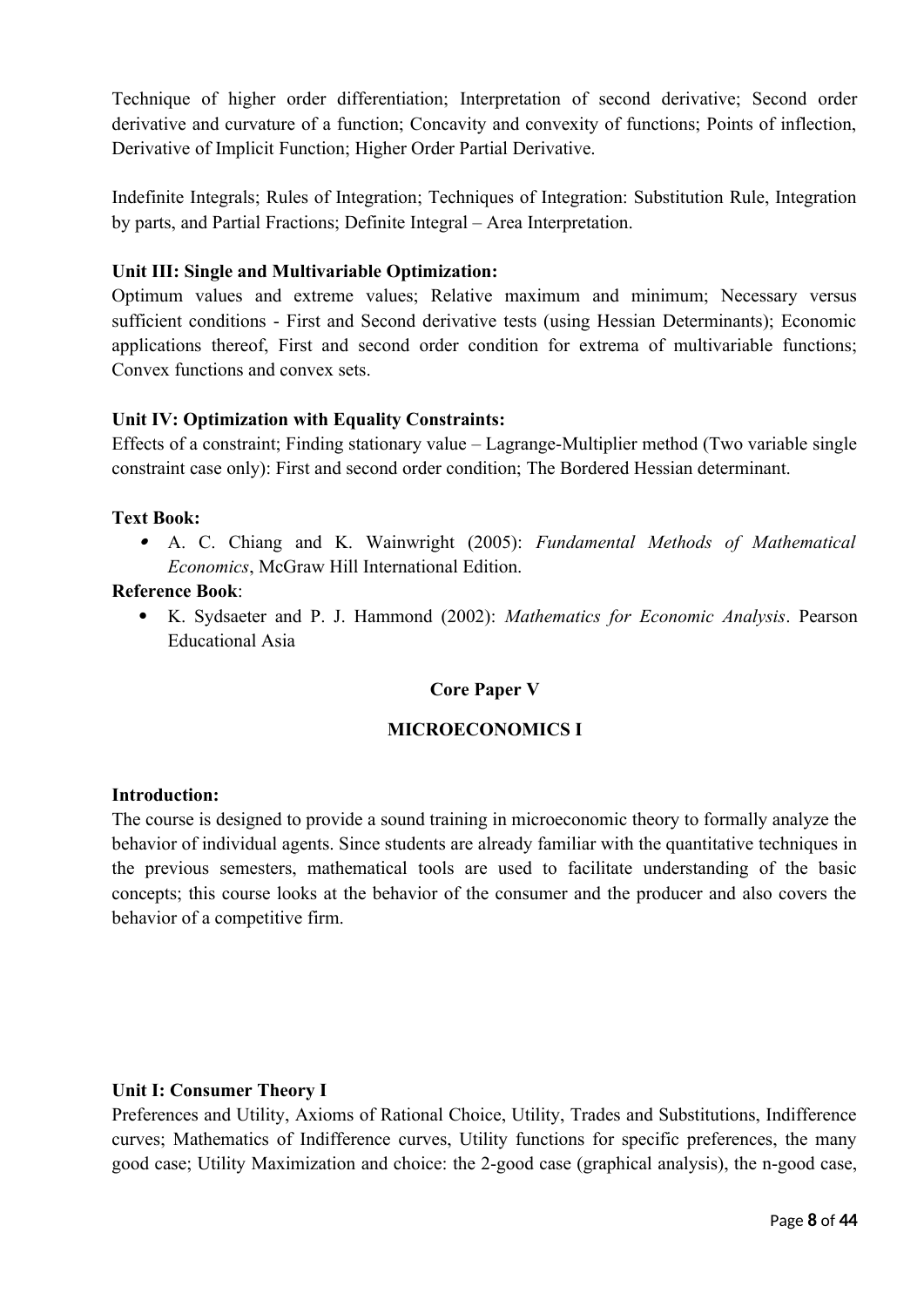Indirect utility function, the Lump sum principle, Expenditure minimization, properties of expenditure function.

## **Unit II: Consumer Theory II**

The Income and Substitution Effects: Demand function, changes in income, changes in a goods price- Direct and Indirect Approaches (Slutsky), the Individual's Demand Curve, Compensated (Hicksian) demand curves and functions, demand elasticity, Consumer Surplus, Demand relationships among goods, the 2-good case, substitutes and complements, Net (Hicksian) substitutes, and Complements, Substitutability with many goods.

## **Unit III: Production Theory and Costs**

Production Functions: Marginal productivity, Production with One Variable Input (labour) and with Two-Variable Inputs, Isoquant Maps and the Rate of Technical Substitution, Returns to Scale, Elasticity of Substitution, Some Simple Production Functions: Linear, Fixed Proportions, Cobb-Douglas; Technical Progress.

Definition of Cost and its properties, Cost minimizing input choices (Optimization principles, Expansion Path), Cost Functions and Shift in Cost Curves, Long-Run versus Short-Run Cost Curves.

## **Unit IV: Profit Maximization**

The Nature and Behavior of Firms, Marginal Revenue – Relationship between Average and marginal revenue, Short-Run Supply by a Price-Taking Firm, Profit Functions and its Properties, Profit maximization – General conditions, Input demands.

#### **Text Book:**

 C. Snyder and W. Nicholson (2012): Microeconomic Theory: Basic Principles and Extensions, 11<sup>th</sup> Edition, Cengage Learning, Delhi, India.

#### **Reference Books**:

 $\bullet$  H. R. Varian (2010): Intermediate Microeconomics: A Modern Approach,  $8<sup>th</sup>$  Edition, W.W. Norton and Company/Affiliated East-West Press (India). The workbook by Varian and Bergstrom may be used for problems.

#### **Core Paper VI**

#### **MACROECONOMICS I**

#### **Introduction:**

This course introduces the students to formal modeling of a macro-economy in terms of analytical tools. It discusses various alternative theories of output and employment determination in a closed economy in the short run as well as medium run, and the role of policy in this context. It also introduces the students to various theoretical issues related to an open economy.

#### **Unit I: Consumption and Investment**

Consumption – Income Relationship, Propensities to Consume and the Fundamental Psychological Law of Consumption; Implications of Keynesian Consumption Function; Factors Influencing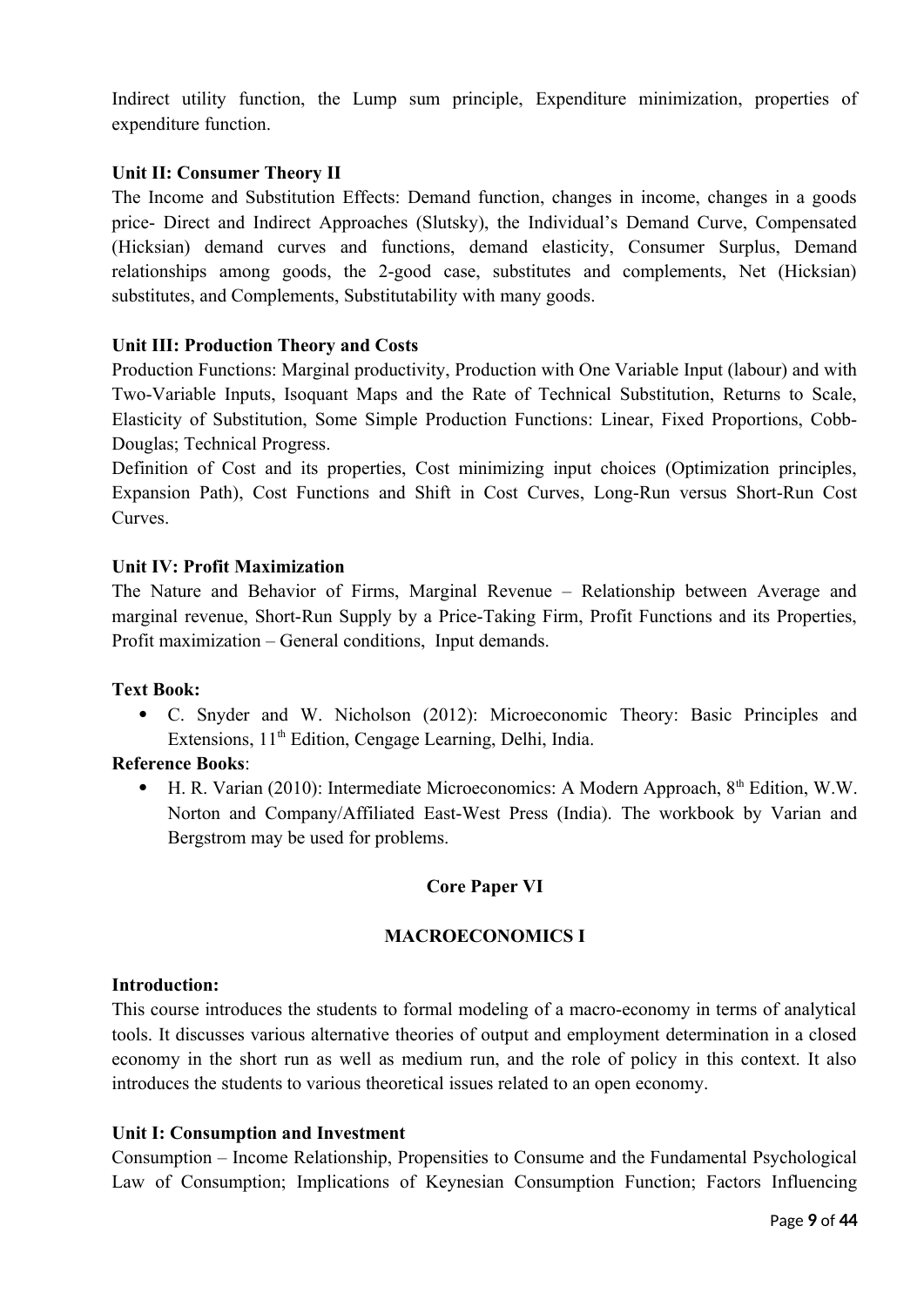Consumption Function; Measures to Raise Consumption Function; Absolute, Relative, Permanent and Life – Cycle Hypotheses

Autonomous and Induced Investment, Residential and Inventory Investment, Determinants of Business Fixed Investment, Decision to Invest and MEC, Accelerator and MEI, Theories of Investment.

## **Unit II: Demand for and Supply of Money**

Demand for Money – Classical, Neoclassical and Keynesian Approaches, The Keynesian Liquidity Trap and its Implications, Supply of Money, The Theory of Money Supply Determination and Money Multiplier, Measures of Money Supply in India.

## **Unit III: Aggregate Demand and Aggregate Supply**

Derivation of Aggregate Demand and Aggregate Supply Curves in the IS-LM Framework; Nature and Shape of IS and LM curves; Interaction of IS and LM curves and Determination of Employment, Output, Prices and Investment; Changes in IS and LM curves and their Implications for Equilibrium.

#### **Unit IV: Inflation, Unemployment and Expectations, and Trade Cycles**

Inflation – Unemployment Trade off and the Phillips Curve – Short run and Long run Analysis; Adaptive and Rational Expectations; The Policy Ineffectiveness Debate; Meaning and Characteristics of Trade Cycles; Hawtrey's Monetary Theory, Hayek's Over-investment Theory and Keynes' views on Trade Cycles.

#### **Text Book:**

 N. Gregory Mankiw (2010): *Macroeconomics*, 7th edition, Cengage Learning India Private Limited, New Delhi.

#### **Reference Book**:

• Richard T. Froyen (2005): *Macroeconomics*, 2<sup>nd</sup> Edition, Pearson Education Asia, New Delhi.

#### **Core Paper VII**

#### **STATISTICAL METHODS FOR ECONOMICS**

#### **Introduction:**

This is a course on statistical methods for economics. It begins with some basic concepts and terminology that are fundamental to statistical analysis and inference. It is followed by a study and measure of relationship between variables, which are the core of economic analysis. This is followed by a basic discussion on index numbers and time series. The paper finally develops the notion of probability, followed by probability distributions of discrete and continuous random variables and introduces the most frequently used theoretical distribution, the Normal distribution.

#### **Unit I**: **Data Collection and Measures of Central Tendency and Dispersion**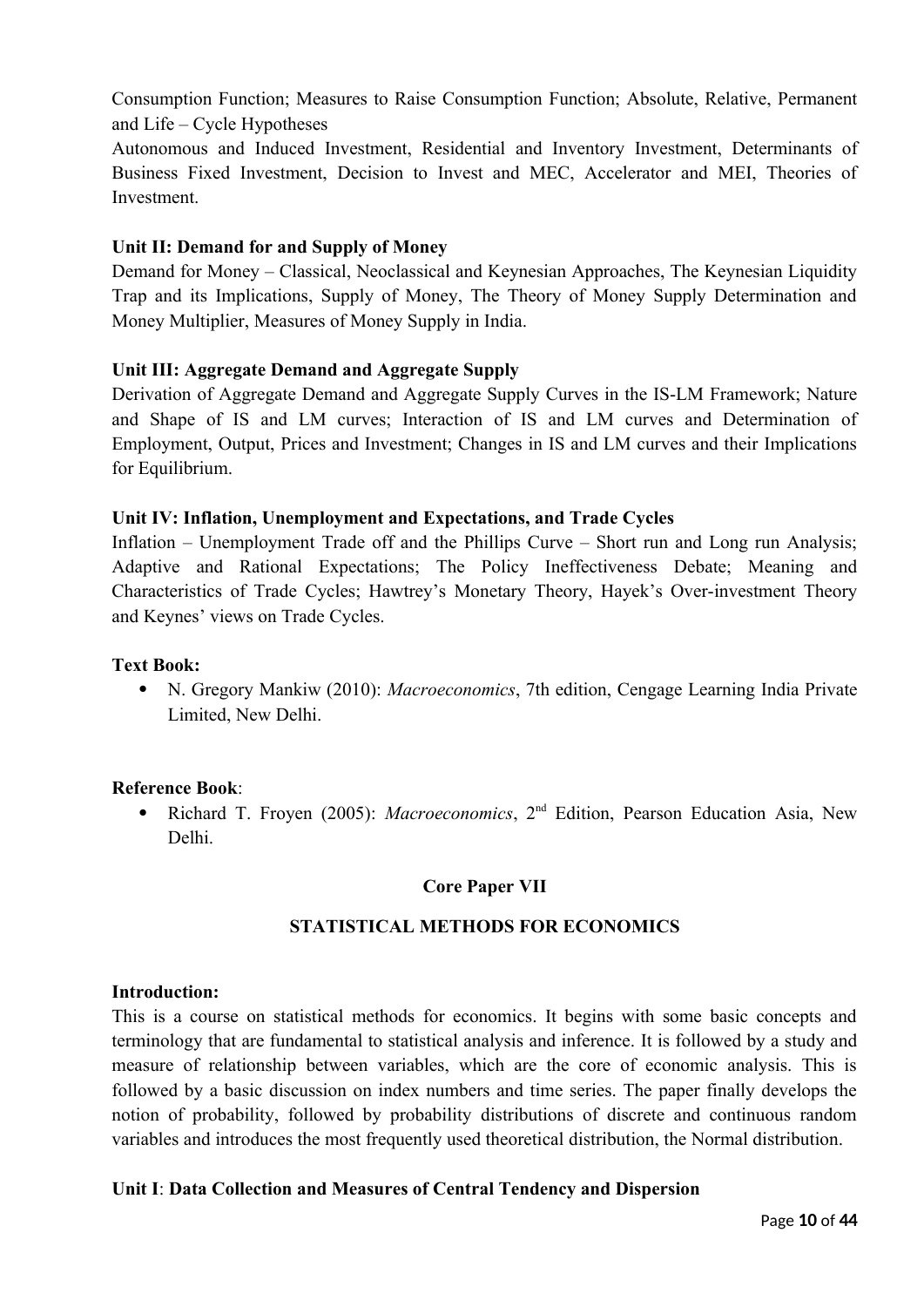Basic concepts: population and sample, parameter and statistics; Data Collection: primary and secondary data, methods of collection of primary data; Presentation of Data: frequency distribution; cumulative frequency; graphic and diagrammatic representation of data; Measures of Central Tendency: mean, median, mode, geometric mean, harmonic mean, their relative merits and demerits; Measures of Dispersion: absolute and relative - range, mean deviation, standard deviation, coefficient of variation, quartile deviation, their merits and demerits; Measures of skewness and kurtosis.

## **Unit II: Correlation and Regression Analysis**

Correlation: scatter diagram, sample correlation coefficient - Karl Pearson's correlation coefficient and its properties, probable error of correlation coefficient, Spearman's rank correlation coefficient. Two variable linear regression analysis - estimation of regression lines (Least square method) and regression coefficients - their interpretation and properties, standard error of estimate.

## **Unit III: Time Series and Index Number**

Time Series: definition and components, measurement of trend- free hand method, methods of semi-average, moving average and method of least squares (equations of first and second degree only), measurement of seasonal component; Index Numbers: Concept, price relative, quantity relative and value relative; Laspeyer's and Fisher's index, family budget method, problems in construction and limitations of index numbers, test for ideal index number.

#### **Unit IV: Probability Theory and Sampling**

Probability: Basic concepts, addition and multiplication rules, conditional probability; Meaning of Sampling, Types of Sampling: Probability Sampling versus Non-Probability Sampling; Simple Random Sampling and its selection, Systematic Sampling, Multi-stage Sampling, Quota Sampling; Error: Sampling and Non-sampling.

#### **Text books:**

S. C. Gupta (2017): *Fundamentals of Statistics*, Himalaya Publishing House, Delhi

## **Reference Book**:

Murray R. Speigel (2017): *Theory & Problems of Statistics*, Schaum's publishing Series.

## **Core Paper VIII**

#### **MICROECONOMICS II**

#### **Introduction:**

This course is a sequel to Microeconomics I. The emphasis will be on giving conceptual clarity to the student coupled with the use of mathematical tools and reasoning. It covers Market, general equilibrium and welfare, imperfect markets and topics under information economics.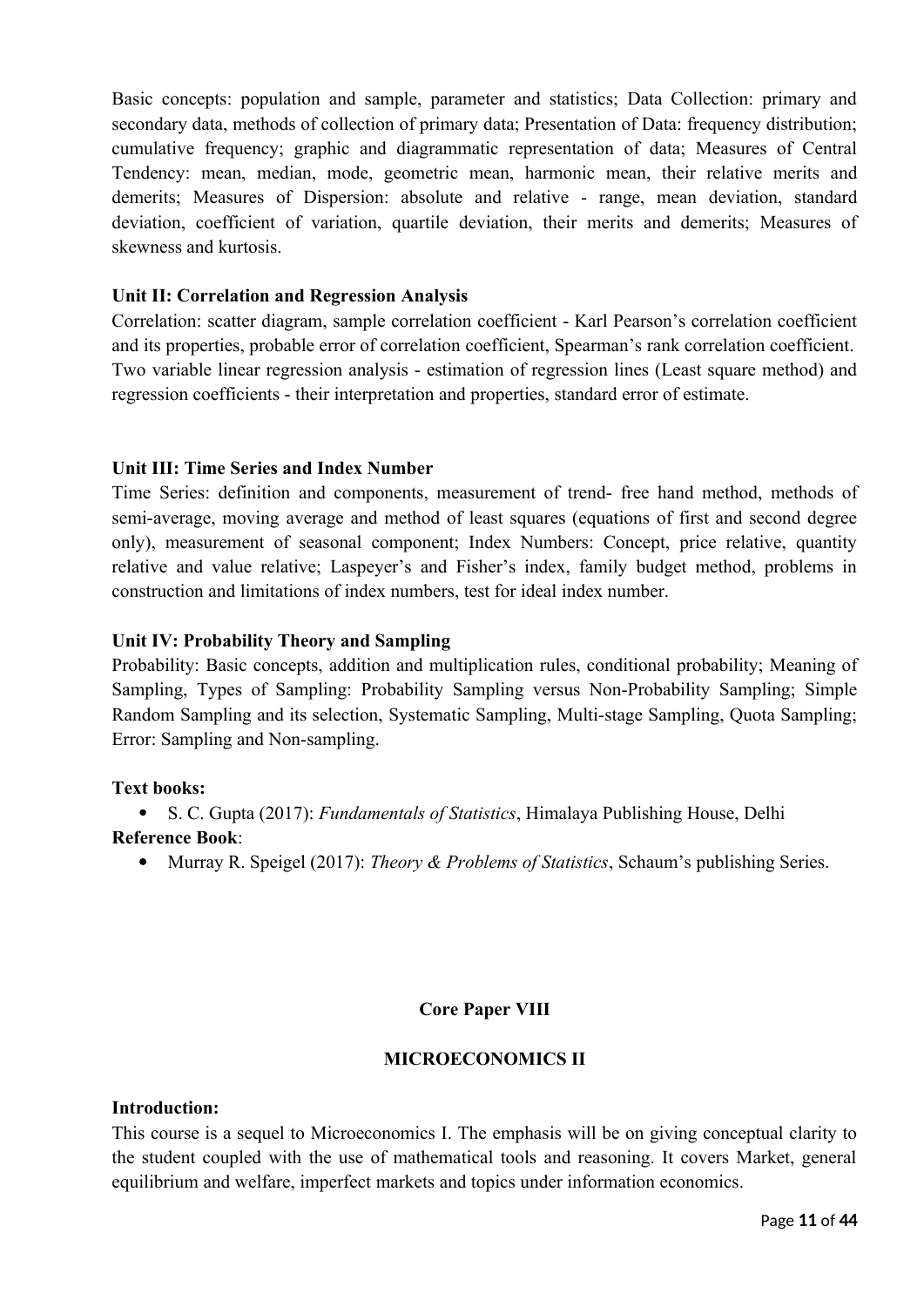## **Unit I: Firm Supply and Equilibrium**

Market Environments; Pure competition; Supply decision of a competitive firm and Exceptions; Inverse Supply Function; Profits and Producer's Surplus; Long Run Supply Curve of a Firm; Long Run Average Costs; Short Run and Long Run Industry Supply; Industry Equilibrium in Short and Long Run; Meaning of Zero Profits; Economic Rent.

#### **Unit II: General Equilibrium, Efficiency and Welfare**

The Edge worth Box; Trade; Pareto Efficient Allocations; Existence of equilibrium and efficiency; The Welfare Theorems and their implications; The Firm; Production and the Welfare Theorems ; Production possibilities, comparative advantage and Pareto efficiency.

## **Unit III: Market Imperfections: Monopoly and Oligopoly**

Barriers to Entry, Profit Maximization and Output Choice, Monopoly and resource Allocation, Monopoly, Product Quality and Durability, Price Discrimination, Second Degree Price Discrimination through Price Schedules, Regulation of Monopoly, Dynamic Views of Monopoly. Monopolistic competition; Price output determination; excess capacity under monopoliostic competition .

## **Unit IV: Game Theory**

The Payoff Matrix of a Game; Nash Equilibrium; Mixed Strategies ;The Prisoner's Dilemma; Repeated Games; Enforcing a cartel; Sequential Games; A Game of entry deterrence.

Oligopoly – Choosing a strategy; Quantity and price leadership; Simultaneous Quantity Setting; Example of Cournot Equilibrium; Simultaneous Price Setting; Collusion.

#### **Text Book:**

 $\bullet$  H. R. Varian (2010): Intermediate Microeconomics: A Modern Approach,  $8<sup>th</sup>$  Edition, W.W. Norton and Company/Affiliated East-West Press (India). The workbook by Varian and Bergstrom may be used for problems.

#### **Reference Book:**

- C. Snyder and W. Nicholson (2012): Microeconomic Theory: Basic Principles and Extensions, 11<sup>th</sup> Edition, Cengage Learning, Delhi, India.
- Pindyck, Robert and Daniel Rubinfeld (2018): Microeconomics, 9<sup>th</sup> Edition, Pearson Education Inc.

## **Core Paper IX**

#### **MACROECONOMICS II**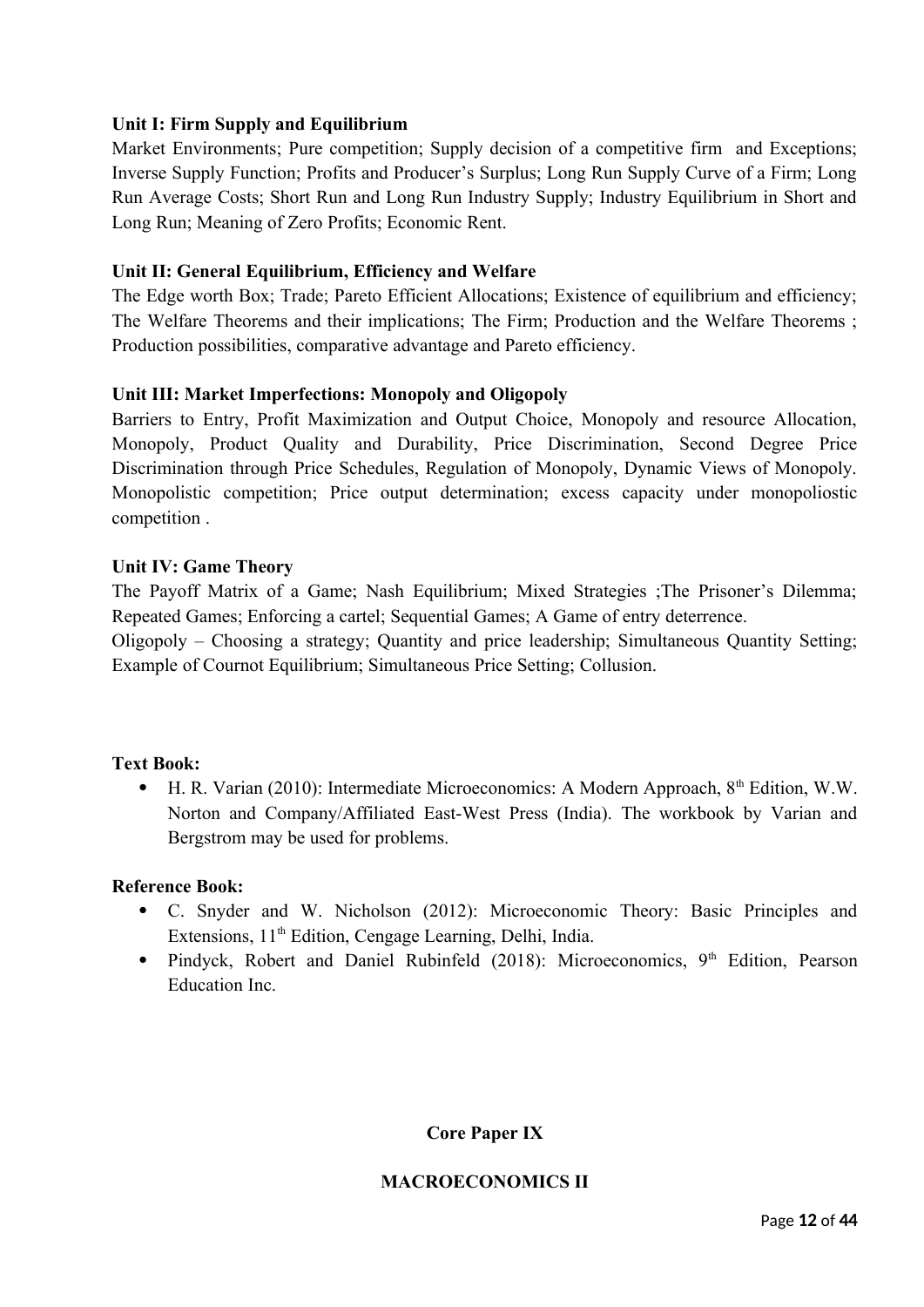## **Introduction:**

This course is a sequel to Macroeconomics I. In this course, the students are introduced to the long run dynamic issues like growth and technical progress. It also provides the micro-foundations to the various aggregative concepts used in the previous course.

## **Unit I: Modeling Economic Growth**

Accumulation of Capital in the basic Solow Model; supply and demand for goods, growth in the capital stock and the steady state, Golden rule level of capital: Comparing steady states, transition to the golden rule steady state with too much and too little capital, Population Growth, Technological Progress- Solow version, Beyond Solow Model and Endogenous Growth.

## **Unit II: Open Economy and Macroeconomic Policy**

Balance of payments- concept; meaning of equilibrium and disequilibrium in balance of payments; Determination of foreign exchange rate- the balance of payments theory; Fixed versus flexible exchange rates; Short-run open economy model- the basic Mundell-Fleming model;

Macroeconomic Policies – Fiscal policy, Crowding –out and Crowding – in; Monetary policy and instruments, the Transmission Mechanism; Effectiveness of macroeconomic policies in open and closed economies.

## **Unit III: Classical and Keynesian Macroeconomics Thoughts**

Keynes verses classics: Classical macroeconomics, Employment and output determination, Say's law, the quantity theory of money, Keynes's General theory: Keynes's main propositions; analysis of the labour market, Keynes's critique of Say's law and Quantity theory of money, the orthodox Keynesian school, underemployment equilibrium in the Keynesian model, the Phillips curve and orthodox Keynesian school.

## **Unit IV: Monetarist and New Classical Macroeconomic Thoughts**

The orthodox monetarist school, the Quantity Theory of Money approach, the expectations augmented Phillips curve analysis, the orthodox monetarist school and stabilization policy.

New Classical Economics: The influence of Robert e Lucas Jr, the structure of new classical models: the Rational Expectations hypothesis; and policy implications.

## **Text Book:**

 N. Gregory Mankiw (2010): *Macroeconomics*, 7th edition, Cengage Learning India Private Limited, New Delhi

## **Reference Book**:

 Brian Snowdon and Howard R Vane (2005): Modern Macroeconomics: Its Origins, Development and Current State, Edward Elgar

## **Core Paper X**

## **Research Methodology**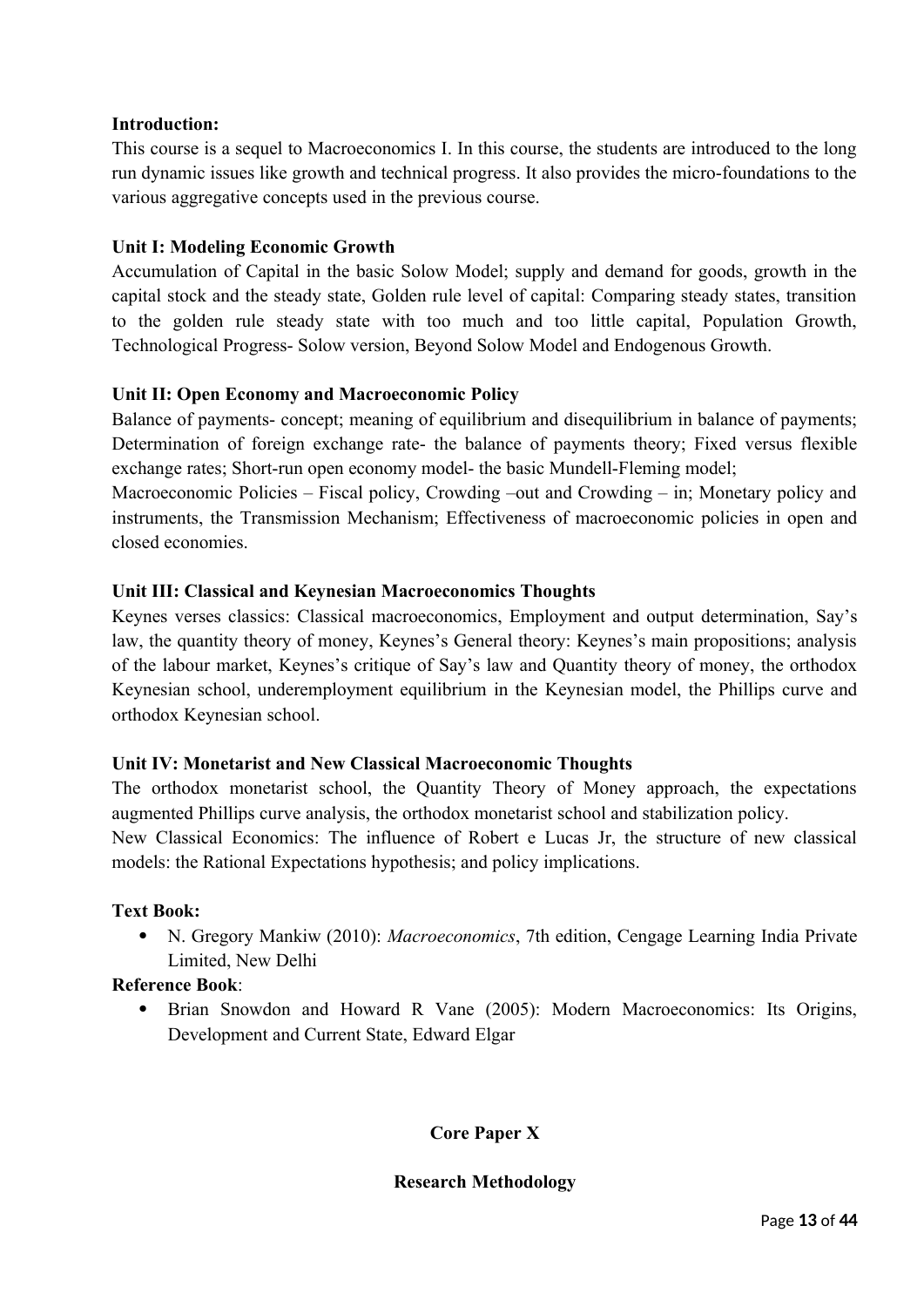## **Introduction:**

The course is to develop a research orientation among the students and to acquaint them with fundamentals of research methods. Specifically, the course aims at introducing them to the basic concepts used in research and to scientific social research methods and their approach. It includes discussions on sampling techniques, research designs and techniques of analysis.

#### **Unit I: Basics of Research**

Introduction to Research: Meaning, Objectives, Motivation, Types, Approaches, Significance, Research Process, Criteria of Good Research; Qualities of a Good Researcher, Research as a Career.

#### **Unit II: Research Problem**

Defining the Research Problem: What is a Research Problem? Selecting the Problem, Necessity of Defining the Problem, Technique Involved in Defining a Problem; Research Design: Meaning, Need, Features of a Good Design, Important Concepts Relating to Research Design, Different Research Designs, Basic Principles of Experimental Designs.

#### **Unit III: Issues in Research**

Measurement in Research, Measurement Scales, Sources of Error in Measurement, Tests of Sound Measurement, Techniques of Measurement Tools, Scaling and Important Scaling Technique Research Ethics: codes and ethics, permissions to research, responsibilities, confidentiality, feedback, participatory research; Research Proposal and literature review: research proposal, review of literature, levels of analysis, using the library and internet, abstracting, word processing, plagiarism, Concept of IPR.

#### **Unit IV: Actions in Research**

English in report writing: words, sentences, paragraph, writing style; The Report: improving quality, sections, drawing conclusions, evaluation checklists, persistence; Common Citation Styles

#### **Text Book:**

 Kothari, C. R. (2004): Research Methodology: Methods and Techniques, New Age International Private Limited Publishers, New Delhi.

#### **Reference Books:**

 Guthrie, G. (2010): Basic Research Methods, Sage Publications India Private Limited, New Delhi.

## **Core Paper XI**

## **INDIAN ECONOMY I**

#### **Introduction:**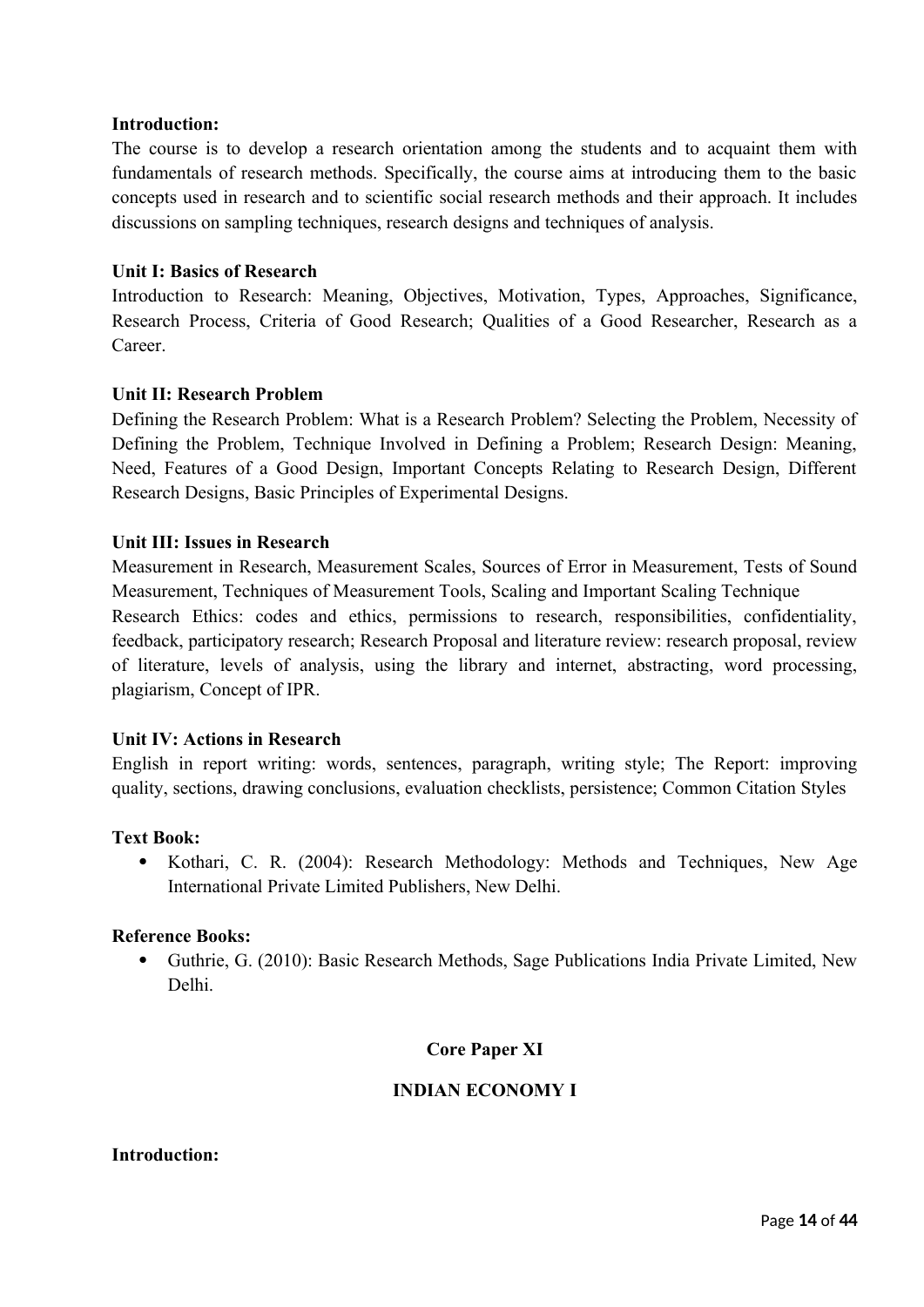Using appropriate analytical frameworks, this course reviews major trends in economic indicators and policy debates in India in the post-Independence period, with particular emphasis on paradigm shifts and turning points. Given the rapid changes taking place in India, the reading list will have to be updated annually.

## **Unit I: Basic Characteristics of Indian Economy as a Developing Economy**

Indian Economy in the Pre-British Period; The Structure and Organization of Villages and Towns; Industries and Handicrafts in Pre-British India; Colonialism; Economic Consequences of British Rule; Decline of Handicrafts and Progressive Ruralization; The Land System and Commercialization of Agriculture; Industrial Transition; Colonial Exploitation and Impacts – Underdevelopment; Colonization and Modernization; State Policies and Economic Underdevelopment; The Current State of Indian Economy

## **Unit II: Population and Human Development**

Population Growth and Economic Development – size, growth and future of population; Causes of rapid population growth; Population and economic development; Population policy; Demographic issues– Sex and Age Composition of population; Demographic Dividend; Urbanization and Migration; Human Resource Development – Indicators and importance of Human Resource Development; Education policy; Health and nutrition.

## **Unit III: National Income in India – The Growth Story and Current Challenges**

Trends in national and per capita income; Changes in sectoral composition of national income; Regional disparities in Growth and Income; Savings and Investment and Economic Growth – The Linkage; Poverty – Estimation and Trends, Poverty Alleviation Programs– MGNREGA, NRLM, SJSRY; Inequality –Measures and trends in India; Unemployment– Nature, Estimates, Trends, Causes and Employment Policy.

## **Unit IV: Economic Planning in India**

Rationale, Features, Objectives, Strategies, Achievements and Assessment of Planning in India; Eleventh Five Year Plan– Objectives, Targets and Achievements; Twelfth Five Year Plan – Vision and Strategy; From Planning to NITI– Transforming India's Development Agenda.

## **Text Book:**

- Misra, S. K. and Puri V. K. Indian Economy Its Development Experience. Himalaya Publishing House, Mumbai
	- **Reference Books:**
- Dutt R. and Sundharam K. P. M. *Indian Economy*. S. Chand & Company Ltd., New Delhi.
- Indian Economy Datt and Sundharam, GauravDatt and AshwaniMahajan, S Chand Publications, 7<sup>th</sup> Revised Edition
- Indian Economy Since Independence, ed by Uma Kapila, Academic Foundation, Revised Nineteenth Edition 2008-09
- Government of India (Current Year): Economic Survey, Ministry of Finance, New Delhi

## **Core Paper XII**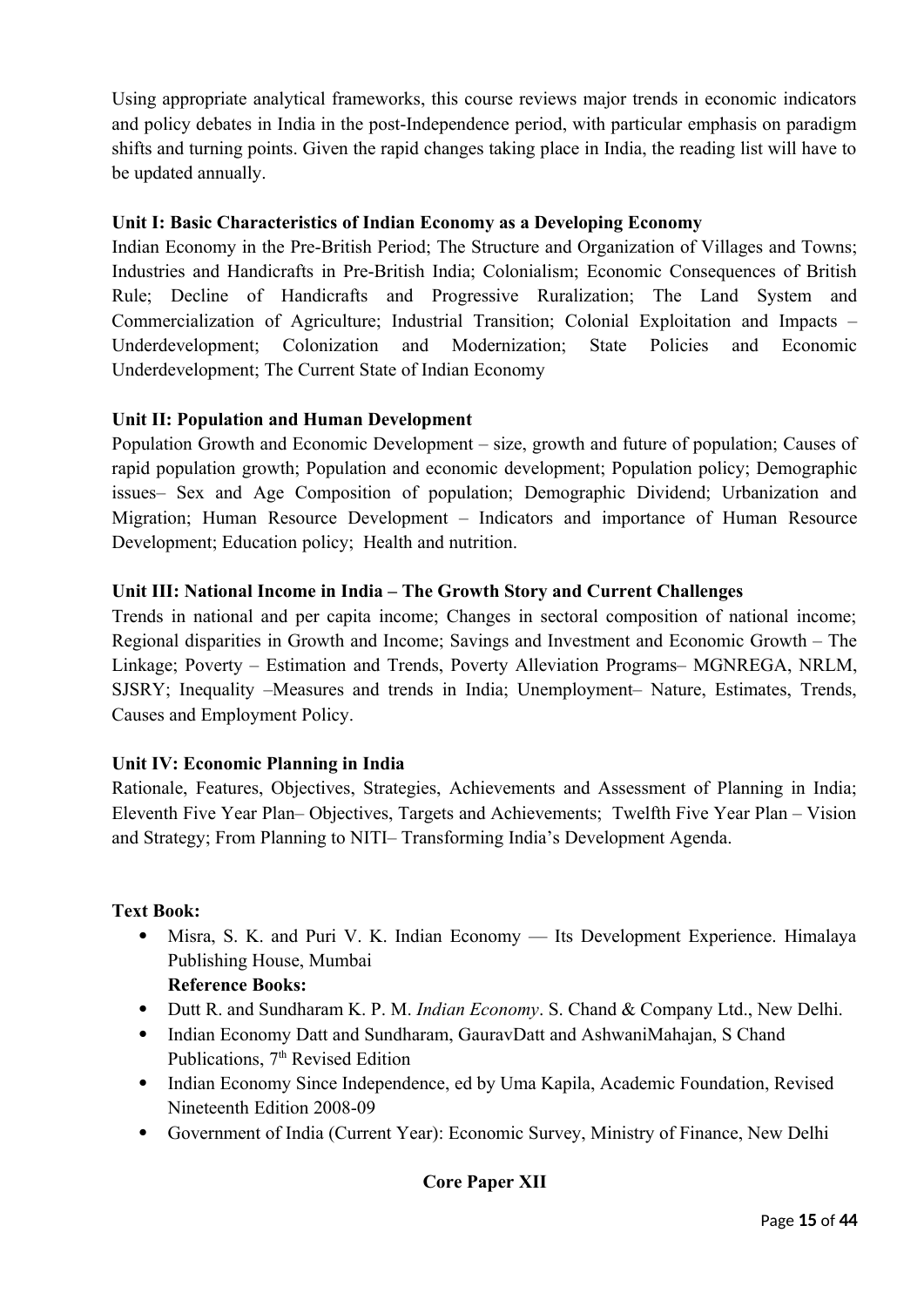## **DEVELOPMENT ECONOMICS I**

#### **Introduction:**

This is the first part of a two-part course on economic development. The course begins with a discussion of alternative conceptions of development and their justification. It then proceeds to aggregate models of growth and cross-national comparisons of the growth experience that can help evaluate these models. The axiomatic basis for inequality measurement is used to develop measures of inequality and connections between growth and inequality are explored. The course ends by linking political institutions to growth and inequality by discussing the role of the state in economic development and the informational and incentive problems that affect state governance.

#### **Unit I: Study of Economic Development**

 Development Economics as subject; economic growth and economic development; Characteristics of underdeveloped countries – vicious cycle of poverty and cumulative causation; obstacles to economic development; measures of economic development – national and per capita income, basic needs approach, capabilities approach, three core values of development, PQLI, HDI, HPI, MDPI, GDI; capital formation and economic development.

## **Unit II: Theories of Economic Growth and Development**

 Classical theory, Marxian theory; Schumpeterian theory; Rostow's stages of economic growth; Solow model and convergence with population growth and technical progress.

## **Unit III: Poverty, Inequality, Agriculture, Industry and Development**

Measuring poverty: Head Count Ratio, Poverty Gap Ratio, Squared Poverty Ratio, FGT Ratio; Measuring Inequality – Lorenz curve and Kuznets' inverted U hypothesis; Growth, poverty and inequality; Policy options – some basic considerations.

Agriculture, Industry and Economic Development: Role of agriculture; Transforming traditional agriculture; Barriers to agricultural development; Role of industrialization; Interdependence between agriculture and industries – A model of complementarities between agriculture and industry; terms of trade between agriculture and industry; functioning of markets in agrarian societies; interlinked agrarian markets.

## **Unit IV: Institutions and Economic Development**:

 Role of institutions in economic development; Characteristics of good institutions and quality of institutions; The pre-requisites of a sound institutional structure; Different measures of institutions – aggregate governance index, property rights and risk of expropriation; The role of democracy in economic development; Role of markets and market failure; Institutional and cultural requirements for operation of effective private markets; Market facilitating conditions; Limitations of markets in LDCs; Corruption and economic development – tackling the problem of corruption.

## **Text book:**

 Todaro, Michael P and Stephen C Smith (2006): *Economic Development*, 8th Edition, Pearson

#### **Reference Books:**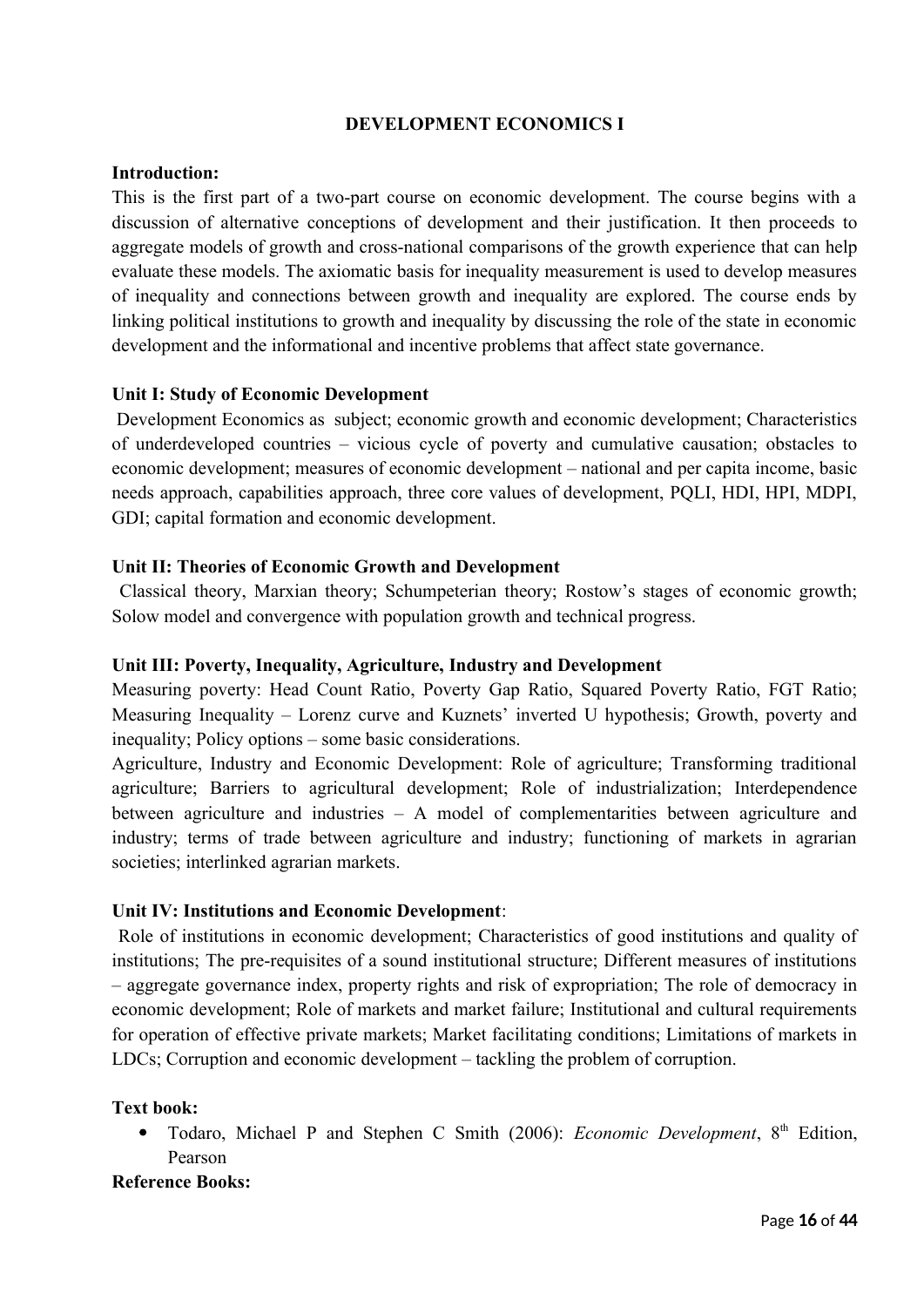- Debraj Ray (2009): *Development Economics,* Oxford University Press.
- Thirlwall, A P (2011): *Economics of Development*, 9<sup>th</sup> Edition, Palgrave Macmillan

## **Core Paper XIII**

## **INDIAN ECONOMY II**

#### **Introduction:**

This course examines sector-specific polices and their impact in shaping trends in key economic indicators in India. It highlights major policy debates and evaluates the Indian empirical evidence. Given the rapid changes taking place in the country, the reading list will have to be updated annually.

## **Unit I: Agricultural Development in India**

Indian Agriculture: nature, importance, trends in agricultural production and productivity, factors determining production, land reforms, new agricultural strategies and green revolution, rural credit; Agricultural marketing and warehousing.

## **Unit II: Industrial Development in India**

Trends in industrial output and productivities; Industrial Policies of 1948, 1956, 1977 and 1991; Industrial Licensing Policies – MRTP Act, FERA and FEMA; Growth and problems of SSIs, Industrial sickness; Industrial finance; Industrial labour.

#### **Unit III: Tertiary Sector, HRD and the External Sector**

Tertiary Sector: growth and contribution of service sector to GDP of India, share of services in employment; Human development – concept, evolution, measurement; HRD: indication, importance, education in India, Indian educational policy; Health and Nutrition.

Foreign Trade: role, composition and direction of India's foreign trade, trends of export and import in India, export promotion verses import substitution; Balance of Payments of India; India's Trade Policies; Foreign Capital – FDI, Aid and MNCs.

#### **Unit IV: Indian Economy and Environment**

Environmental Policies in India: The Environment (Protection) Act 1986, The Environment (Protection) Rules 1986, The National Forest Policy 1988, Policy statement for Abatement of Pollution 1992, National Conservation Strategy and Policy Statement on Environment and Development 1992, The National Environment Appellate Authority Act 1997, National Environmental Policy 2006; Global deal with Climate Change: Introduction, Intergovernmental Panel for Climate Change (IPCC), Impact of Climate Change on India, Global Response on Climate Change, Possible Role of India.

## **Text Book:**

 Misra, S. K. and Puri V. K. Indian Economy — Its Development Experience. Himalaya Publishing House, Mumbai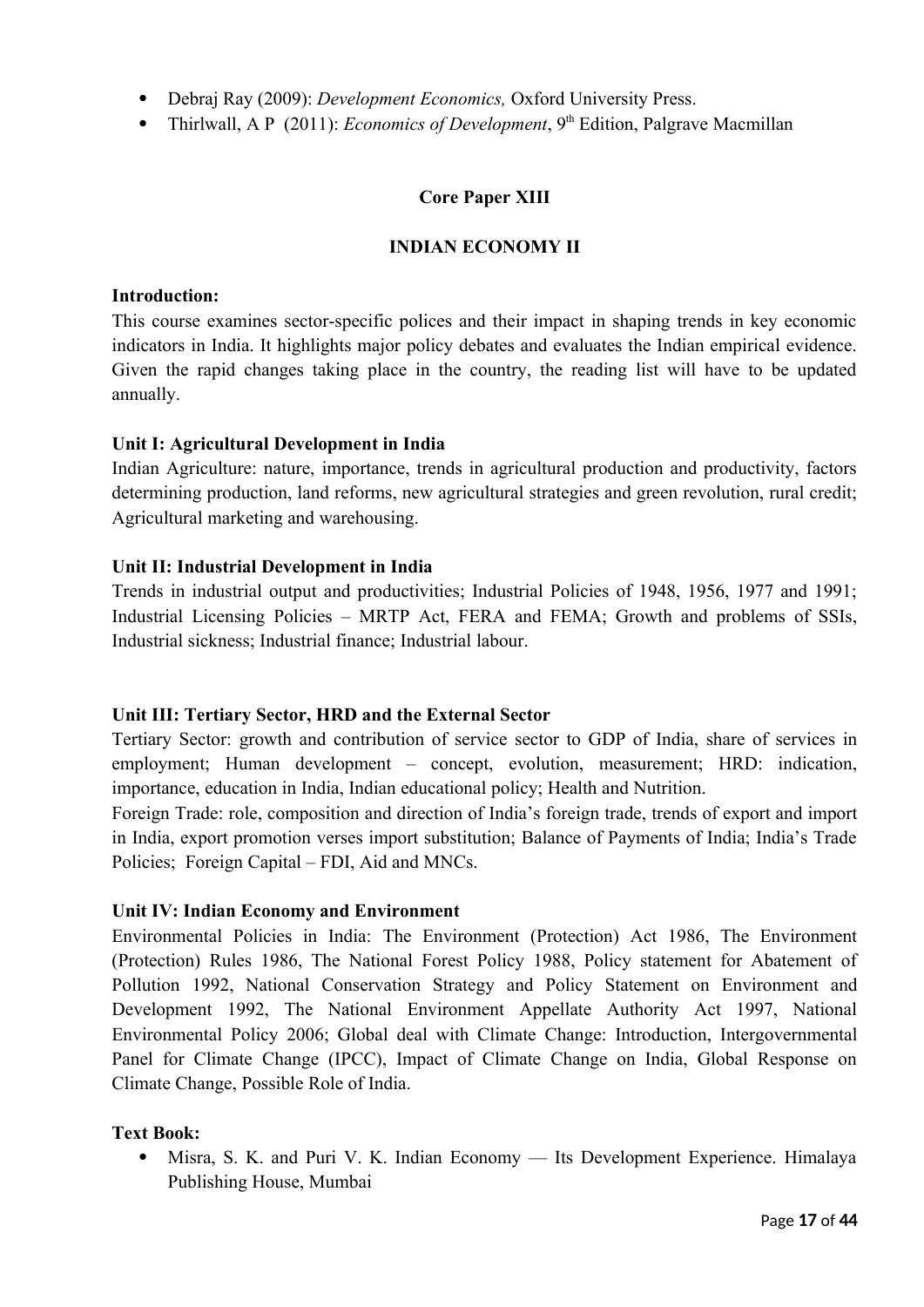## **Reference Books:**

- Dutt R. and Sundharam K. P. M. *Indian Economy*. S. Chand & Company Ltd., New Delhi.
- Indian Economy Datt and Sundharam, GauravDatt and AshwaniMahajan, S Chand Publications, 7<sup>th</sup> Revised Edition
- Indian Economy Since Independence, ed by Uma Kapila, Academic Foundation, Revised Nineteenth Edition 2008-09
- Government of India (Current Year): Economic Survey, Ministry of Finance, New Delhi

## **Core Paper XIV**

## **DEVELOPMENT ECONOMICS II**

## **Introduction:**

This is the second unit of the economic development sequence. It begins with basic demographic concepts and their evolution during the process of development. The structure of markets and contracts is linked to the particular problems of enforcement experienced in poor countries. The governance of communities and organizations is studied and this is then linked to questions of sustainable growth. The course ends with reflections on the role of globalization and increased international dependence on the process of development.

## **Unit I: Population and Development**

Demographic concepts : birth and death rates, age structure, fertility and its determinants, the Malthusian population trap and the microeconomic household theory of fertility; costs and benefits of population growth and the model of low level equilibrium trap; rural-urban migration – the Harris Todaro migration model and policy implications.

#### **Unit II: Dualism and Economic Development**

Dualism – geographic, social and technological; the theory of cumulative causation (Myrdal); the regional inequalities in the context of economic development; the inverted U relationship; international inequality and the centre periphery thesis; dependency, exploitation and unequal exchange; the dualistic development thesis and its implications.

#### **Unit III: Environment and Development**

Basic issues of environment and development – Development and environment inter-linkage; Poverty, environmental degradation and externalities; common property resources, renewable and non-renewable resources; concept of sustainable development; basics of climate change.

## **Unit IV: International Trade and Economic Development and Financing Economic Development**

Trade and economic development; export led growth; terms of trade and economic growth – the Prebisch Singer Hypothesis; trade strategies for development – import substitution vs. export promotion; international commodity agreements; trade vs aid.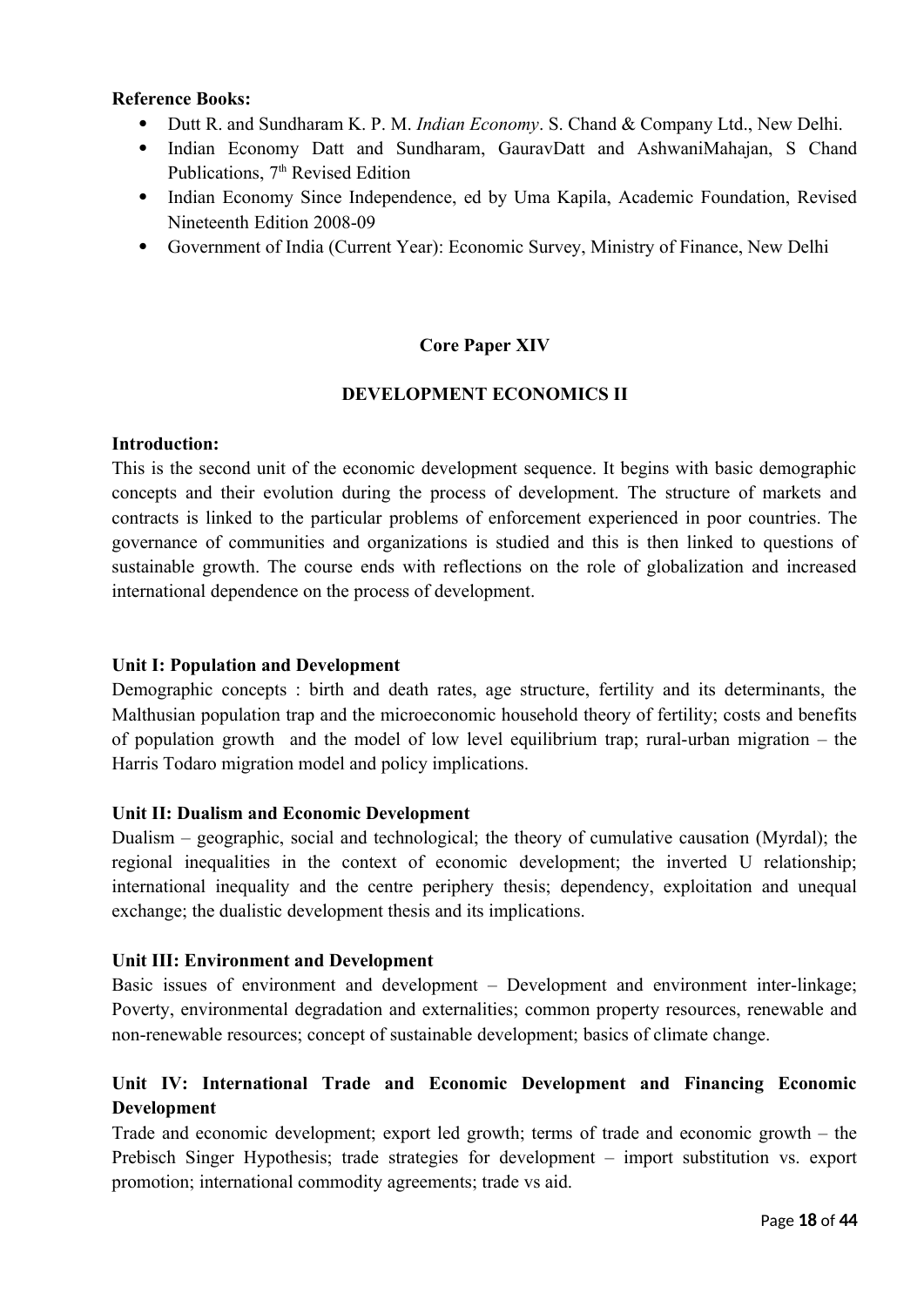Saving, capital formation and economic development; financial sector and economic development; taxation, public borrowing and economic development; inflation, foreign finance, investment and foreign aid – controversies and opportunities.

## **Text Book:**

• Todaro, Michael P and Stephen C Smith (2006): *Economic Development*, 8<sup>th</sup> Edition, Pearson **Reference Book:**

• Thirlwall, A P (2011): *Economics of Development*, 9<sup>th</sup> Edition, Palgrave Macmillan.

## **DSE Group I Discipline Specific Elective Paper-1**

## **ECONOMIC HISTORY OF INDIA 1857-1947**

#### **Introduction:**

This course analyses key aspects of Indian economic development during the second half of British colonial rule. In doing so, it investigates the place of the Indian economy in the wider colonial context, and the mechanisms that linked economic development in India to the compulsions of colonial rule. This course links directly to the course on India's economic development after independence in 1947.

#### **Unit I: Introduction: Colonial India: Background and Introduction and Macro trends;**

Overview of colonial economy**,** National Income; population; occupational structure.

#### **Unit II: Agriculture**

Agrarian structure and land relations; agricultural markets and institutions – credit, commerce and technology; trends in performance and productivity; famines.

#### **Unit III: Railways and Industry**

Railways; the de-industrialization debate; evolution of entrepreneurial and industrial structure; nature of industrialization in the interwar period; constraints to industrial breakthrough; labor relations.

#### **Unit IV: Economy and State in the Imperial Context**

The imperial priorities and the Indian economy; drain of wealth; international trade, capital flows and the colonial economy – changes and continuities; government and fiscal policy.

#### **Text Book:**

 Tirthankar Roy, *The Economic History of India 1857-1947*, Oxford University Press, 3rd edition, 2011.

## **Discipline Specific Elective Paper-2**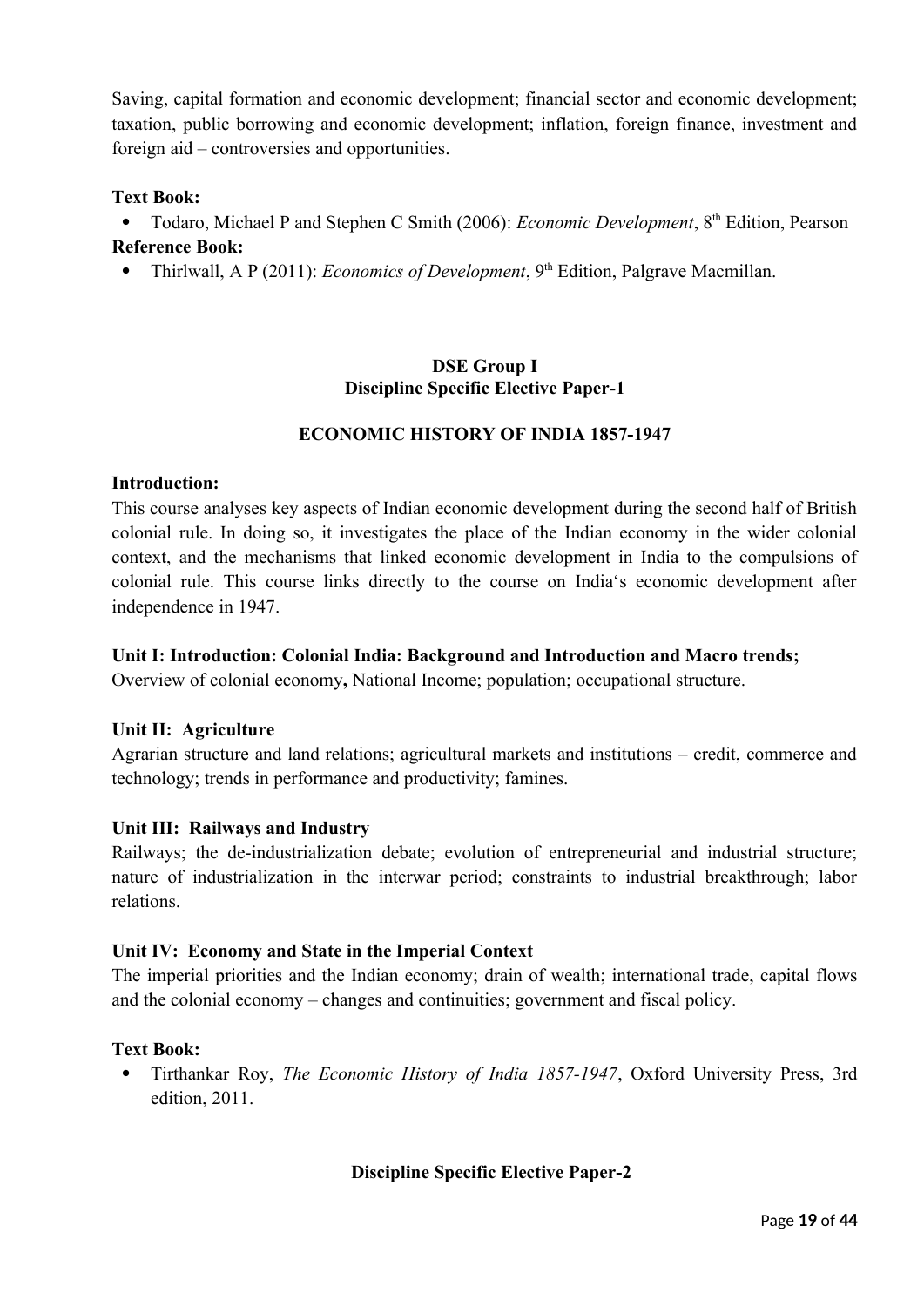## **INTRODUCTORY ECONOMETRICS**

#### **Introduction:**

This course provides a comprehensive introduction to basic econometric concepts and techniques. It covers statistical concepts of hypothesis testing, estimation and diagnostic testing of simple and multiple regression models. The course also covers the consequences of and tests for misspecification of regression models.

#### **Unit I: Introduction**

Definition, Nature and scope of econometrics; Theoretical Probability Distributions: Binomial, Poisson and Normal distributions: their properties

Theory of Estimation: Estimation of parameters; properties of estimators – small sample and asymptotic properties; point and interval estimation.

#### **Unit II: Hypothesis Testing**

Testing of hypotheses: defining statistical hypotheses; Simple and composite hypotheses; Null and alternative hypothesis; Type I and Type II errors, Critical region; Neyman-Pearson lemma; Power of a test; Test statistics: z, chi square, t and F.

#### **Unit III: Linear Regression Analysis**

Two variable linear regression model – Assumptions; Least square estimates, Variance and covariance between Least square estimates; BLUE properties; Standard errors of estimates; Coefficient of determination; Inference in a two variable linear regression model; ANOVA; Forecasting. Introduction to multiple regression models.

#### **Unit IV: Violation of Classical Assumptions**

Heteroscedasticity, Multicollinearity and Auto-correlation: Meaning, consequences, tests and remedies.

#### **Text Book:**

Gujarati, D & Sangeetha (2007); "Basic Econometrics", McGraw Hill Book Co.

## **Discipline Specific Elective Paper-3**

#### **ODISHA ECONOMY**

#### **Introduction:**

Using appropriate analytical frameworks, this course reviews major trends in economic indicators and policy debates in Odisha in pre- and post-Independence period, with particular emphasis on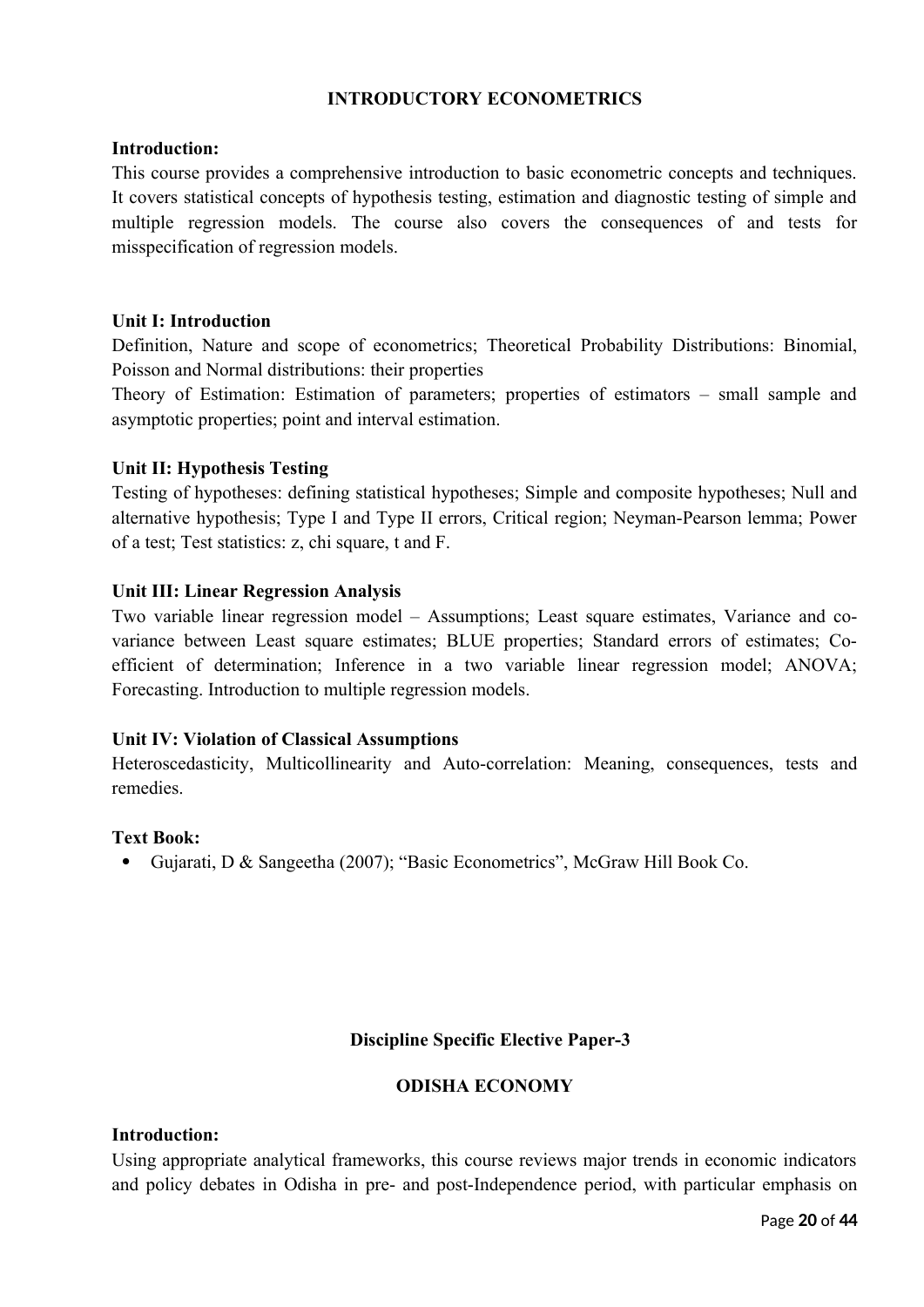paradigm shifts and turning points. Given the rapid changes taking place in Odisha, the reading list will have to be updated annually.

## **Unit I: Odisha Economy before 1947**

Orissa's Economy in the Nineteenth Century: Benevolence or Exploitation, Forces of Nature, Animal Power, The Company Steps in, Public Works and Public Health, Education, Disintegration of Village Economy, New Social Environment, Changing Position of Social Classes, The Moneylenders, The Borrowers, Money-flows from Village to Metropolis, Pauperization of Peasantry, The Wage Earners, Demographic Changes, Profiting from Rural Adversity; Diarchy in 1919 and Separation of Provincial Finances from Central Government in 1937; Emergence of Federal Finance (Ref.: Das 1976a and 1976b, GoO 2016).

## **Unit II: Macro Economy of Odisha**

A macro glance of Odisha economy: aggregate income, broad sectoral decomposition, performance of districts, employment, child labour and bonded labour, employment programmes, consumption expenditure, cost of living; Odisha State public finances (Chapter 14 and 15 of Ref 1; & Chapter 2 and 9 of Ref 2).

#### **Unit III: Agriculture, Industry, Infrastructure and Environment in Odisha\**

Agriculture: land ownership and land tenure, agricultural wages and rural unemployment, production and productivity of major crops, agricultural inputs, agricultural policy; Animal Husbandry; Fisheries (Chapter 1 to 3 of Ref 1; & Chapter 3 of Ref 2)

Industry: Investment, industrial policy, and the growth of large industries, mining and quarrying; Construction; tertiary sector: tourism, transport and power; Water Resources, Forest Resources (Chapter 4 to 8 of Ref 1;  $&$  Chapter 4  $&$  5 of Ref 2).

## **Unit IV: Social Sector in Odisha**

Poverty: income poverty and inequality; health sector: outcomes, infrastructure, finance, public health, NRHM; education: Literacy, Primary education, secondary education, higher education, SSA; human development (Chapter 9 to 13 of Ref 1; & Chapter 7 & 8 of Ref 2).

#### **Text Book:**

• Navak, P., Panda, S. C., Pattanaik, P. K. (2016): The Economy of Odisha: A Profile, Oxford University Press, New Delhi.

#### **Reference Book:**

- GoO (Latest): Odisha Economic Survey, Planning and Convergence Department, Directorate of Economics and Statistics, Government of Odisha, Bhubaneswar.
- GoO (2004): *Human Development Report 2004 Orissa*, Planning and Coordination Department, Government of Odisha, Bhubaneswar.
- GoO (2018): 80 Years Odisha Budget: Commemorative Volume, Department of Finance, Bhubaneswar.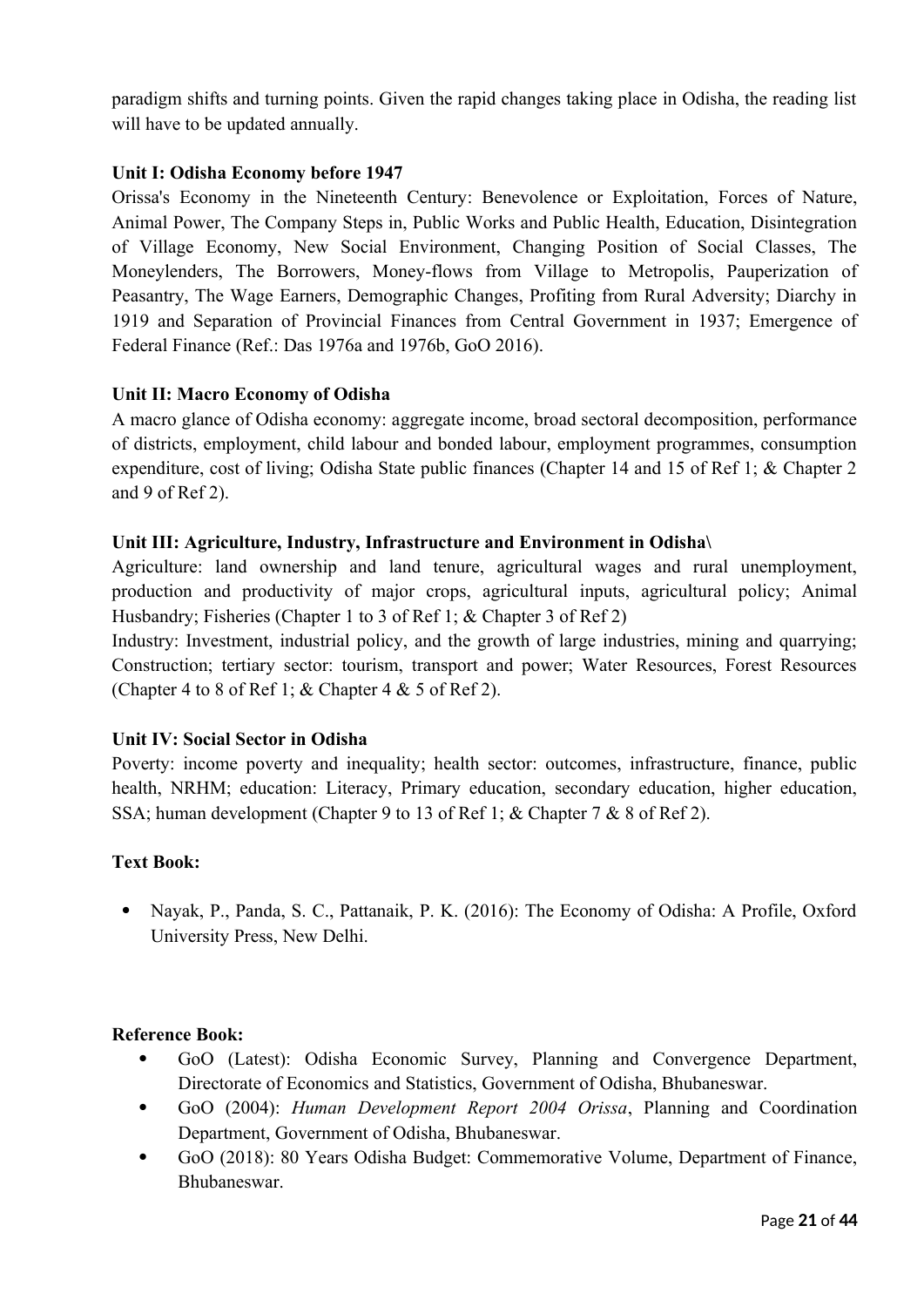## **Discipline Specific Elective Paper-4**

## **MONEY, BANKING AND FINANCIAL MARKET**

#### **Introduction:**

This course exposes students to the theory and functioning of the monetary and financial sectors of the economy. It highlights the organization, structure and role of financial markets and institutions. It also discusses interest rates, monetary management and instruments of monetary control. Financial and banking sector reforms and monetary policy with special reference to India are also covered.

#### **Unit I: Money**

Definition and functions of money; Types of money: legal tender money and bank money, near money; Value of money and index number; construction of index number; WPI, CPI, PPI, GDP deflator, Cost of living index

Demand for money- Classical and Keynesian approaches, Patinkin and the Real Balance Effect; Friedman's Quantity theory of money. Supply of Money- Measures of money supply:  $M_1, M_2, M_3$ and M4; High powered money and money multiplier.

#### **Unit II: Commercial Banking**

Meaning and types; Functions of commercial banks; the process of credit creation and its limitations**;** Balance sheet and portfolio management, Banking sector reforms in India; Lessons from Global Financial Crisis and Policy Response in India.

#### **Unit III: Central Banking**

Functions of a central bank; Quantitative and qualitative methods of credit control; Central Bank's Supervision and prudential measures for Financial stability; current monetary policy of India, liquidity adjustment facility (LAF) through Repo and reverse repo operation, MSF.

#### **Unit IV: Financial Markets**

Financial Market, Meaning, Types , Money market and Capital Market, Primary and Secondary Market, Stock Exchanges, SEBI; Role of Financial Markets for Economic Development.

#### **Text Book**

 L. M. Bhole and J. Mahukud*, Financial Institutions and Markets,* Tata McGraw Hill, 5th edition, 2011.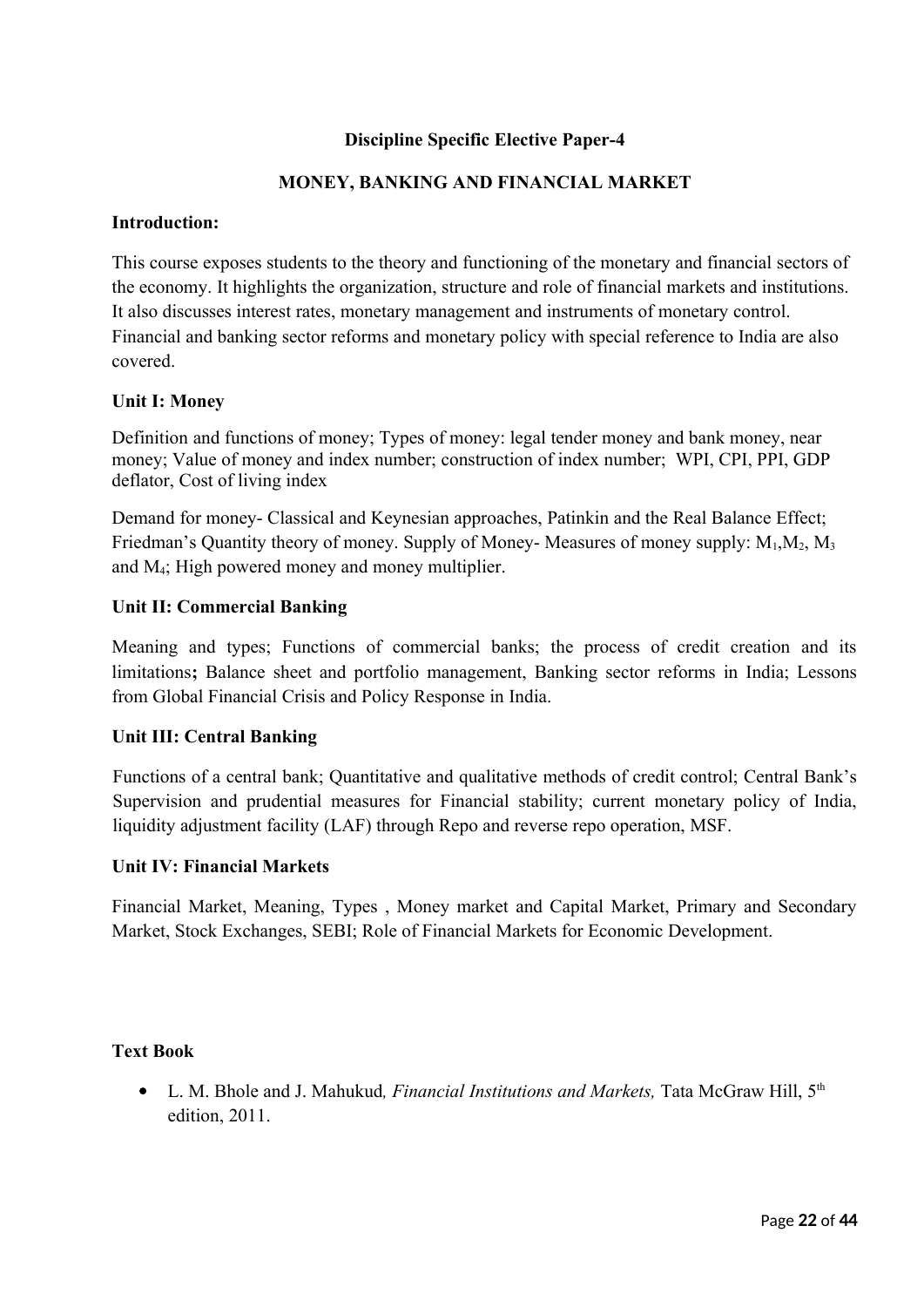## **Discipline Specific Elective Paper-5**

## **PUBLIC ECONOMICS**

## **Introduction:**

Public economics is the study of government policy from the points of view of economic efficiency and equity. The paper deals with the nature of government intervention and its implications for allocation, distribution and stabilization. Inherently, this study involves a formal analysis of government taxation and expenditures. The subject encompasses a host of topics including public goods, market failures and externalities.

## **Unit I: Introduction to Public Finance and Public Budgets**

Public Finance: meaning and scope, distinction between public and private finance; public good verses private good; Principle of maximum social advantage; Market failure and role of government; Public Budget: kinds of budget, economic and functional classification of the budget; Balanced and unbalanced budget; Balanced budget multiplier; Budget as an instrument of economic policy.

## **Unit II: Public Expenditure**

Meaning, classification, principles, cannons and effects, causes of growth of public expenditure, Wagner's law of increasing state activities, Peacock-Wiseman hypotheses.

#### **Unit III: Public Revenue**

Sources of Public Revenue; Taxation - meaning, cannons and classification of taxes, impact and incidence of taxes, division of tax burden, the benefit and ability to pay approaches, taxable capacity, effects of taxation, characteristics of a good tax system, major trends in tax revenue of central and state governments in India.

#### **Unit IV: Public Debt**

Sources, effects, debt burden – Classical/ Ricardian views, Keynesian and post-Keynesian views; shifting - intergenerational equity, methods of debt redemption, debt management, tax verses debt.

#### **Text Books:**

J. Hindriks and G. Myles (2006): *Intermediate Public Economics*, MIT Press.

## **Reference Book:**

- R. A. Musgrave and P. B. Musgave(1989): *Public Finance in Theory and Practices.* McGraw Hill
- Bhatia H L (2018): *Public Finance.* Vikas Publishing House.

## **DSE Group II Discipline Specific Elective Paper- 1**

#### **Environmental Economics**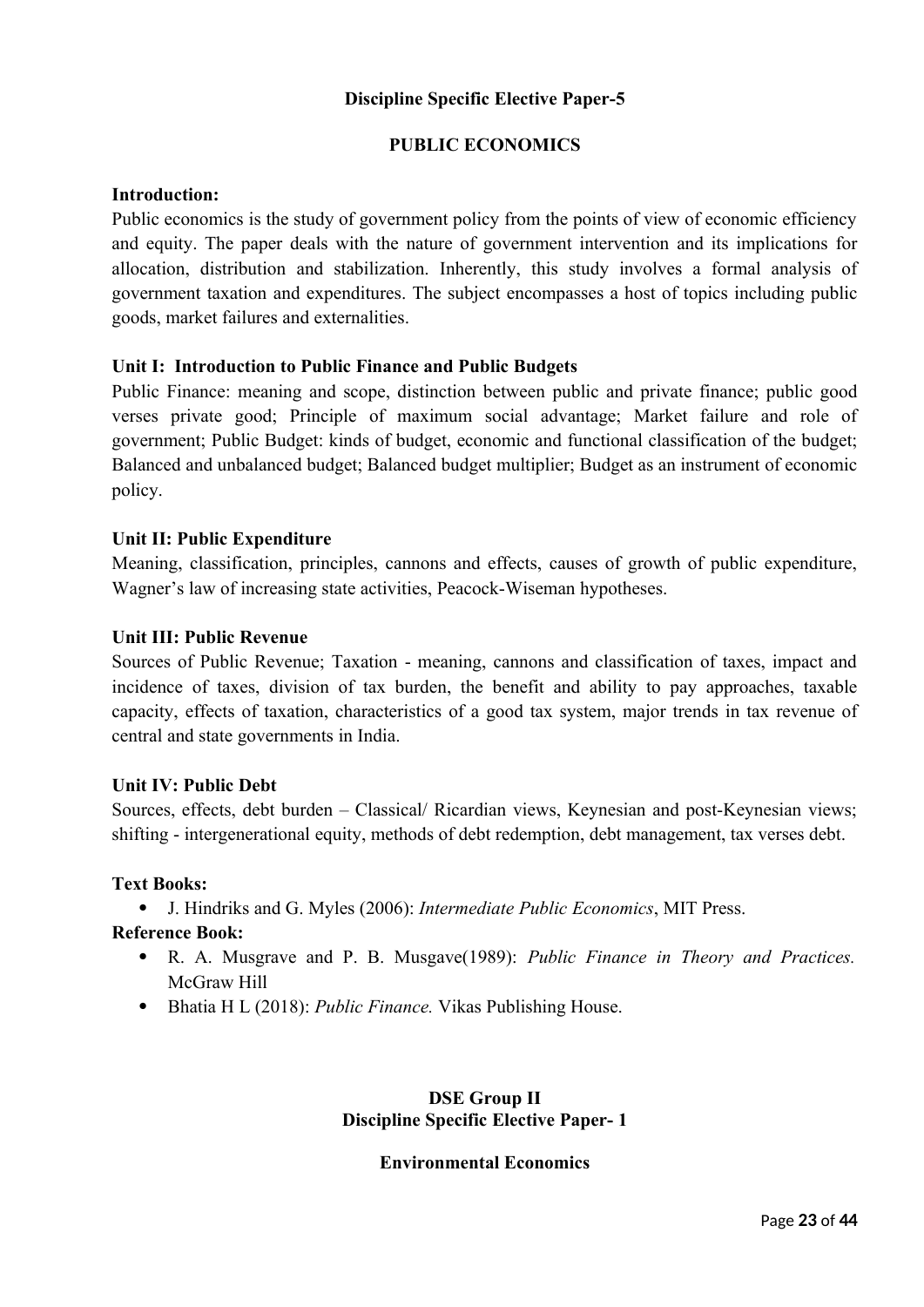## **Introduction:**

This course introduces the students to the basics of environmental economics to understand the fundamentals of environmental concerns and develop insights into valuation of environment.

#### **Unit I: Economy and Environment**

Nature and Scope of Environmental Economics- Environment and Economy interaction; Environment as a public good- Serious environmental problems of Developing Countries – Air pollution, water pollution and deforestation.

Global environmental problems, trade and environment, International Cooperation for Environmental Protections, Montreal and other protocols.

## **Unit II: The Economics of Pollution and Climate change**

Pollution as externality, The market Approach to optimal pollution, Property rights and market bargain theorems, Coase theorem; Pigouvian Taxation, Subsidies and optimal pollution; Climate change – concept, causes, effects and management.

#### **Unit III: Valuation of Environmental Damage**

Methods and difficulties of environmental valuation, Economic value, Use value, Option value, Existence value; Direct and Indirect Valuation of Environmental Goods: The hedonic price approach, Contingent valuation, Travel cost approach.

#### **Unit IV: Natural Resources and Sustainable Development**

Natural resources- Renewable and exhaustible; Tragedy of commons, People's Participation in the management of common property resources; Sustainable Development Concepts, Sustainability rules, Indicators of sustainability, Solow/Hartwick, Natural capital stock, Safe Minimum Standard.

#### **Text Book:**

 Bhattacharya, R. N. (2002): Environmental Economics: An Indian Perspectives, OUP, New Delhi

#### **Reference Book:**

Kolstad, C.D (1999); Environmental Economics Oxford University Press, New Delhi

## **Discipline Specific Elective Paper-2**

## **INTERNATIONAL ECONOMICS**

#### **Introduction:**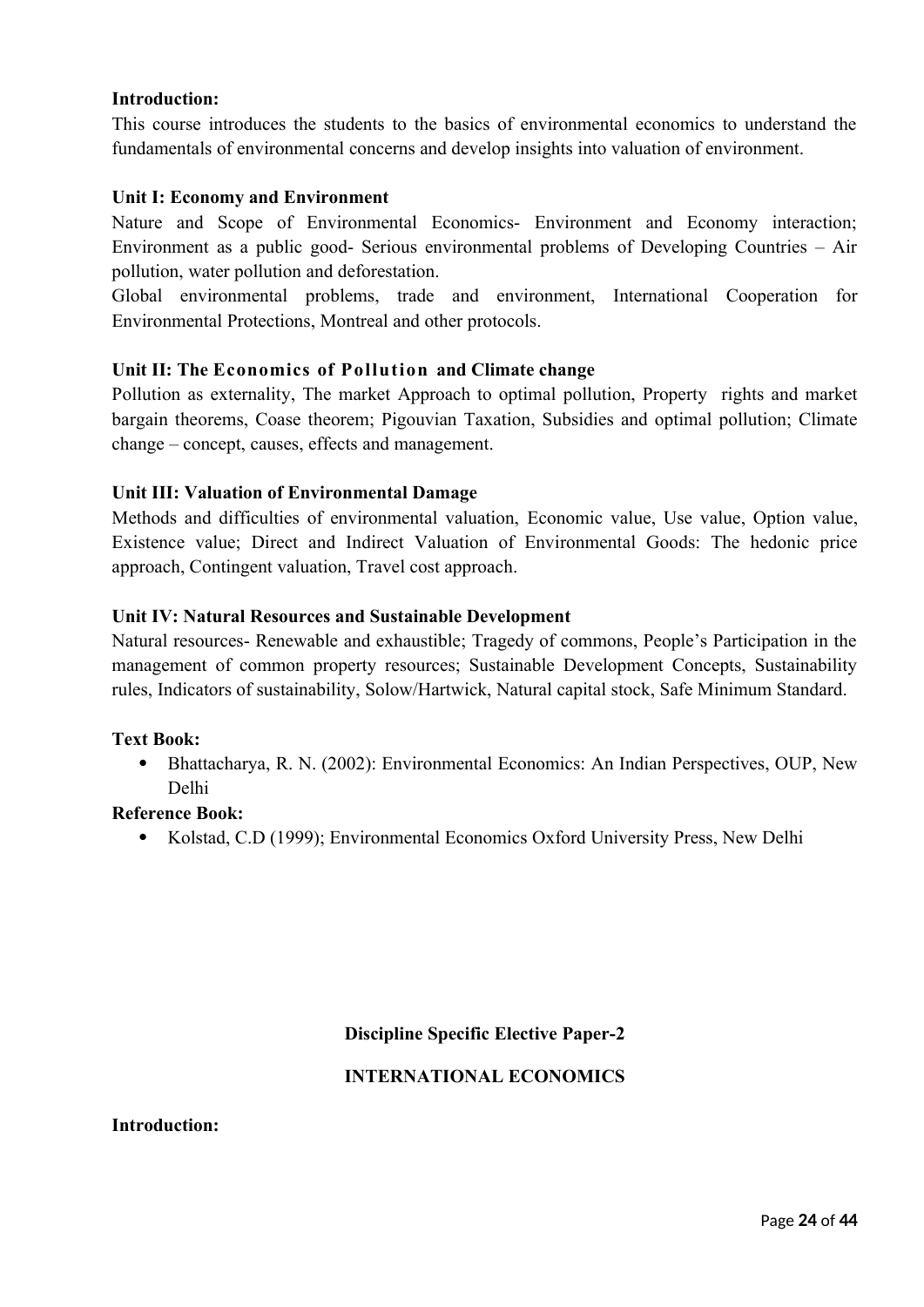This course introduces the students to international trade and finance to understand the theories of international trade and develop insights into trade policy and balance of payments. The course also develops insight into international financial system and the trade policy of India.

## **UNIT I: Importance of Trade and Trade Theories**

Importance of the study of International Economics; Inter-regional and international trade; Theories of Trade-absolute advantage (Adam Smith), comparative advantage (David Ricardo) and opportunity cost (Haberler); Heckscher-Ohlin theory of trade — its main features, assumptions and limitations (Leontief Paradox) Factor Price Equalization theorem.

## **UNIT II: Trade Policy and International Economic Institutions**

Concepts of terms of trade and their importance; Doctrine of reciprocal demand – Offer curve technique; Gains from trade ;Trade as an Engine of Growth and Concept of immiserizing growth, Tariffs and quotas – their impact in partial equilibrium analysis; General Equilibrium analysis of tariff and the concept of optimum tariff, Functions of IMF (Conditional Clause), Role of IMF in international liquidity, Reforms for the emergence of international monetary system; World Bank and WTO; Their achievements and failures; Their Role from the point of view of India.

## **UNIT III: Exchange Rate**

Concept and Types of Exchange Rate (bilateral vs. trade-weighted exchange rate, cross exchange rate, spot, forward, futures), Demand for and Supply of foreign exchange, Exchange Rate Determination: Mint Parity Theory, Purchasing-Power Parity Theory, Fixed versus Flexible exchange rate.

## **UNIT IV: Balance of Trade and Payments**

Concepts and components of balance of trade and balance of payments; Disequilibrium in balance of payments; Various measures to correct deficit in BOPs (Expenditure switching and expenditure reducing policies, Direct control), Depreciation Vs. Devaluation; Elasticity approach to devaluation, Foreign trade multiplier- Concept and implications.

#### **Text Book:**

Mannur H. G ( Recent Edition) *International Economics*, Vikash Publishing

## **Reference Books:**

- SalvatoreDominick, *InternationalEconomics*,WileIndia.
- SoderstenBo andReedJ, *InternationalEconomics*, McMillanPublisher

## **Discipline Specific Elective Paper-3**

#### **AGRICULTURAL ECONOMICS**

#### **Course description**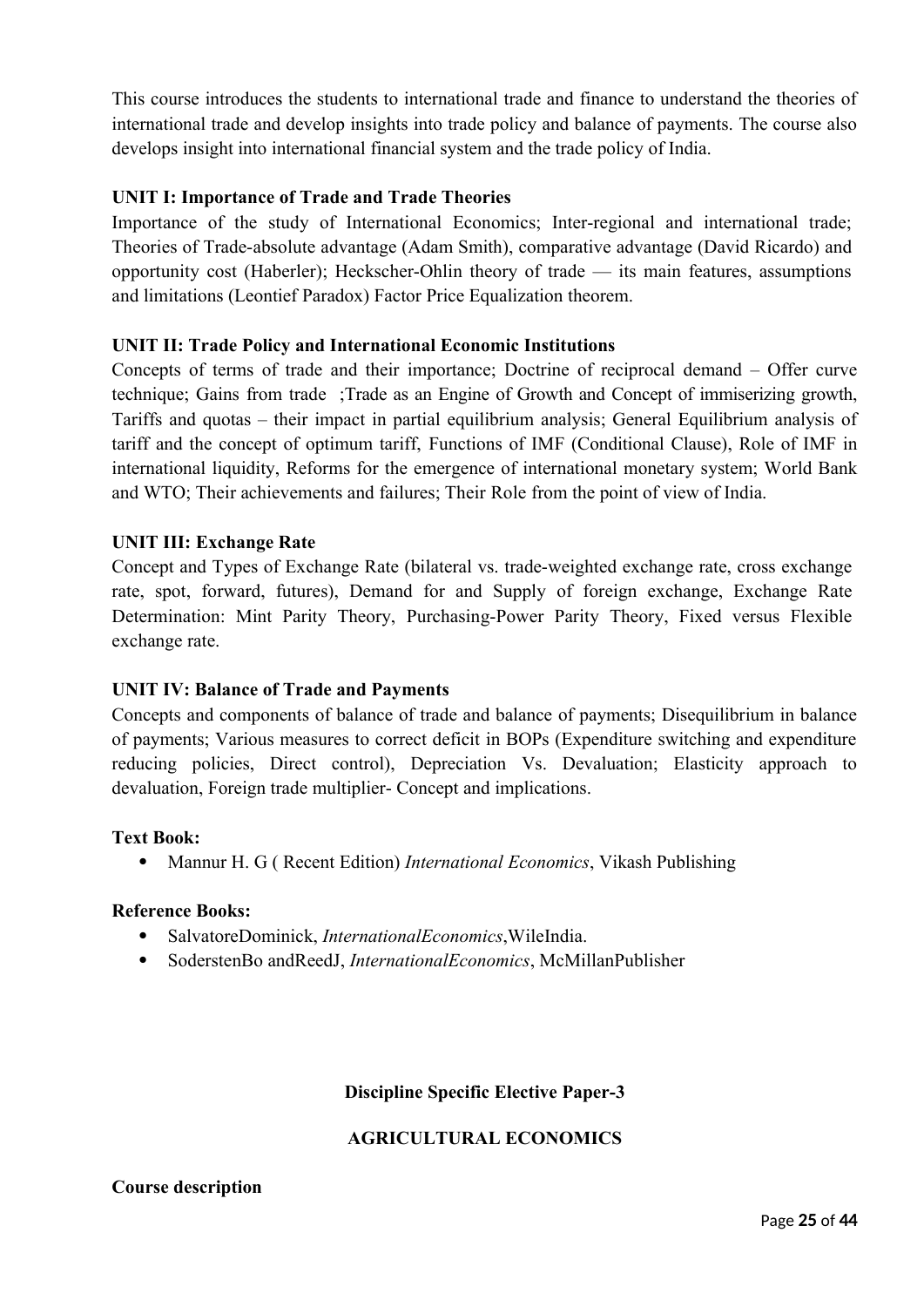This course introduces students to the significance of agriculture in the Indian economy and helps to understand the role agriculture in economic development. It is designed to develop insights into changing agricultural practices in India and assess the significance of agriculture in the era of liberalization.

## **UNIT I: Agriculture and Economic Growth**

Role of Agriculture in Economic Development, sectoral changes and agriculture, agriculture in rural development, farm and non-farm employment issues, inter-linkages between agriculture and industry; empirical evidence of inter-dependence between agriculture and industry; Schultz's hypothesis on traditional agriculture – its criticisms; Mechanization of Indian Agriculture; Case for and against farm mechanization; Green revolution and trends of mechanization in India.

## **UNIT II: Agricultural Price and Marketing**

Agricultural price policy for a developing economy – objectives and effectiveness of agricultural price policy, elements of agricultural price policy, features of an ideal agricultural price policy, agricultural price policy in India and public distribution system

Agricultural marketing – need and criteria for assessing efficiency, agricultural marketing system in India, development of a national agricultural marketing platform.

## **UNIT III: Risk and Uncertainty in Agriculture**

Difference between risk and uncertainty, types of uncertainty in agriculture, measures for mitigating risk and uncertainty in agriculture, new agricultural insurance scheme of India Rural credit in India, importance and estimates, agencies for rural credit, review of progress of institutional finance in rural India since independence.

## **UNIT IV: Agriculture in India**

Agriculture in Indian Planning, Globalization and Indian agriculture, Case for and against privatization of agriculture, WTO and India's trade in agricultural commodities.

#### **Text Book**

• Sony, R. N. (2006), Leading Issues in Agricultural Economics, Vishal Publishing, Jalandhar.

#### **Reference Book:**

• Sadhu, A N and A Singh (2008), Fundamentals of Agricultural Economics, Himalaya Publishing House, Mumbai.

## **Discipline Specific Elective Paper-4**

## **HISTORY OF ECONOMIC THOUGHT**

#### **Introduction:**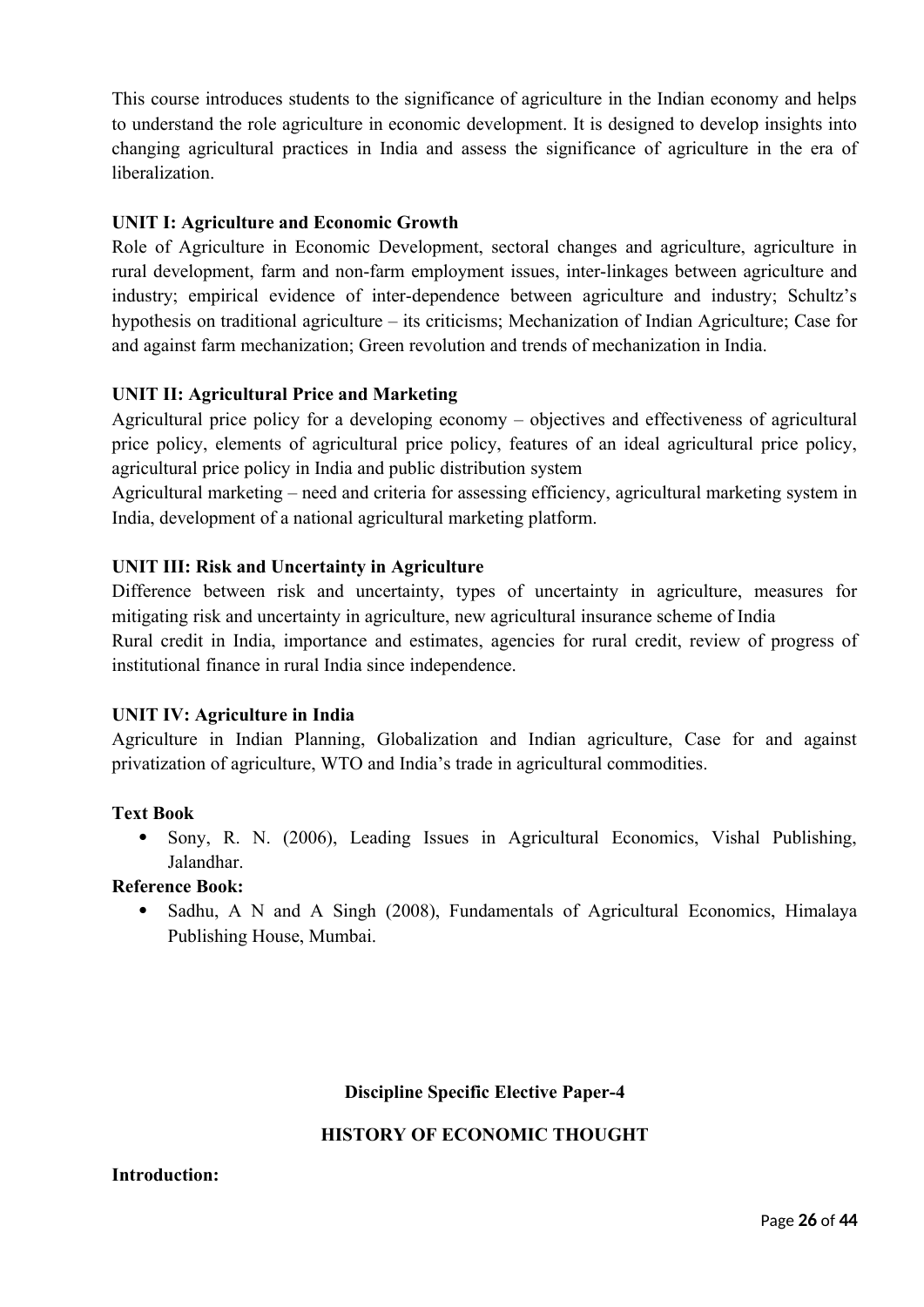This course provides a perspective to our intellectual history, development of economic thought and helps relate this thought to the current thinking. It introduces the students to the philosophers and economists who developed economic reasoning and modeling of economic activities. It also helps create critical abilities and attitudes.

## **UNIT I: Introduction and Early Economic Thought**

Mercantilism-main characteristics, Thomas Mur's views ; Physiocracy- main features, Tableau Economique, taxation; Early Classicism: Adam Smith- Theory of Value, Division of labour, capital accumulation, distribution, views on trade and economic progress; David Ricardo-theory of value, theory of rent, distribution, ideas on international trade and development.

## **UNIT II: Classicism Vs Marxism**

Thomas Malthus- population theory, glut theory; Karl Marx-dynamic of social change, theory of value, surplus value, theory of profit, crisis of capitalism, Johns Stuart Mill- ideas on value, distribution, views as a synthesizer.

## **UNIT III: The Marginalists' Revolution**

Economic ideas of Jevons, Walras and Menger, Bohm-Bowerk, Wicksell ; Marshall – Role of time element in price determination, ideas on consumer surplus, Marshal as a synthesizer.

## **UNIT IV: Indian Economic Thought**

Main themes of Kautilya's Arthasashtra; Modern Economic Ideas: Dada Bhai Naoroji, M.K. Gandhi, village swaraj, non-violence, machines and labour, cottage industries; Comparison of Indian Economic thought with western Economic thought.

## **Text Book**

- Gide, Charles and Rist, Charles (1973): A History of Economic Doctrines, Oxford University Press.
- Dasgupta, A K (1986): Epochs of Economic Theory, Oxford University Press, New Delhi.

## **Reference Book:**

- O'Brien, D P (1975): Classical Economists, Oxford, Clarendon Press.
- Ekelund, Robert B. and Robert F. Hebert (1990): A History of Economic Theory and Method, third edition, New York: McGraw Hill.
- Henry W. Spiegel (1991): The Growth of Economic Thought, 3rd ed. Durham: Duke University Press.
- Tom Bottomore (1980): Dictionary of Marxist Thought, Basic Blackwell Publishers.
- Roll, Eric, History of Economic Thought, Faber and Faber Ltd.
- L N Rangarajan (1992): Kautilya: The Arthasastra, edited, rearranged, translated and introduced; Penguine books, New Delhi.

## **DSE Paper –4 DISSERTATION / RESEARCH PROJECT**

## **(College can give this choice only for students with above 60% aggregate marks)**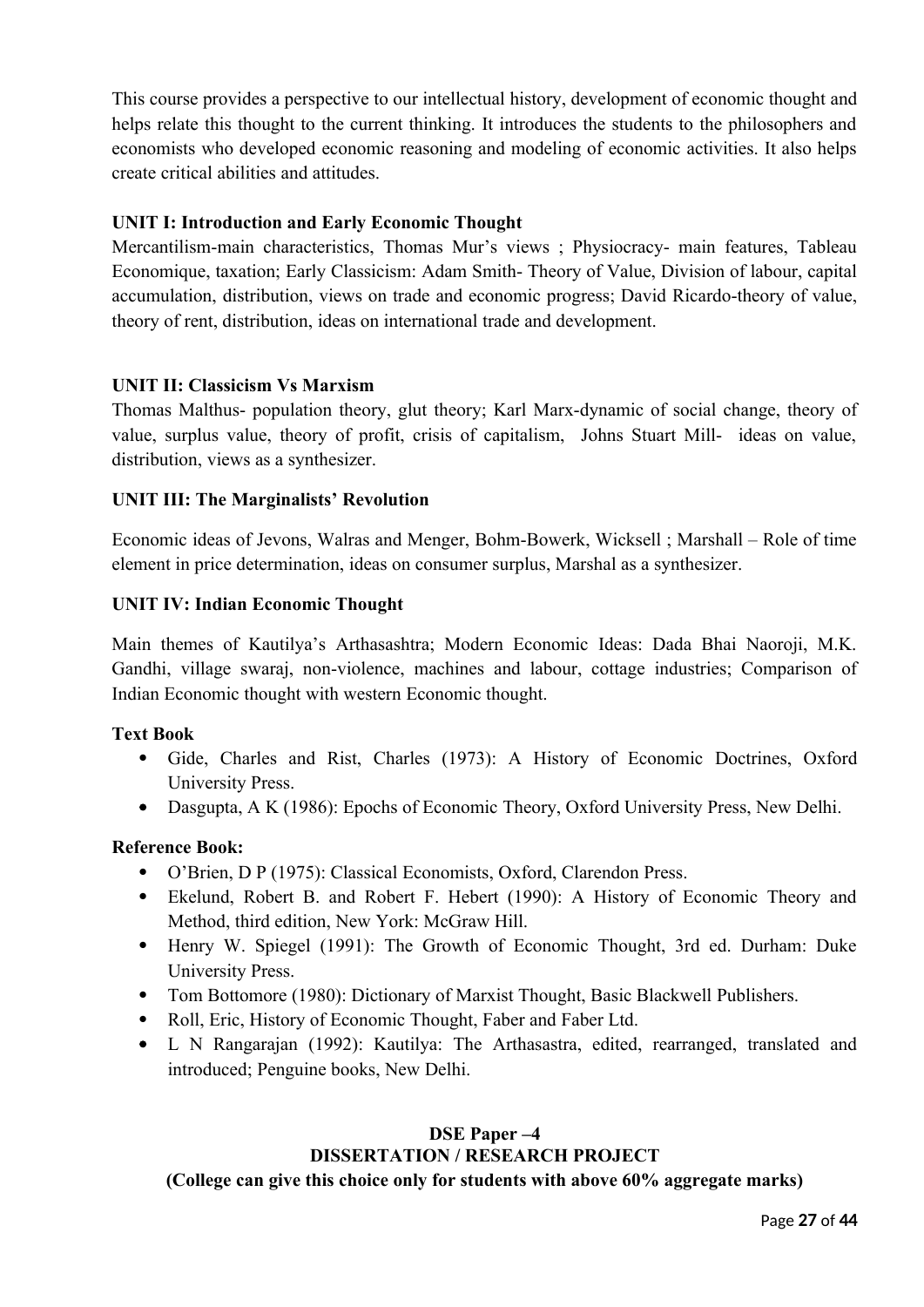**Introduction :** The project is intended to establish the connection between Economics as confined to the text books and class rooms and Economics at play in the ground. It is expected to give an empirical content to the subject. Economics is defined as the study of mankind in the ordinary business of life. It studies individual as well as group behavior.

Project work at the undergraduate level is an in-depth study on a topic chosen by the student. The objective of the project work for the students at undergraduate level is to expose students to the social and real world contexts in which the subjects taught in the classroom have applications. Therefore, the topic must be related to the field of study the student is enrolled. It is undertaken with the guidance of a faculty supervisor, and involves a prolonged period of investigation and writing. The supervisor is supposed to help the student and mentor him/her throughout, from selection of the topic to submission of the project report.

The project output will be a project report written on the topic, chosen by the student and approved by the guide, in about 10000 words.

The process of project preparation typically comprises of an investigation of a particular topic, based on the application of philosophical and theoretical knowledge available in the already existing scientific literature and other published sources of information. The student may use already available data (texts, documents, artworks or existing data sets) or she may go for collection of data from the field. The final report should ideally have the following sections.

(1) Abstract (in about 500 words) containing a summary of the entire report.

(2) Introduction of the topic, arguments for choosing such a topic and the key investigation propositions.

- (3) A review of the existing knowledge on the topic
- (4) Information on the data and data treatment tools used in the study
- (5) An analysis of data and findings
- (6) Conclusions
- (7) References

A good research project requires sincere efforts and honest dedication from students. Moreover, it requires an engagement of the student with an issue under probe for a fairly long period of time compared to their preparations of subjects for the examination.

A successful completion of the project report has several positive learning outcomes for the student. It empowers the student with the life skill of patience and persistence. It also helps the student to locate her theoretical understandings in the context of socio-economic and political realities.

## **Generic Elective Paper I**

## **INDIAN ECONOMY**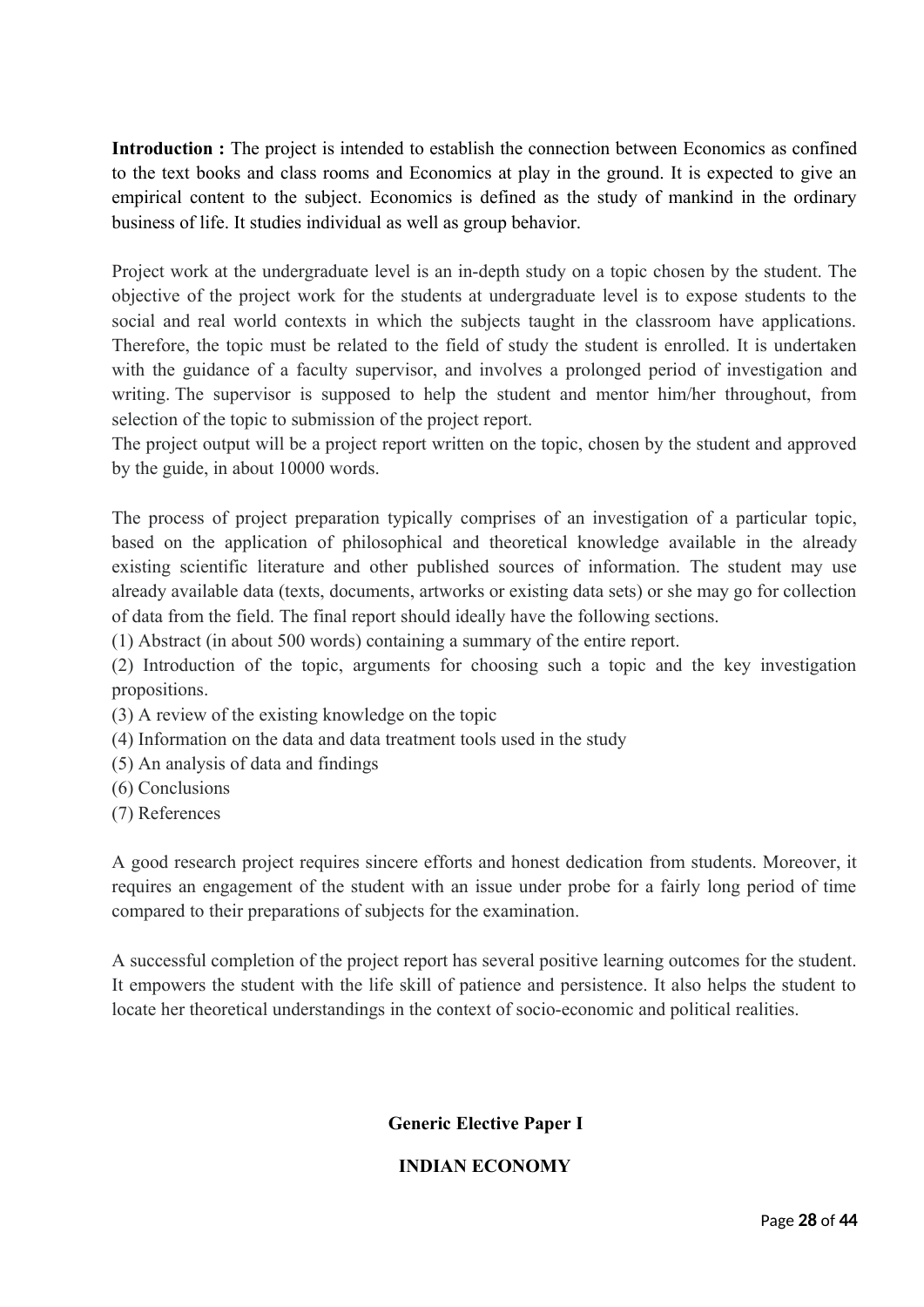Introduction: This paper introduces the students to the essentials of Indian economy with an intention of understanding the basic feature of the Indian economy and its planning process. It also aids in developing an insight into the agricultural and industrial development of India. The students will understand the problems and policies relating to the agricultural and industrial sectors of India and current challenges of Indian economy.

## **Unit I: Introduction to Indian Economy and Current Challenges**

Colonialism & British Rule: Exploitation and under-development in India; Basic features of India Economy; Indian Economy as a developing economy; Demographic trends in India - Size and growth of population, Occupational structure, Sex composition, Age structure and demographic dividend; Causes of population growth and population policy; The problem of unemployment and recent policies for employment generation; The problem of inequality in income distribution and its causes, Policies to address inequality.

## **Unit II: Indian Agriculture**

Role of Agriculture in Indian Economy; Cause of low productivity, Green Revolution and Land Reforms, Agricultural Finance-Sources and Problems; Agricultural Marketing in India.

## **Unit III: Industrial Development in India**

Role of Industrialization in Indian Economy; Small Scale & Cottage Industries: Meaning, Role, Problems and Remedies; Industrial Policies of 1948, 1956, 1977 and1991; Problems of Industrial Development in India; Industrial Sickness.

#### **Unit IV: Service Sector in India**

Growth & Contribution to GDP; Composition and relative importance of service sector; Factors determining growth of the sector; ICT and IT – Spread and Policy; Sustainability of services led growth.

#### **Text Book:**

 Misra, S. K. and Puri V. K. Indian Economy — Its Development Experience. Himalaya Publishing House, Mumbai

#### **Reference Book**

Dutt R. and Sundharam K. P. M. *Indian Economy*. S. Chand & Company Ltd., New Delhi.

## **Generic Elective Paper II**

## **INDIAN ECONOMY II**

**Introduction: :** This paper is the part II of Indian economy deals with the external sector, financial markets in India, Indian Public Finances and Economic Reforms. This paper also throws some light on current challenges of Indian Economy.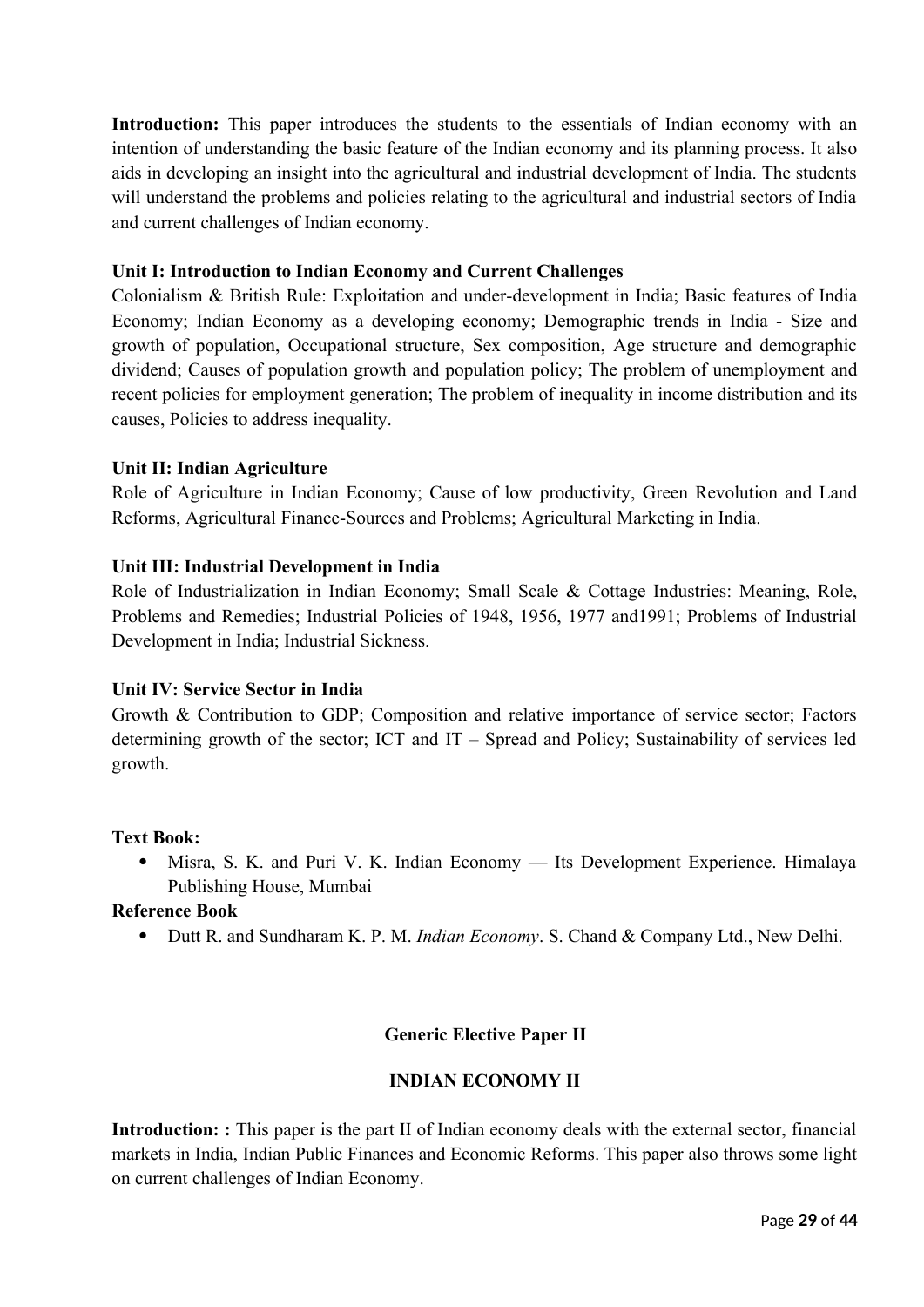## **Unit I: External Sector in India**

Trends, Composition & Direction in exports from and imports of India; Problems of Balance of Payment: Causes of deficit in BOP & measures to correct it; Trade Policy- Export Promotion Vs Import Substitution; Foreign Trade Policy of India; WTO and India.

## **Unit II: Financial Markets in India**

Commercial Banking in India- Nationalization of Banks; Lead bank scheme and branch expansion; RBI - Functions, Monetary Policy; Development Banking- IFCI,IDBI, SIDBI and NABARD

## **Unit III: Indian Public Finance**

Public Expenditure-Growth and Composition, Causes of Growth of Public Expenditure in India: Tax Revenue of Central and State Governments; Concept of VAT; Deficit Financing in India-Revenue, Budget, Fiscal and Primary Deficits; Purpose and Effects of Deficit Financing; India's Fiscal Policy-Objectives.

## **Unit IV: Current Challenges Facing Indian Economy**

Inflation – Causes, Consequences and Anti-inflationary Policy; Poverty – Poverty line and Estimates, Major Poverty Alleviation Programmes; Environmental Degradation – Growth and Environment; Population Growth and Environment; Environment Policy; Economic Reforms-Globalization, Macroeconomic Stabilization, Structural Reforms, and their impact on the Indian Economy; Foreign capital and MNCs-Role and consequences.

## **Text Book:**

 Misra, S. K. and Puri V. K. Indian Economy — Its Development Experience. Himalaya Publishing House, Mumbai.

## **Reference Book**

- Dutt R. and Sundharam K. P. M. *Indian Economy*. S. Chand & Company Ltd., New Delhi.
- Basu, Kaushik (2016): An Economist in the Real World: The Art of Policy Making in India, enguin.

#### **Generic Elective Paper III**

## **INTRODUCTORY MICROECONOMICS**

#### **Introduction:**

This course is designed to expose the students to the basic principles of microeconomic theory. The emphasis will be on thinking like an economist and the course will illustrate how microeconomic concepts can be applied to analyze real-life situation.

#### **Unit I: Exploring the Subject Matter of Economics, Markets and Welfare**

The Ten Principles of Economics: How people make decisions; Working of the economy as a whole; Thinking Like an Economist: The economist as Scientist – The scientific method: Observation, Theory and more observation; Role of assumptions; Economic Models; Why economists disagree; Graphs in Economics.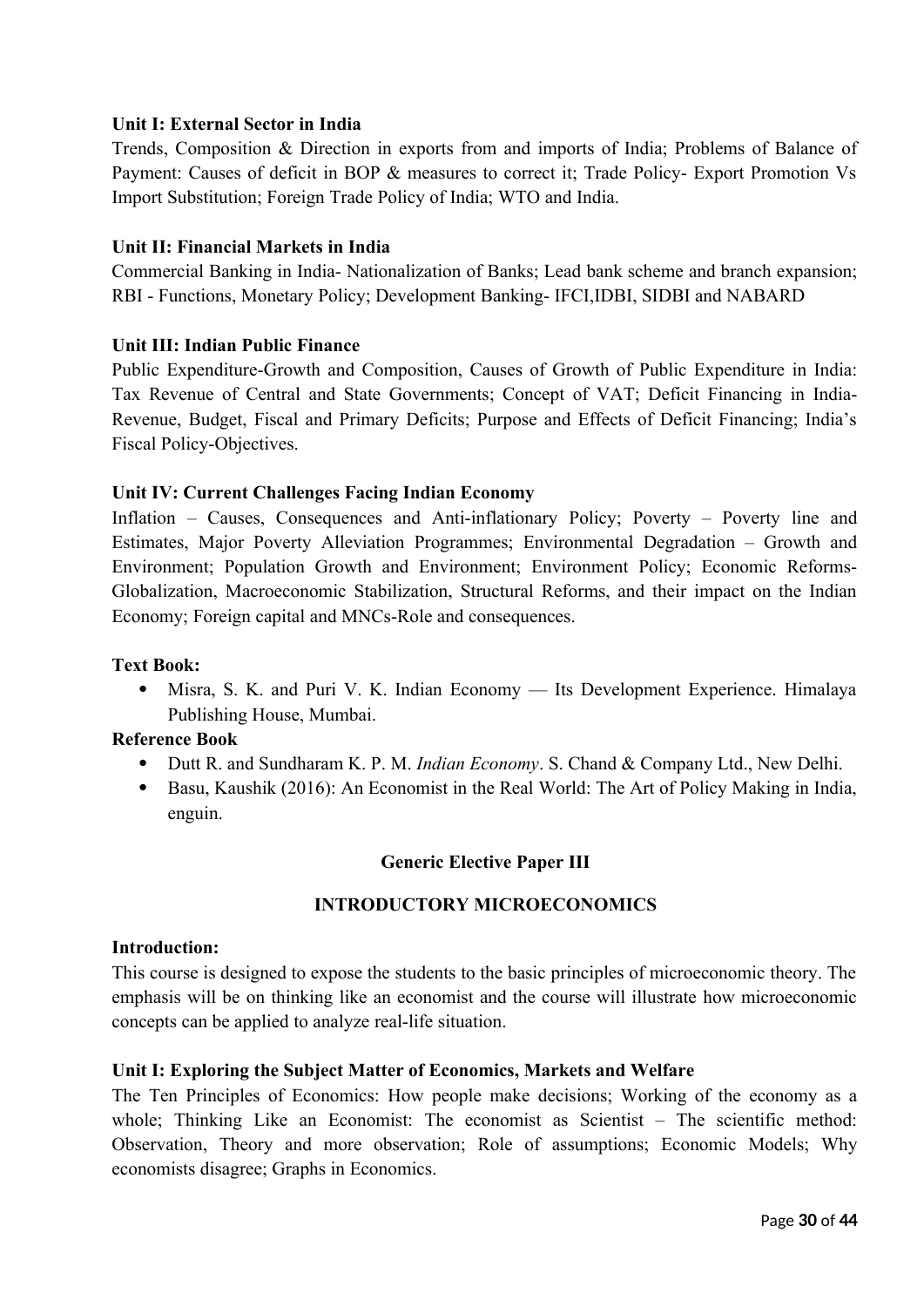The market forces; Markets and competition; The demand and supply curves – Market vs. individual curves, Shifts in demand and supply curves; Market equilibrium and changes there in; Price elasticity of demand – determinants and computation; Income and cross elasticity of demand; The price elasticity of supply – determinants and Computation; Consumer and Producer Surplus.

## **Unit II: Theory of Consumer Choice**

The Budget Constraint; Preferences – representing preferences with indifference curves; Properties of indifference curves; Two extreme examples of indifference curves; Optimization – Equilibrium; Change in equilibrium due to changes in income, changes in price; Income and substitution effect; Derivation of demand curve; Three applications – Demand for Giffen goods, Wages and Labour Supply, Interest rate and Household saving.

## **Unit III: The Firm and Market Structures**

Cost concepts; Production and costs; The various measures of cost – Fixed and variable cost, average and marginal cost; Cost curves and their shapes; Costs in the short run and in the long run; Economies and diseconomies of scale. Firms in competitive markets – What is a competitive market; Profit maximization and the competitive firm's supply curve; The marginal cost curve and the firm's supply decision; Firm's short-run decision to shut down; Firm's long-run decision to exit or enter a market; The supply curve in a competitive market – short run and long run.

## **Unit IV: The Input Markets**

The demand for labour – The production function and the marginal product of labour; Value of the marginal product of labour and demand for labour; Shifts in labour demand curve; The supply of labour – the trade-off between work and leisure; Shifts in the labour supply curve; Equilibrium in the labour market; Other factors of production: Land and capital; Linkages among factors of production.

#### **Text Book:**

• Principles of Economics, Gregory N Mankiw, 6e Cengage Learning India Private Limited, New Delhi.

#### **Reference Book:**

- Karl E. Case and Ray C. Fair (2007): *Principles of Economics*, 8<sup>th</sup> Edition, Pearson Education Inc.
- Pindyck, Robert and Daniel Rubinfeld (2018): Microeconomics,  $9<sup>th</sup>$  Edition, Pearson Education Inc.

#### **Generic Elective Paper IV**

#### **INTRODUCTORY MACROECONOMICS**

#### **Introduction:**

This course aims to introduce the students to the basic concepts of Macroeconomics. Macroeconomics deals with the aggregate economy. This course discusses the preliminary concepts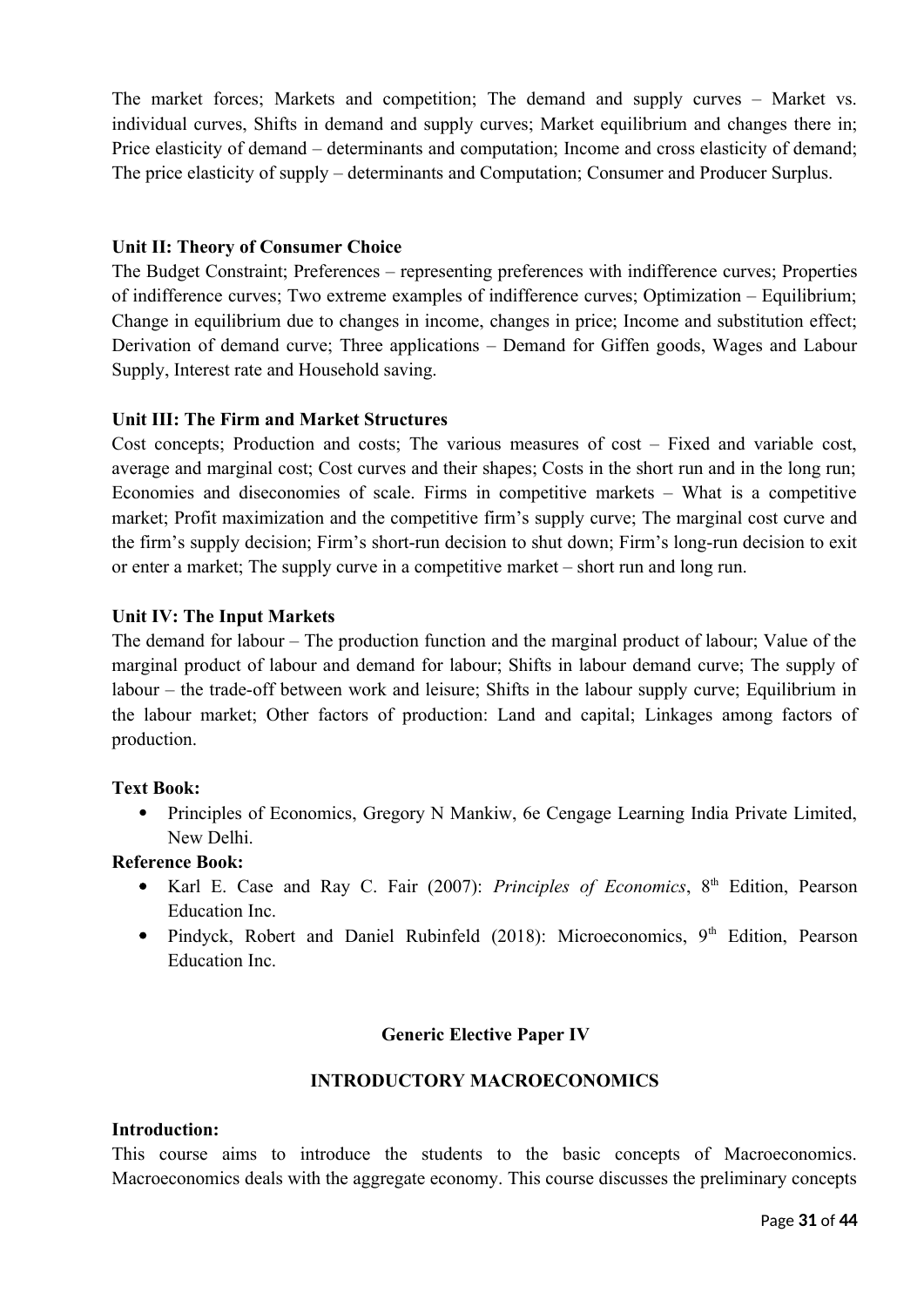associated with the determination and measurement of aggregate macroeconomic variable like savings, investment, GDP, money, inflation, and the balance of payments.

## **Unit I: Basic Concepts in Macroeconomics**

Macro vs. Micro Economics; Limitations of Macroeconomics ; Stock and Flow variables, Equilibrium and Disequilibrium, Partial and General Equilibrium Statics – Comparative Statics and Dynamics ; National Income Concepts – GDP, GNP, NDP and NNP at market price, factor cost, real and nominal; Disposable personal Income.

#### **Unit II: Measurement of Macroeconomic Variables**

Output, Income and Expenditure Approaches ; Difficulties of Estimating National Income; National Income Identities in a simple 2- sector economy and with government and foreign trade sectors; Circular Flows of Income in 2, 3 and 4-sector; economies; National Income and Economic Welfare; Green Accounting.

## **Unit III: Money and Changes in its Value**

Evolution and Functions of Money, Quantity Theory of Money – Cash Transactions, Cash Balances and Keynesian Approaches, Value of Money and Index Number of Prices. Inflation – Meaning, Causes, and Anti-Inflationary Measures; Classical, Keynesian, Monetarist and Modern Theories of Inflation, Inflationary Gap, Deflation- Meaning, Causes, and Anti-Deflationary Measurers, Depression and Stagflation; Inflation vs. Deflation.

#### **Unit IV: Determination of National Income**

The Classical Approach - Say's Law, Theory of Determination of Income and Employment with and without saving and Investment; Basics of Aggregate Demand and Aggregate Supply and Consumption- Saving – Investment Functions, The Keynesian Approach – Basics of Aggregate Demand and Aggregate Supply and Consumption, Saving, Investment Functions; The Principle of Effective Demand; Income Determination in a Simple 2-Sector Model; Changes in Aggregate Demand and Income- The Simple Investment Multiplier.

#### **Text Book:**

 N. Gregory Mankiw (2010):*Macroeconomics*, 7th edition, Cengage Learning India Private Limited, New Delhi

#### **Reference Book**:

 Richard T. Froyen (2005): *Macroeconomics*, 2nd Edition, Pearson Education Asia, New Delhi.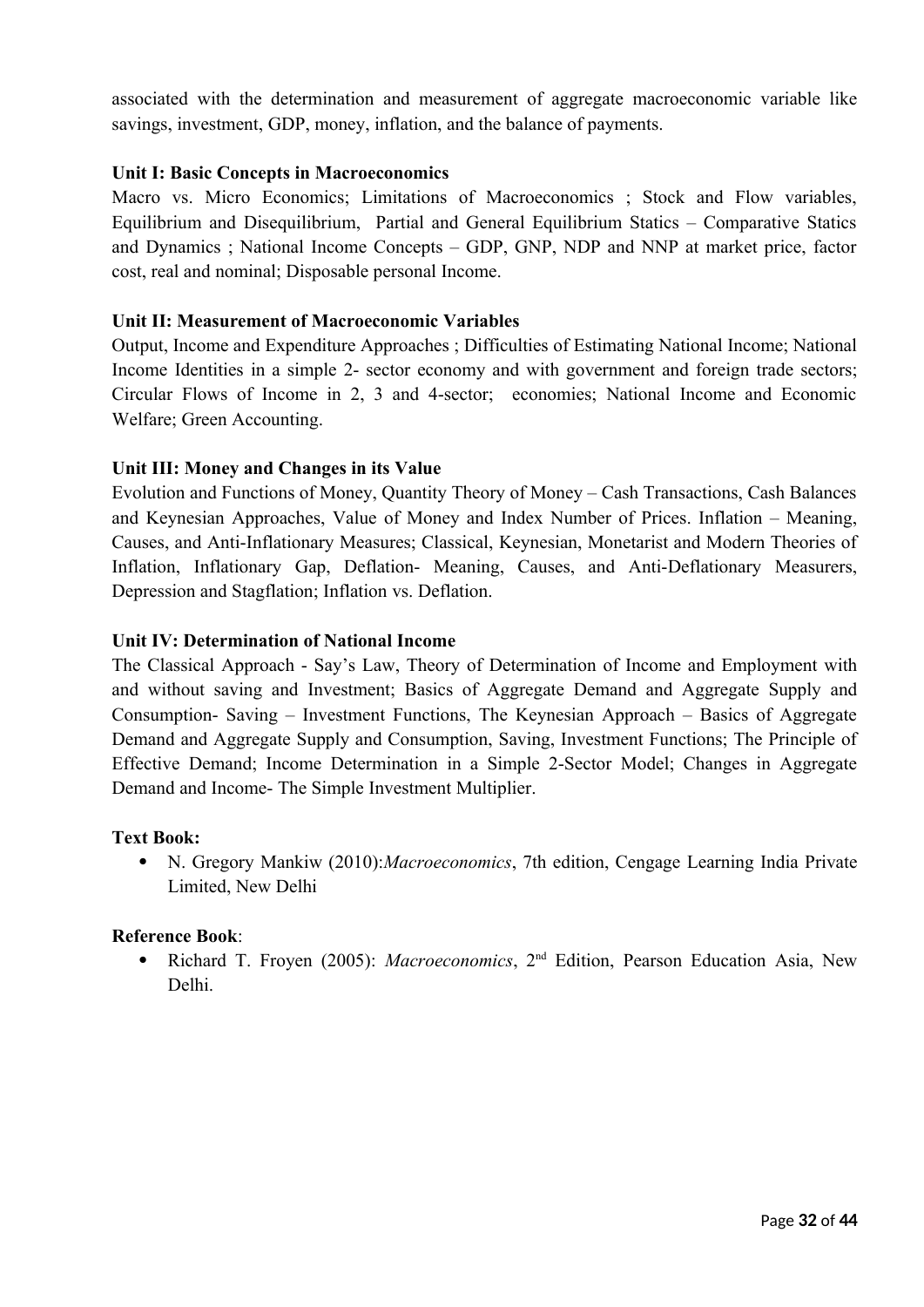| Semester     | Course  | <b>Course Name</b>                                                                             | Credits | Total marks |
|--------------|---------|------------------------------------------------------------------------------------------------|---------|-------------|
|              |         |                                                                                                |         |             |
| $\mathbf I$  | DSC-I   | Principles of Microeconomics I                                                                 | 06      | 100         |
| $\mathbf{I}$ | DSC-II  | Principles of Microeconomics II                                                                | 06      | 100         |
| $\rm III$    | DSC-III | Principles of Macroeconomics I                                                                 | 06      | 100         |
| IV           | DSC-IV  | Principles of Macroeconomics II                                                                | 06      | 100         |
| $\bf{V}$     | DSE-I   | Economic Development and<br>1.<br>Policy in India<br>2. Economic History of India<br>1857-1947 | 06      | 100         |
| VI           | DSE-II  | Odisha Economy<br>1.<br>Money and Banking<br>2.                                                | 06      | 100         |
|              |         |                                                                                                | 30      | 600         |

## **ECONOMICS Papers for PASS students**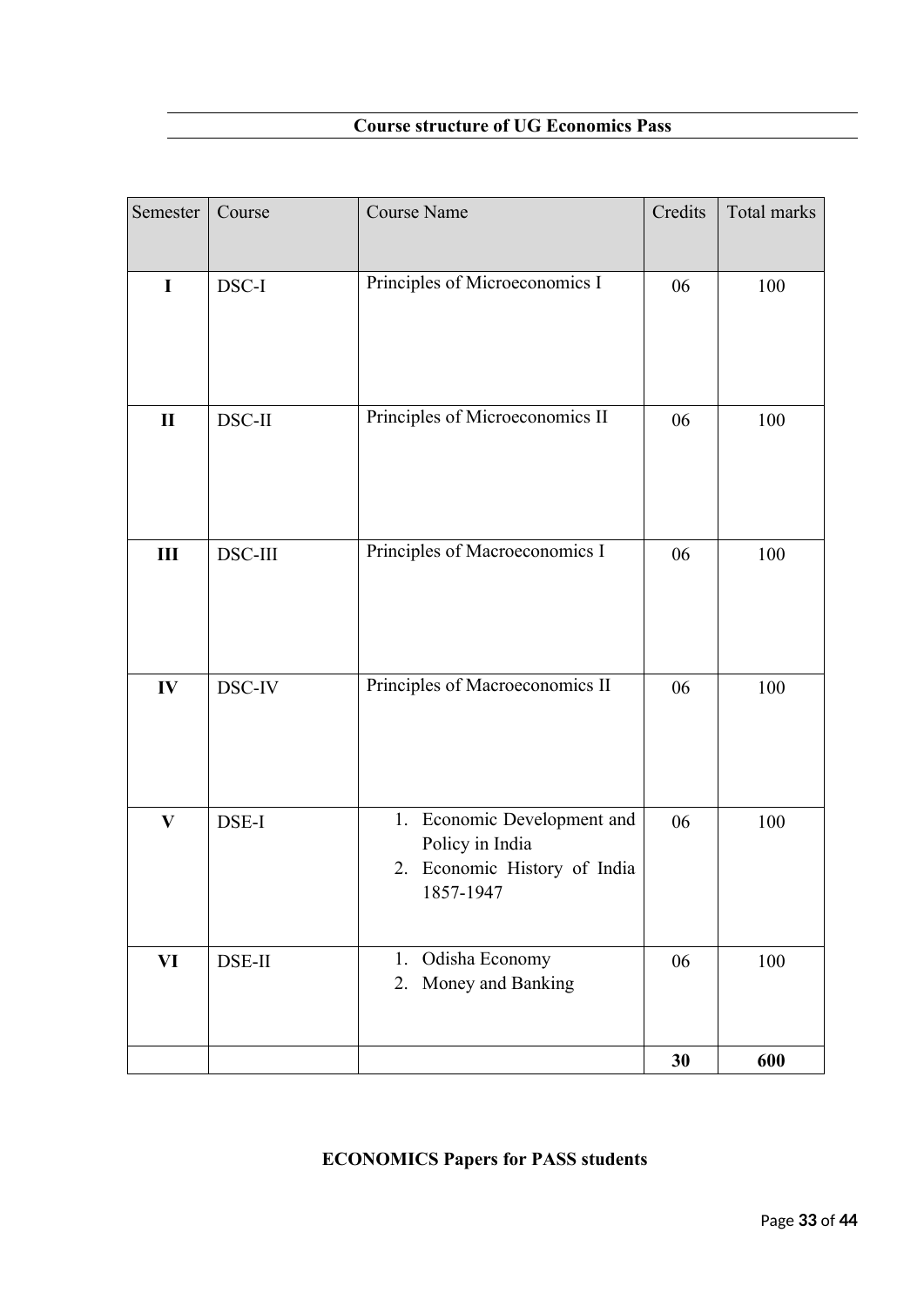Discipline Specific Core – 4 papers Discipline Specific Elective – 2 papers

 Marks per paper – Mid term: 20 marks, End term: 80 marks, Total– 100 marks Credit per paper– 6 Teaching hours per paper–  $50$  hours  $+ 10$  hours tutorial

## **Discipline Specific Core Paper I**

## **PRINCIPLES OF MICROECONOMICS- I**

#### **Introduction:**

This course is designed to expose the students to the basic principles of microeconomic theory. The emphasis will be on thinking like an economist and the course will illustrate how microeconomic concepts can be applied to analyze real-life situations.

#### **Unit I: Exploring the subject matter of Economics, Markets and Welfare**

The Ten Principles of Economics: How people make decisions; Working of the economy as a whole; Thinking Like an Economist: The economist as Scientist – The scientific method: Observation, Theory and more observation; Role of assumptions; Economic Models; Why economists disagree; Graphs in Economics.

The market forces; Markets and competition; The demand and supply curves – Market vs individual curves, Shifts in demand and supply curves; Market equilibrium and changes there in; Price elasticity of demand – determinants and computation; Income and cross elasticity of demand; The price elasticity of supply – determinants and Computation; Consumer and Producer Surplus.

#### **Unit II: Theory of Consumer Choice**

The Budget Constraint; Preferences – representing preferences with indifference curves; Properties of indifference curves; Two extreme examples of indifference curves; Optimization – Equilibrium; Change in equilibrium due to changes in income, changes in price; Income and substitution effect; Derivation of demand curve; Three applications – Demand for Giffen goods, wages and labour supply, Interest rate and household saving.

#### **Unit III: The Firm and Market Structures**

Cost concepts; Production and costs; The various measures of cost – Fixed and variable cost, average and marginal cost; Cost curves and their shapes; Costs in the short run and in the long run; Economies and diseconomies of scale. Firms in competitive markets – What is a competitive market; Profit maximization and the competitive firm's supply curve; The marginal cost curve and the firm's supply decision; Firm's short-run decision to shut down; Firm's long-run decision to exit or enter a market; The supply curve in a competitive market – short run and long run.

#### **Unit IV: The Input Markets**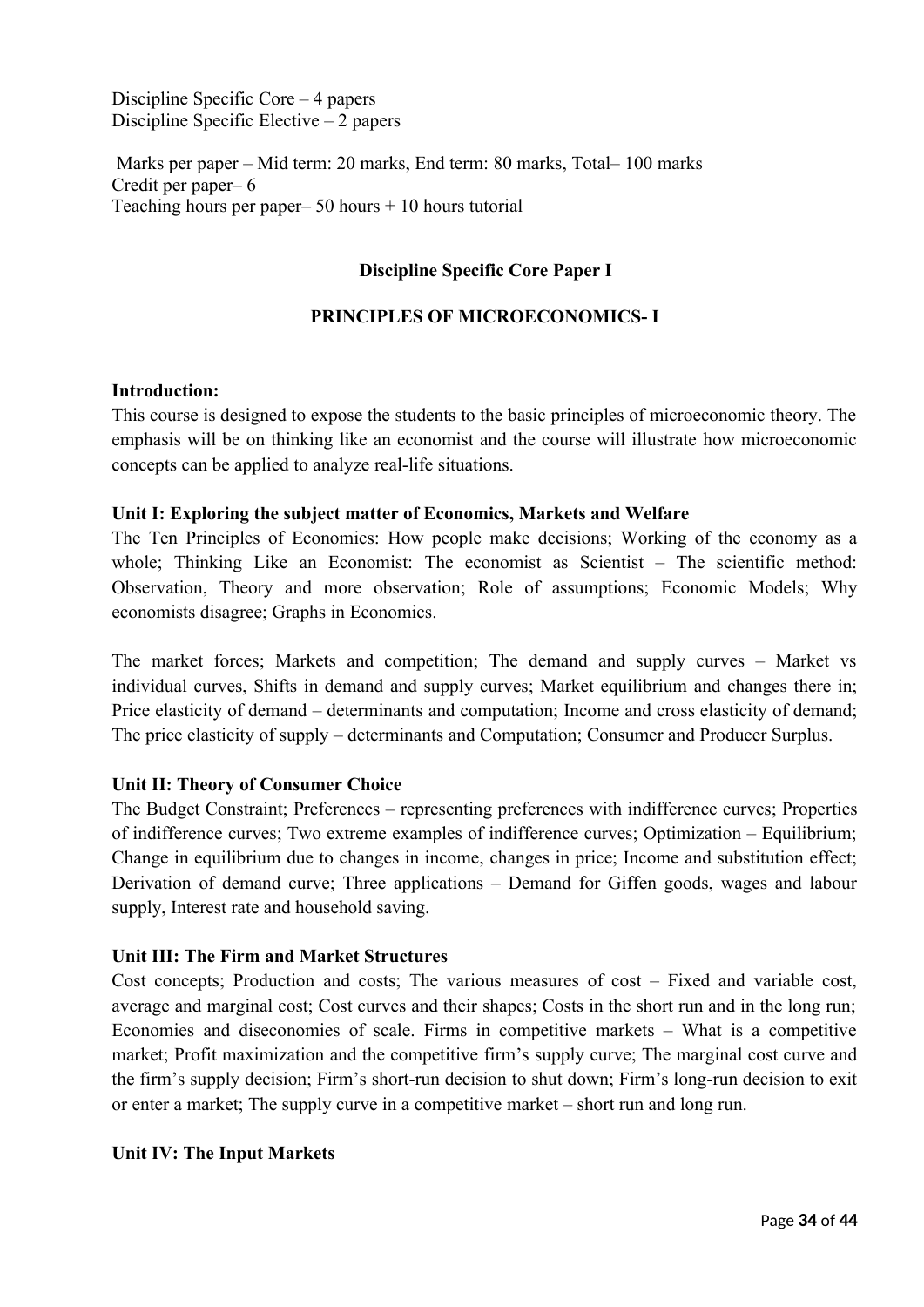The demand for labour – The production function and the marginal product of labour; Value of the marginal product of labour and demand for labour; Shifts in labour demand curve; The supply of labour – the trade-off between work and leisure; Shifts in the labour supply curve; Equilibrium in the labour market; Other factors of production: Land and capital; Linkages among factors of production.

## **Text Book:**

• Principles of Economics, Gregory N Mankiw, 6e Cengage Learning India Private Limited, New Delhi

## **Reference Book:**

• Karl E. Case and Ray C. Fair (2007): *Principles of Economics*, 8<sup>th</sup> Edition, Pearson Education Inc.

## **Discipline Specific Core Paper II**

## **PRINCIPLES OF MICROECONOMICS II**

## **Introduction:**

The course is designed to provide a sound training in microeconomic theory to formally analyze the behavior of individual agents. Since students are already familiar with the quantitative techniques in the previous semesters, mathematical tools are used to facilitate understanding of the basic concepts; this course looks at the behavior of the consumer and the producer and also covers the behavior of a competitive firm.

#### **Unit I: Consumer Theory I**

Preferences and Utility, Axioms of Rational Choice, Utility, Trades and Substitutions, Indifference curves; Mathematics of Indifference curves, Utility functions for specific preferences, the many good case; Utility Maximization and choice: the 2-good case (graphical analysis), the n-good case, Indirect utility function, the Lump sum principle, Expenditure minimization, properties of expenditure function.

#### **Unit II: Consumer Theory II**

The income and substitution effects: Demand function, changes in income, changes in a goods price- Direct and Indirect Approaches (Slutsky), the Individual's Demand Curve, Compensated (Hicksian) demand curves and functions, demand elasticity, Consumer Surplus, Demand relationships among goods, the 2-good case, substitutes and complements, Net (Hicksian) substitutes, and Complements, Substitutability with many goods.

#### **Unit III: Production Theory and Costs**

Production Functions: Marginal productivity, Production with One Variable Input (labour) and with Two-Variable Inputs, Isoquant Maps and the Rate of Technical Substitution, Returns to Scale, Elasticity of Substitution, Some Simple Production Functions: Linear, Fixed Proportions, Cobb-Duglas; Technical Progress.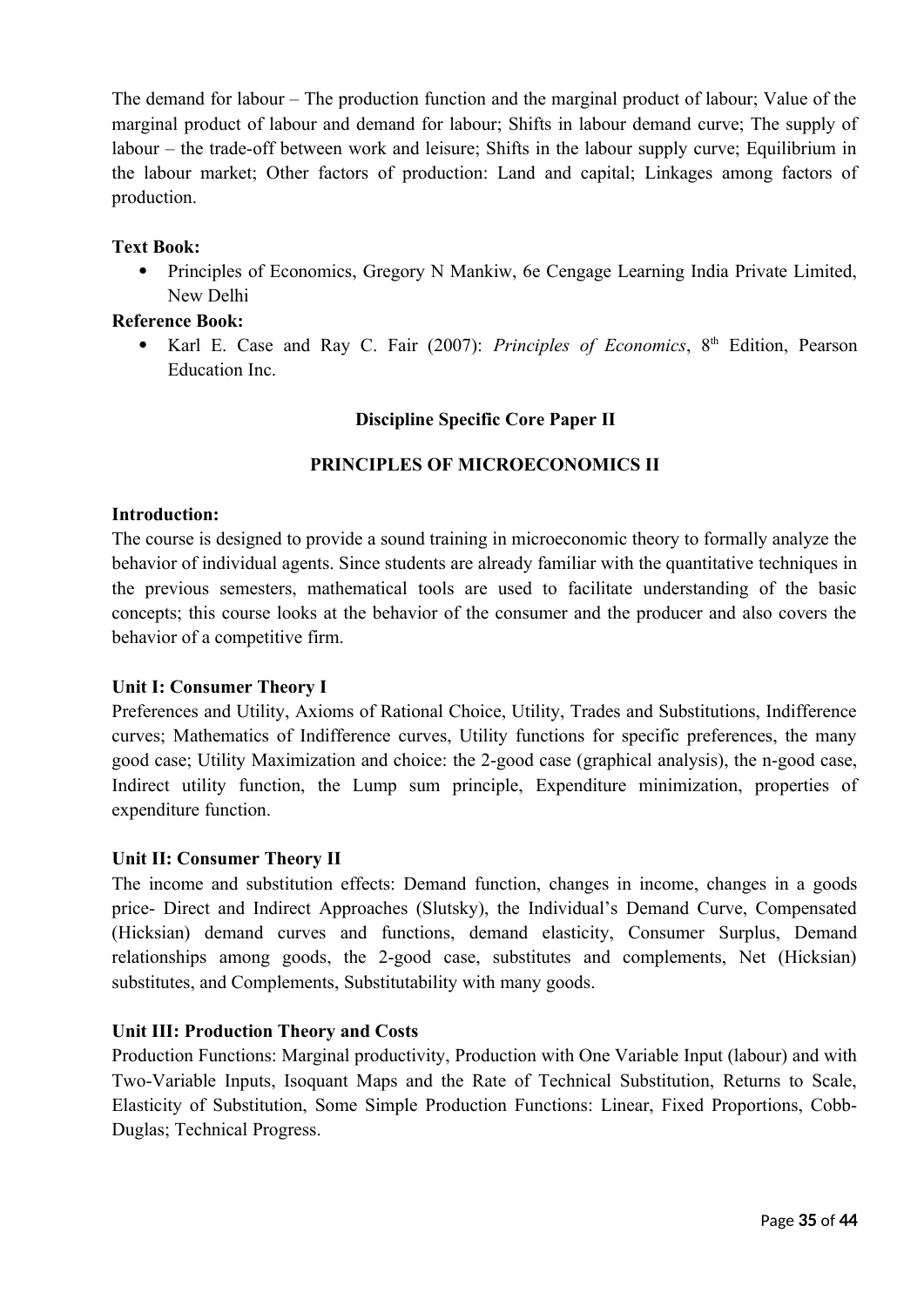Definition of Cost and its properties, Cost minimizing input choices (Optimisation principles, expansion path), Cost Functions and Shift in Cost Curves, Long-Run versus Short-Run Cost **Curves** 

## **Unit IV: Profit Maximization**

The Nature and Behavior of Firms, Marginal Revenue – Relationship between Average and marginal revenue, Short-Run Supply by a Price-Taking Firm, Profit Functions and its Properties, Profit maximization – General conditions, Input demands.

#### **Text Book:**

 C. Snyder and W. Nicholson (2012): Microeconomic Theory: Basic Principles and Extensions, 11<sup>th</sup> Edition, Cengage Learning, Delhi, India.

#### **Reference Books**:

 $\bullet$  H. R. Varian (2010): Intermediate Microeconomics: A Modern Approach,  $8<sup>th</sup>$  Edition, W.W. Norton and Company/Affiliated East-West Press (India). The workbook by Varian and Bergstrom may be used for problems.

## **Discipline Specific Core Paper III**

## **PRINCIPLES OF MACROECONOMICS I**

#### **Introduction:**

This course aims to introduce the students to the basic concepts of Macroeconomics. Macroeconomics deals with the aggregate economy. This course discusses the preliminary concepts associated with the determination and measurement of aggregate macroeconomic variable like savings, investment, GDP, money, inflation, and the balance of payments.

#### **Unit I: Basic Concepts in Macroeconomics**

Macro vs. Micro Economics; Limitations of Macroeconomics ; Stock and Flow variables, Equilibrium and Disequilibrium, Partial and General Equilibrium Statics – Comparative Statics and Dynamics ; National Income Concepts – GDP, GNP, NDP and NNP at market price, factor cost, real and nominal; Disposable personal Income.

#### **Unit II: Measurement of Macroeconomic Variables**

Output, Income and Expenditure Approaches ; Difficulties of Estimating National Income; National Income Identities in a simple 2- sector economy and with government and foreign trade sectors; Circular Flows of Income in 2, 3 and 4-sector; economies; National Income and Economic Welfare; Green Accounting.

#### **Unit III: Money and Changes in its Value**

Evolution and Functions of Money, Quantity Theory of Money – Cash Transactions, Cash Balances and Keynesian Approaches, Value of Money and Index Number of Prices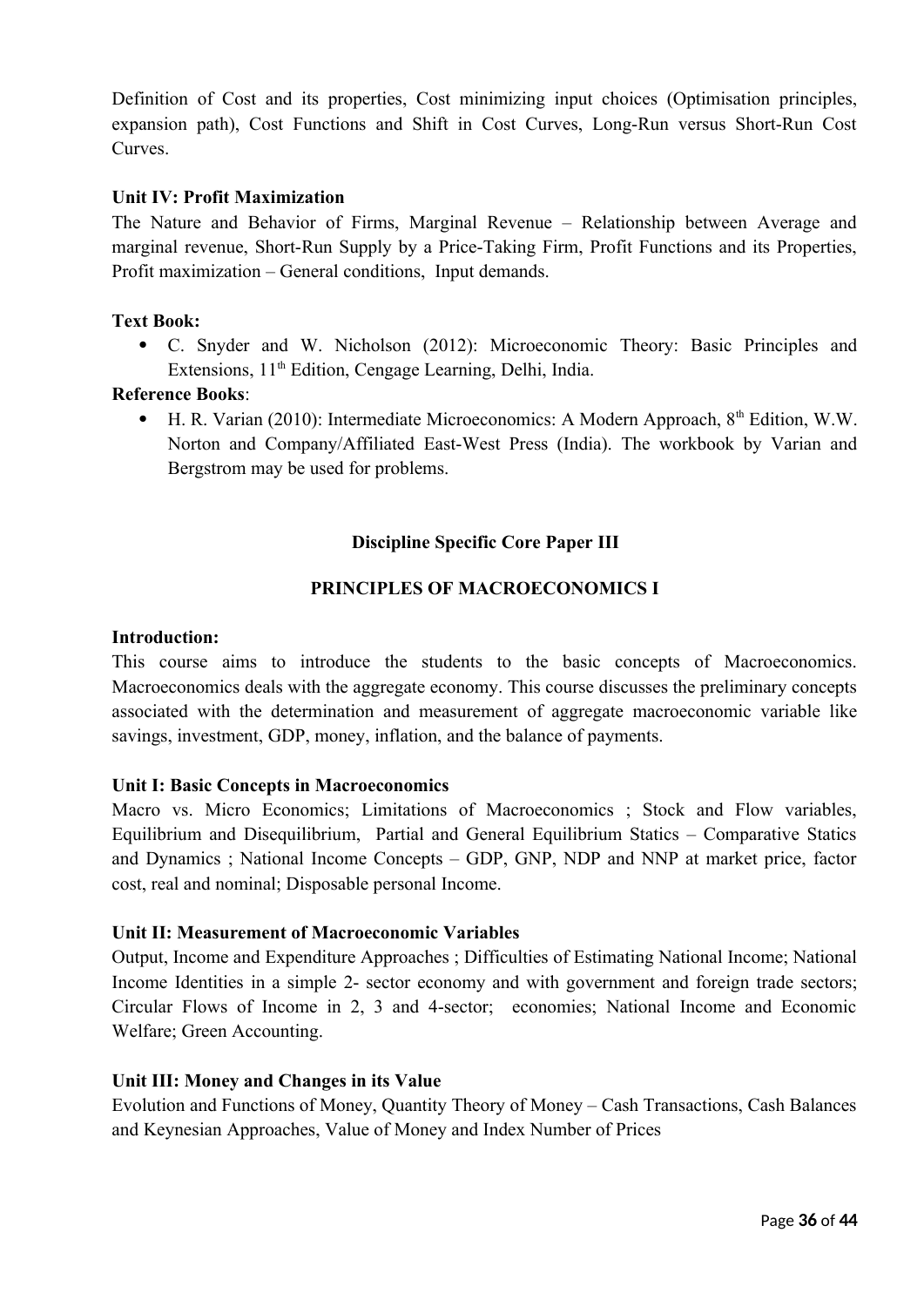Inflation – Meaning, Causes, and Anti-Inflationary Measures; Classical, Keynesian, Monetarist and Modern Theories of Inflation, Inflationary Gap, Deflation- Meaning, Causes, and Anti-Deflationary Measurers, Depression and Stagflation; Inflation vs. Deflation.

## **Unit IV: Determination of National Income**

The Classical Approach - Say's Law, Theory of Determination of Income and Employment with and without saving and Investment; Basics of Aggregate Demand and Aggregate Supply and Consumption- Saving – Investment Functions, The Keynesian Approach – Basics of Aggregate Demand and Aggregate Supply and Consumption, Saving, Investment Functions; The Principle of Effective Demand; Income Determination in a Simple 2-Sector Model; Changes in Aggregate Demand and Income- The Simple Investment Multiplier.

#### **Text Book:**

N. Gregory Mankiw (2010):*Macroeconomics*, 7th edition, Cengage Learning India Private Limited, New Delhi

#### **Reference Book**:

Richard T. Froyen (2005): *Macroeconomics*, 2nd Edition, Pearson Education Asia, New Delhi.

## **Discipline Specific Core Paper IV**

## **PRINCIPLES OF MACROECONOMICS II**

#### **Introduction:**

This course introduces the students to formal modeling of a macro-economy in terms of analytical tools. It discusses various alternative theories of output and employment determination in a closed economy in the short run as well as medium run, and the role of policy in this context. It also introduces the students to various theoretical issues related to an open economy.

#### **Unit I: Consumption and Investment**

Consumption – Income Relationship, Propensities to Consume and the Fundamental Psychological Law of Consumption; Implications of Keynesian Consumption Function; Factors Influencing Consumption Function; Measures to Raise Consumption Function; Absolute, Relative, Permanent and Life – Cycle Hypotheses

Autonomous and Induced Investment, Residential and Inventory Investment, Determinants of Business Fixed Investment, Decision to Invest and MEC, Accelerator and MEI, Theories of Investment.

#### **Unit II: Demand for and Supply of Money**

Demand for Money – Classical, Neoclassical and Keynesian Approaches, The Keynesian Liquidity Trap and its Implications, Supply of Money – Classical and Keynesian Approaches, The Theory of Money Supply Determination and Money Multiplier, Measures of Money Supply in India.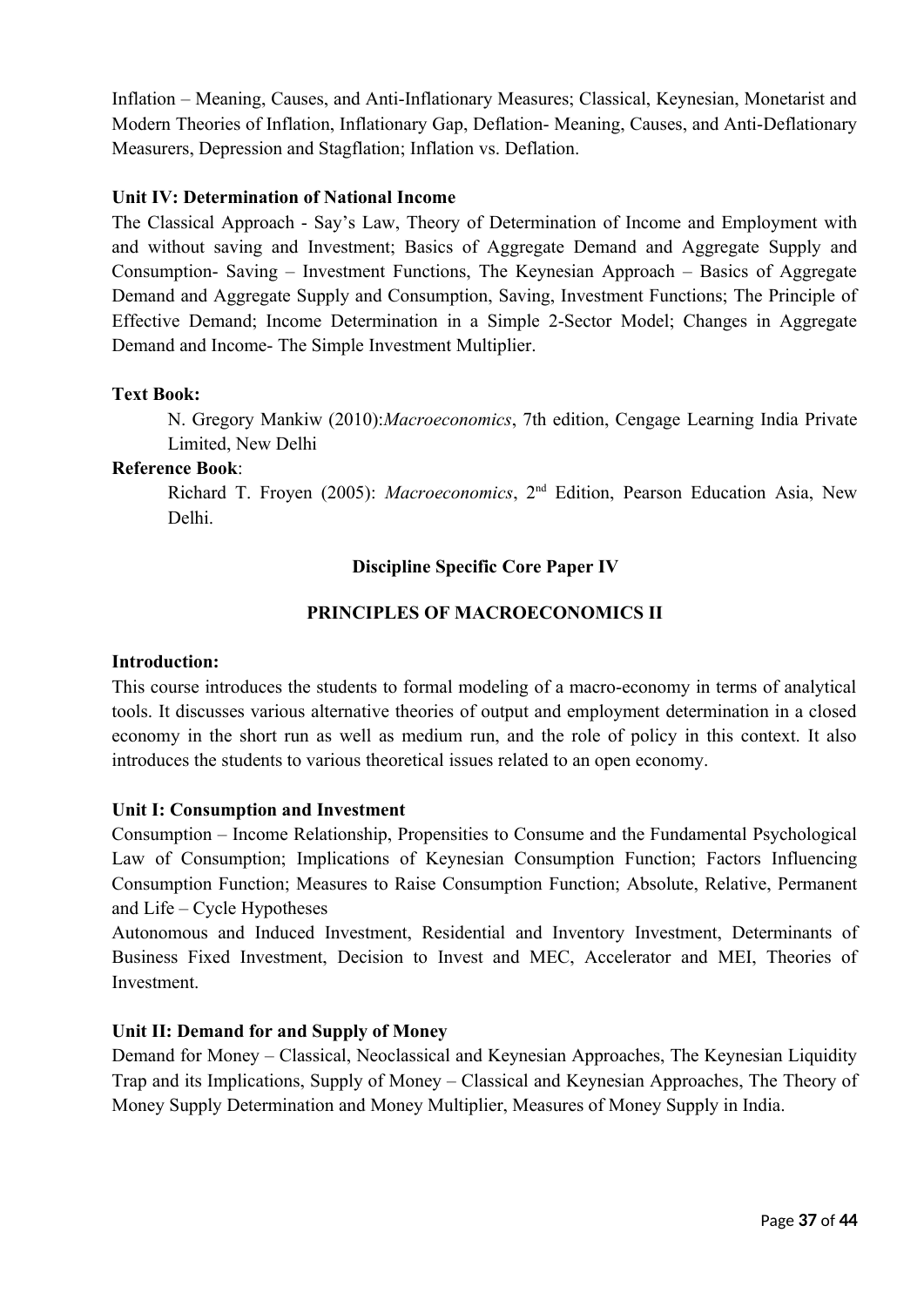## **Unit III: Aggregate Demand and Aggregate Supply**

Derivation of Aggregate Demand and Aggregate Supply Curves in the IS-LM Framework; Nature and Shape of IS and LM curves; Interaction of IS and LM curves and Determination of Employment, Output, Prices and Investment; Changes in IS and LM curves and their Implications for Equilibrium.

## **Unit IV: Inflation, Unemployment and Expectations, and Trade Cycles**

Inflation – Unemployment Trade off and the Phillips Curve – Short run and Long run Analysis; Adaptive and Rational Expectations; The Policy Ineffectiveness Debate; Meaning and Characteristics of Trade Cycles; Hawtrey's Monetary Theory, Hayek's Over-investment Theory and Keynes' views on Trade Cycles.

## **Text Book:**

 N. Gregory Mankiw (2010): *Macroeconomics*, 7th edition, Cengage Learning India Private Limited, New Delhi

## **Reference Book**:

• Richard T. Froyen (2005): *Macroeconomics*, 2<sup>nd</sup> Edition, Pearson Education Asia, New Delhi.

## **Discipline Specific Elective Paper I DSE Group I** *(A student has to choose any one from group I under DSE-1)*

## **1. ECONOMIC DEVELOPMENT AND POLICY IN INDIA**

**Introduction:** : This paper introduces the students to the essentials of Indian economy with an intention of understanding the basic feature of the Indian economy and its planning process. It also aids in developing an insight into the agricultural and industrial development of India. The students will understand the problems and policies relating to the agricultural and industrial sectors of India and current challenges of Indian economy.

#### **Unit I: Introduction to Indian Economy and Current Challenges**

Colonialism & British Rule: Exploitation and under-development in India; Basic features of India Economy; Indian Economy as a developing economy; Demographic trends in India - Size and growth of population, Occupational structure, Sex composition, Age structure and demographic dividend; Causes of population growth and population policy; The problem of unemployment and recent policies for employment generation; the problem of inequality in income distribution and its causes, Policies to address inequality.

#### **Unit II: Indian Agriculture**

Role of agriculture in Indian Economy; Cause of low productivity, Green Revolution and Land Reforms, Agricultural Finance-Sources and Problems; Agricultural Marketing in India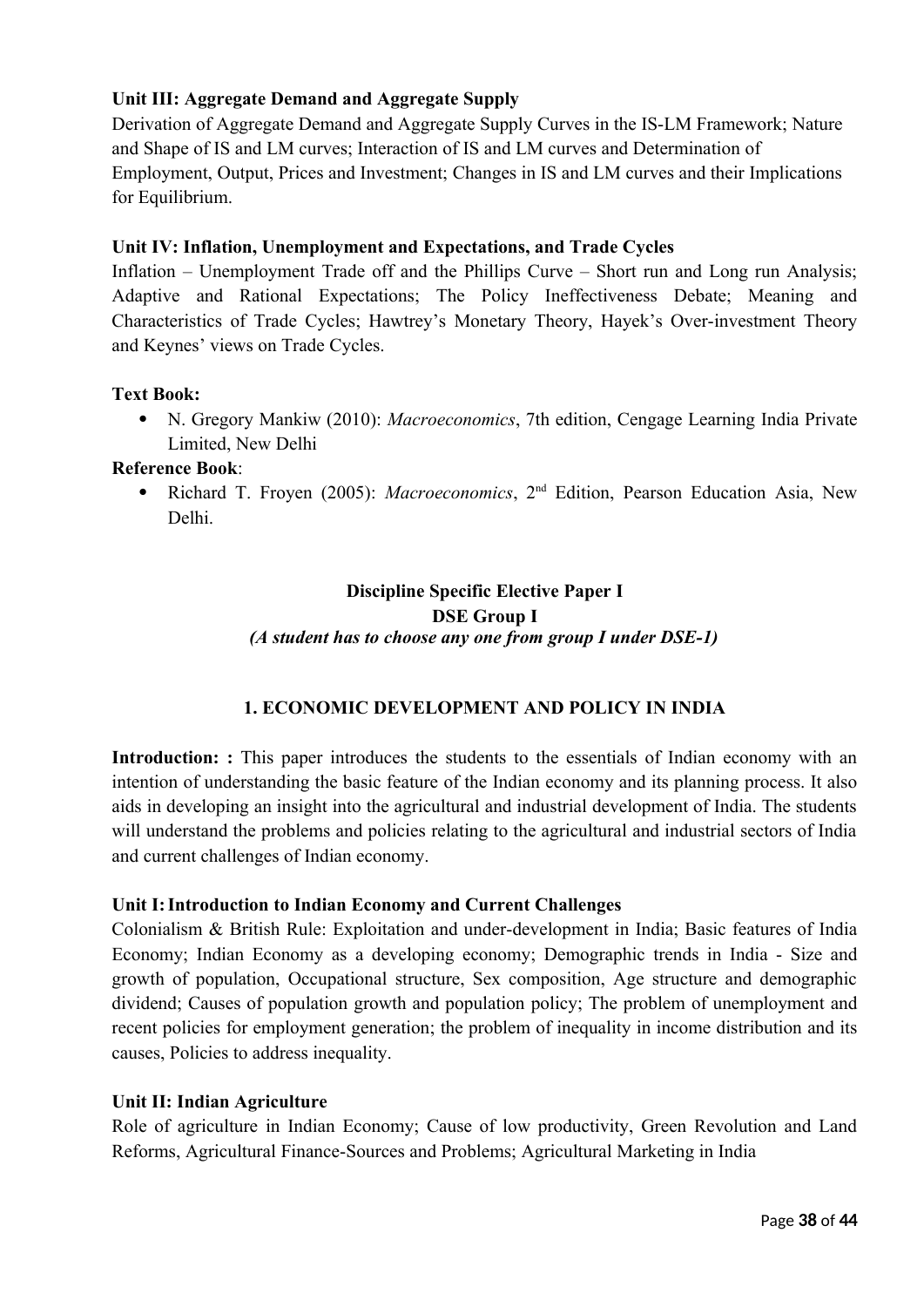## **Unit III: Industrial Development in India**

Role of Industrialization in Indian Economy; Small Scale & Cottage Industries: Meaning, Role, Problems and Remedies; Industrial Policies of 1948,1956,1977 and1991; Problems of Industrial Development in India; Industrial Sickness.

## **Unit IV: Service Sector in India**

Growth & Contribution to GDP; Composition and relative importance of service sector; Factors determining growth of the sector; ICT and IT – Spread and Policy; Sustainability of services led growth.

## **Text Book:**

 Misra, S. K. and Puri V. K. Indian Economy — Its Development Experience. Himalaya Publishing House, Mumbai

#### **Reference Book**

Dutt R. and Sundharam K. P. M. *Indian Economy*. S. Chand & Company Ltd., New Delhi.

## **Discipline Specific Elective Paper I**

## **2. ECONOMIC HISTORY OF INDIA 1857-1947**

#### **Introduction:**

This course analyses key aspects of Indian economic development during the second half of British colonial rule. In doing so, it investigates the place of the Indian economy in the wider colonial context, and the mechanisms that linked economic development in India to the compulsions of colonial rule. This course links directly to the course on India's economic development after independence in 1947.

#### **Unit I: Colonial India: Background and Introduction**

Overview of colonial economy, Macro trends in national Income; population; occupational structure.

#### **Unit II: Agriculture**

Agrarian structure and land relations; agricultural markets and institutions – credit, commerce and technology; trends in performance and productivity; famines.

#### **Unit III: Railways and Industry**

Railways; the de-industrialization debate; evolution of entrepreneurial and industrial structure; nature of industrialization in the interwar period; constraints to industrial breakthrough; labor relations.

#### **Unit IV: Economy and State in the Imperial Context**

The imperial priorities and the Indian economy; drain of wealth; international trade, capital flows and the colonial economy – changes and continuities; government and fiscal policy.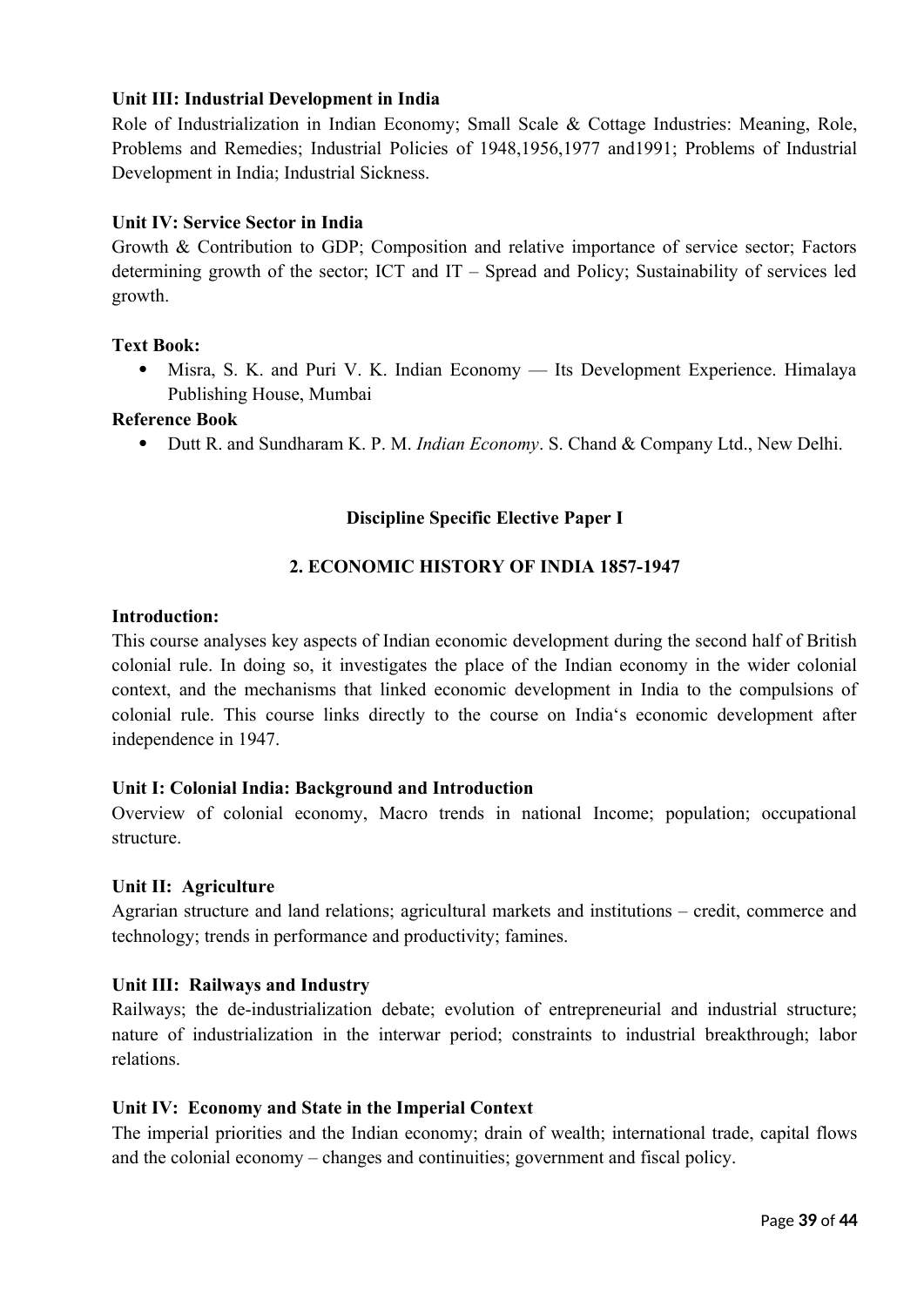**Text Book**:

 Tirthankar Roy, *The Economic History of India 1857-1947*, Oxford University Press, 3rd edition, 2011.

## **Discipline Specific Elective Paper II DSE Group II** *(A student has to choose any one from group II under DSE - 2)*

## **1. ODISHA ECONOMY**

## **Introduction**

Using appropriate analytical frameworks, this course reviews major trends in economic indicators and policy debates in Odisha in pre- and post-Independence period, with particular emphasis on paradigm shifts and turning points. Given the rapid changes taking place in Odisha, the reading list will have to be updated annually.

## **Unit I: Odisha Economy before 1947**

Orissa's Economy in the Nineteenth Century: Benevolence or Exploitation, Forces of Nature, Animal Power, The Company Steps in, Public Works and Public Health, Education, Disintegration of Village Economy, New Social Environment, Changing Position of Social Classes, The Moneylenders, The Borrowers, Money-flows from Village to Metropolis, Pauperization of Peasantry, The Wage Earners, Demographic Changes, Profiting from Rural Adversity; Diarchy in 1919 and Separation of Provincial Finances from Central Government in 1937; Emergence of Federal Finance (Ref.: Das 1976a and 1976b, GoO 2016).

## **Unit II: Macro Economy of Odisha**

A macro glance of Odisha economy: aggregate income, broad sectoral decomposition, performance of districts, employment, child labour and bonded labour, employment programmes, consumption expenditure, cost of living; Odisha State public finances (Chapter 14 and 15 of Ref 1; & Chapter 2 and 9 of Ref 2).

## **Unit III: Agriculture, Industry, Infrastructure and Environment in Odisha**

Agriculture: land ownership and land tenure, agricultural wages and rural unemployment, production and productivity of major crops, agricultural inputs, agricultural policy; Animal Husbandry; Fisheries (Chapter 1 to 3 of Ref 1; & Chapter 3 of Ref 2)

Industry: Investment, industrial policy, and the growth of large industries, mining and quarrying; Construction; tertiary sector: tourism, transport and power; Water Resources, Forest Resources (Chapter 4 to 8 of Ref 1;  $&$  Chapter 4  $&$  5 of Ref 2).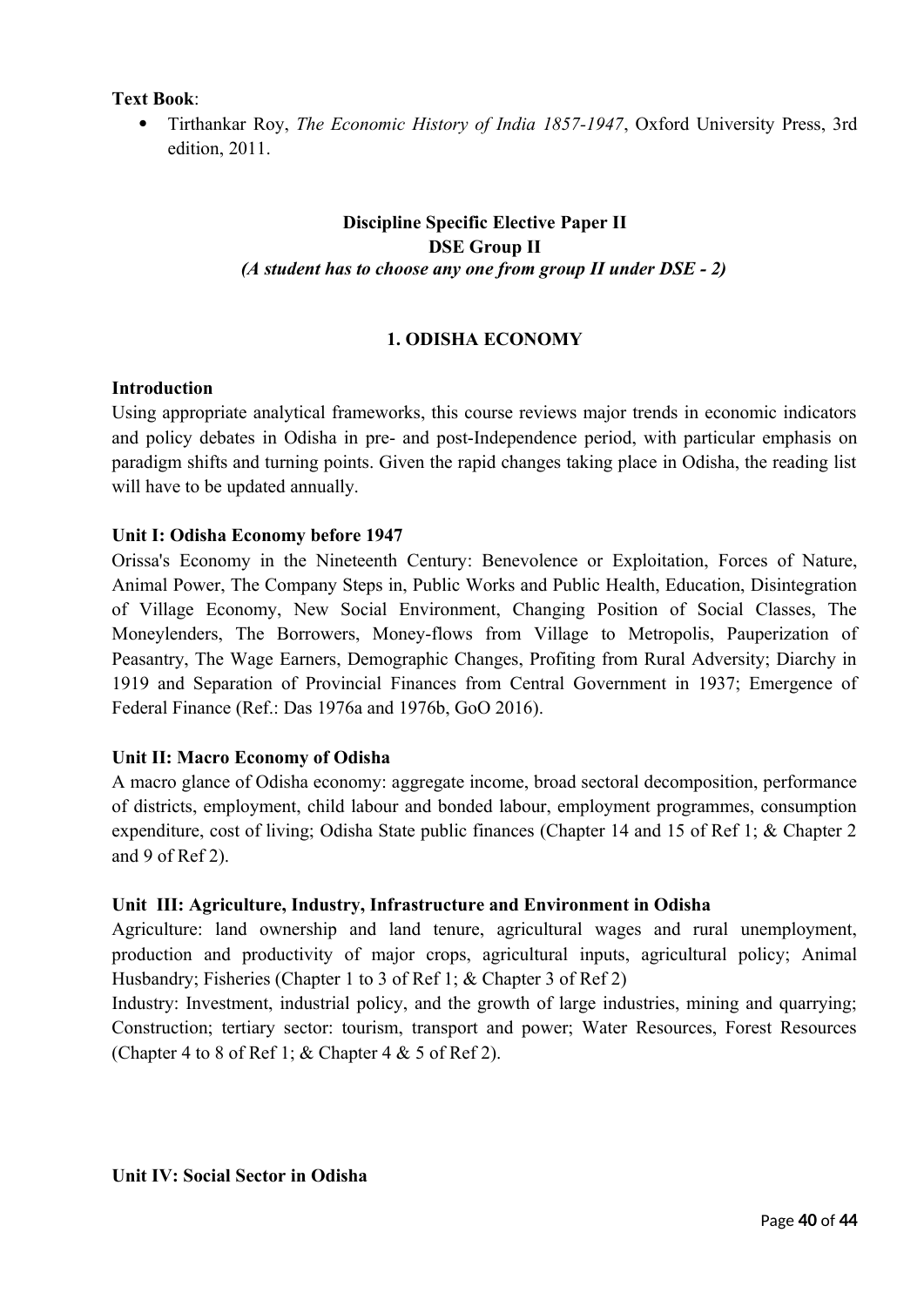Poverty: income poverty and inequality; health sector: outcomes, infrastructure, finance, public health, NRHM; education: Literacy, Primary education, secondary education, higher education, SSA; human development (Chapter 9 to 13 of Ref 1; & Chapter 7 & 8 of Ref 2)

## **Text Book:**

 Nayak, P., Panda, S. C., Pattanaik, P. K. (2016): The Economy of Odisha: A Profile, Oxford University Press, New Delhi

## **Reference Book:**

- 1. GoO (Latest): Odisha Economic Survey, Planning and Convergence Department, Directorate of Economics and Statistics, Government of Odisha, Bhubaneswar
- 2. GoO (2004): *Human Development Report 2004 Orissa*, Planning and Coordination Department, Government of Odisha, Bhubaneswar
- 3. GoO (2018): 80 Years Odisha Budget: Commemorative Volume, Department of Finance, Bhubaneswar

## **Discipline Specific Elective Paper II**

#### **2. MONEY AND BANKING**

Introduction: This paper intends to explain the ideas and institutions concerning money and banking. It will help the students to understand the meaning, functions and theories of money the working of different types of banks in an economy.

#### **Unit I: Money**

Money: Meaning, functions and classification; Gresham's law; Monetary standards: Metallic and paper systems of note issue; Value of money: (Uses and limitations of index number); Construction of price index number – its limitations.

#### **Unit II: Quantity theory of money**

Quantity theory of money - Cash transaction approach, cash balance approach, Keynesian approach; Inflation: meaning, types, causes – demand pull and cost push, effects, measures to control inflation, Trade-off between inflation and unemployment; Stagflation and deflation: meaning; Phillip's curve.

#### **Unit III: Banking**

Banking: meaning and types; Commercial banks: evolution, functions, the process of credit creation and its limitations, liabilities and assets of banks; A critical appraisal of the progress of commercial banking in India after nationalization; Recent reforms in banking sector in India.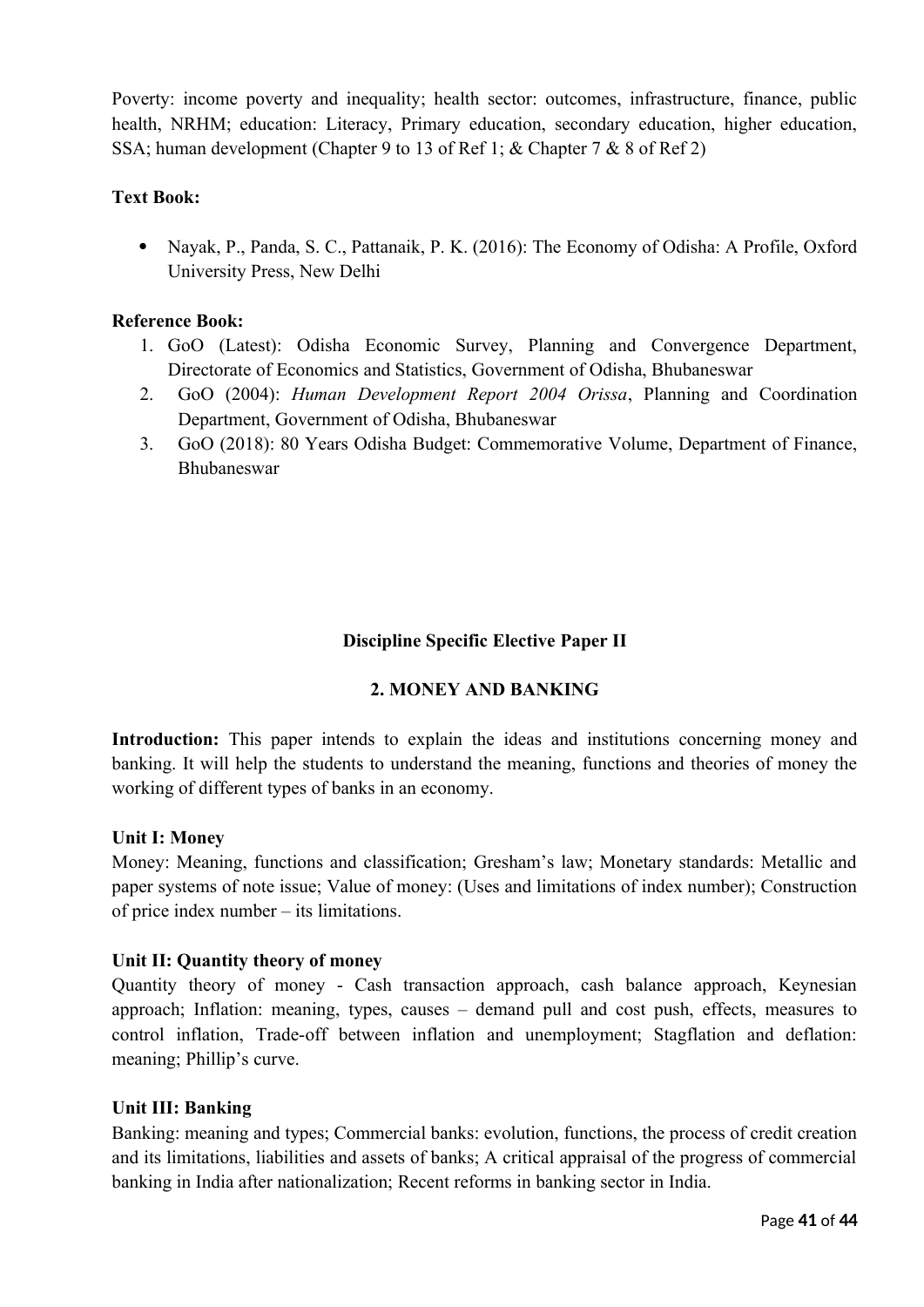## **Unit IV: Central Bank**

Central Bank: Functions, Quantitative and qualitative methods of credit control - bank rate policy, open market operations, variable reserve ratio and selective methods; Relative efficacy of quantitative and qualitative methods of credit control.

Reserve Bank of India: Role and functions; Repo rate and reverse repo rate; Components of money supply in India; Objectives and limitations of monetary policy with special reference to India

#### **Text Book:**

• Paul R.R. (2017) Money Banking and Public Finance, Kalyani Publishers

#### **Reference Book:**

Reserve Bank of India – The Reserve Bank of India, functions and working, Bombay, 1983.

**\*\*\*\*\*\*\*\*\*\*\*\*\*\*\*\*\*\*\*\*\*\*\*\*\*\*\*\*\*\*\*\*\*\*\*\*\*\*\*\*\*\*\*\*\*\*\*\*\*\*\*\*\*\*\*\*\*\*\*\*\*\*\*\*\*\*\*\*\*\*\*\*\*\*\*\***

#### **SKILL ENHANCEMENT COURSES (SECC II)**

## **Optional for SECC II paper**

## **Total Marks- 100**

#### **Skill Enhancement Courses (SECC II Option-I)**

## **DATA ANALYSIS AND COMPUTER APPLICATION**

#### **Introduction:**

The purpose of this course is to introduce basic computer skills to students at UG level in nontechnical subjects. After completion of this course, the students are expected to acquire some basic knowledge about computers and to develop some basic skills in using computers for data storage, compilation, analysis and presentation.

#### **Unit I: Introduction to Computers and Networks**

Introduction to computer- Components of Computer System, concepts of Hardware and Software, Classifications of computers; Concepts of data processing, Basic data types, Storage of data/Information as files, operating system and The User Interface (windows, Linux), Windows Setting- Control Panels, Accessories (windows) Basic of Computer networks- LAN and WAN, Internet, Service on Internet; WWW and Web Browsers, Web Browsing software, Surfing the Internet, Chatting on Internet, Email-Basic of electronic mail, Using Emails, Document handling in Email.

## **Unit II: Basic Word Processing**

Introduction to Word Processing, Opening Word Processing Package, Opening and closing documents, Using a Document/Help Wizard, Text Creation and Manipulation, Formatting the Text,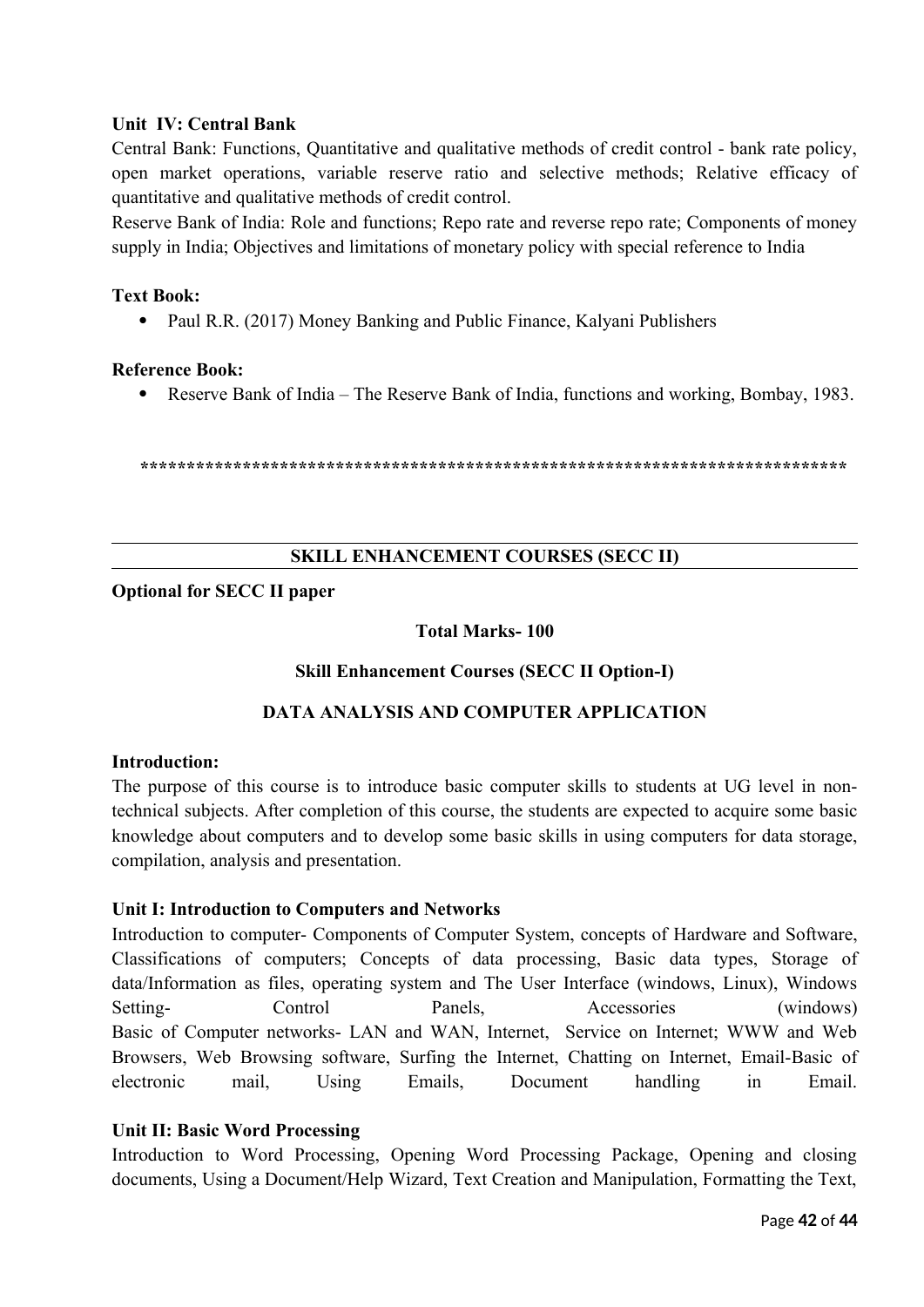Handling Multiple Documents, Table Manipulation, Printing, saving documents in different formats.

## **Unit III: Spreadsheets and Basic Data Analysis**

Spread Sheet, Elements of Electronics Spread Sheet, Application/usage of Electronic Spread Sheet, Manipulation of cells, Formulas and functions; Spread sheets for Small accountings- maintaining invoices/budgets, basic practical data analysis works (Maintaining daily and monthly sales reports). **Unit IV: Basic Presentations** Basics- Difference between presentation and document, Using Power Point, Creation of Presentation, Preparation of Slides, Selection of type of Slides, Importing text from word documents, Providing aesthetics- Slide Designs, Slide Manipulation and Slide Show, Presentation of the Slides.

## **Text Book:**

 C.S. French "Data Processing and Information Technology", BPB Publications 1998 **Reference Books:**

P.K Sinha, Computer Fundamentals, BPB Publications, 1992

## **Skill Enhancement Courses (SECC II)**

## **FINANCIAL ECONOMICS**

#### **Introduction:**

This course intends to explain the ideas on financial system in India. It will help the students to enhance their knowledge on concepts like financial institutions, instruments and markets, their functioning and usage in real world.

#### **Unit I: Financial System**

The structure of the financial system- Functions of the financial sector-Indicators of financial development; Financial System and Economic Development; financial inclusion: concept and its evolution; policy initiatives on financial inclusion.

#### **Unit II: Interest Rate Policy**

Theories of interest rate determination-Level of interest rates-Long period and short period rates-Administered interest rates; Deregulation of interest rates; financial sector reforms in India.

## **Unit III: Money and Capital Market**

Money Market: features; objectives; and importance of money market; composition of money market; money market institutions and instruments; features and problems of Indian money market. Capital market: composition; Primary and secondary market for securities. Functions of new issue and secondary market; organizations of stock exchanges in India; defects in Indian stock exchange; SEBI; its objectives and functions.